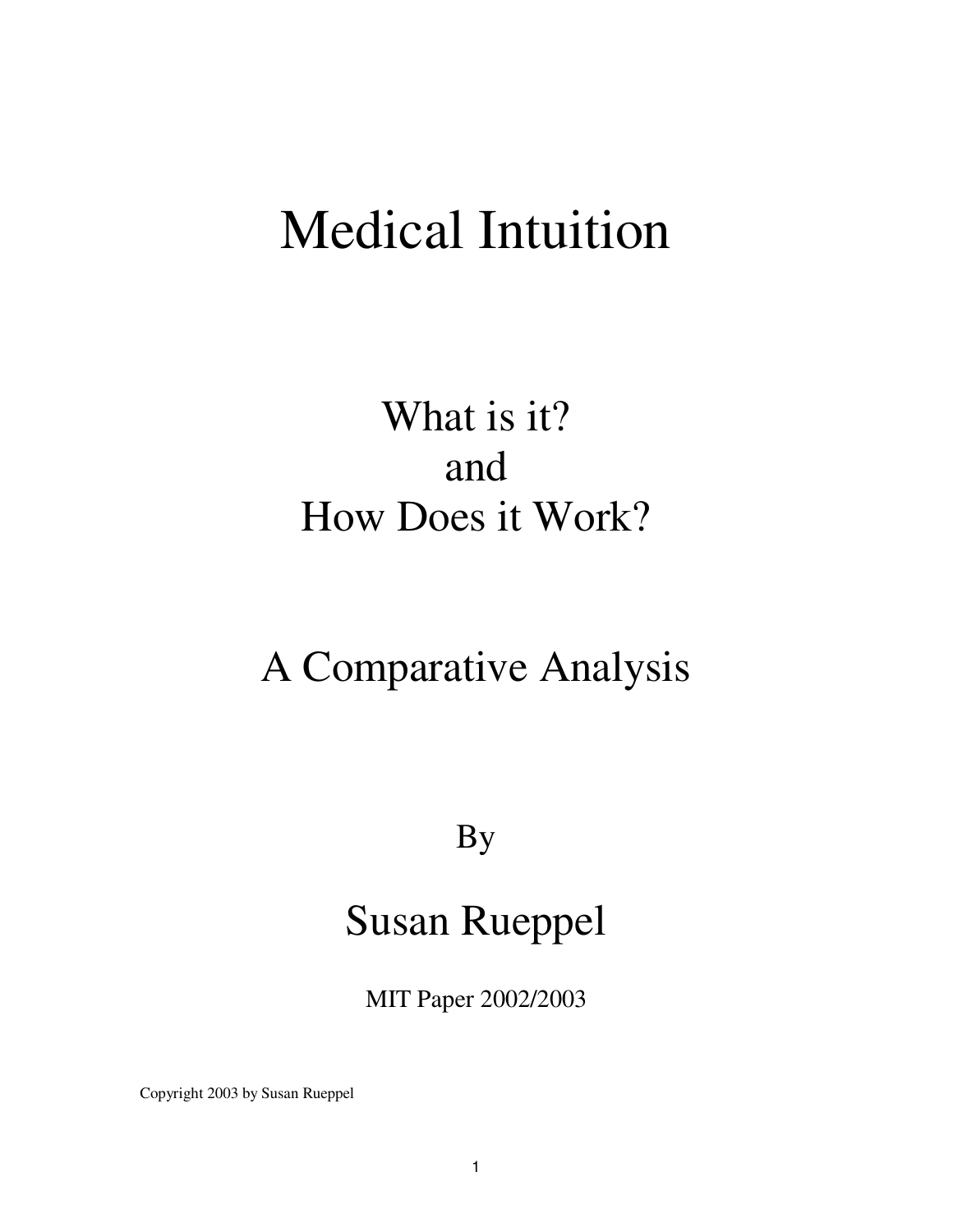## Table of Contents

| 1. Introduction to Medical Intuition                                                                                                                                                                                                                                                                                                                            | 3                                                                          |
|-----------------------------------------------------------------------------------------------------------------------------------------------------------------------------------------------------------------------------------------------------------------------------------------------------------------------------------------------------------------|----------------------------------------------------------------------------|
| 2. What is Medical Intuition?<br>The History of Medical Intuition<br>Allopathic, Energy Medicine and Subtle Energy Medicine<br>Definition<br>Uses of Medical Intuition<br>What Medical Intuition is not<br><b>Common Themes</b><br>Divergent Themes                                                                                                             | 4<br>$\overline{4}$<br>5<br>$\tau$<br>9<br>$\mathbf{9}$<br>9<br>10         |
| 3. Where does Medical Intuition come from?<br>The Source of Medical Intuition Information<br>Methods of Accessing Medical Intuition Information                                                                                                                                                                                                                 | 11<br>11<br>13                                                             |
| <b>4. The Cause of Illness and Dis-ease</b>                                                                                                                                                                                                                                                                                                                     | 15                                                                         |
| <b>5. Profiles of Medical Intuitives</b><br><b>Edgar Cayce</b><br>Carol Ritberger, Ph.D.<br>Caroline Myss, Ph.D.<br>Mona Lisa Schultz, M.D., Ph.D.<br>Caroline Sutherland<br>Judith Orloff, M.D.<br>Dona Eden<br>Rhonda Lenair<br>BodyTalk.<br>My Own Approach<br>Common Themes in Medical Intuition Protocol<br>Divergent Themes in Medical Intuition Protocol | 18<br>16<br>22<br>29<br>32<br>33<br>36<br>37<br>39<br>40<br>41<br>43<br>45 |
| <b>6. Medical Intuition Readings</b><br>What to Expect<br>Ethics and Responsibility for the Medical Intuitive                                                                                                                                                                                                                                                   | 47<br>47<br>48                                                             |
| 7. How to Select a Medical Intuitive                                                                                                                                                                                                                                                                                                                            | 49                                                                         |
| 8. Developing you own Medical Intuition                                                                                                                                                                                                                                                                                                                         | 50                                                                         |
| 9. The Future of Medical Intuition                                                                                                                                                                                                                                                                                                                              | 51                                                                         |
| 10. Conclusion                                                                                                                                                                                                                                                                                                                                                  | 51                                                                         |
| 11. Acknowledgements                                                                                                                                                                                                                                                                                                                                            | 52                                                                         |
| 12. Bibliography                                                                                                                                                                                                                                                                                                                                                | 52                                                                         |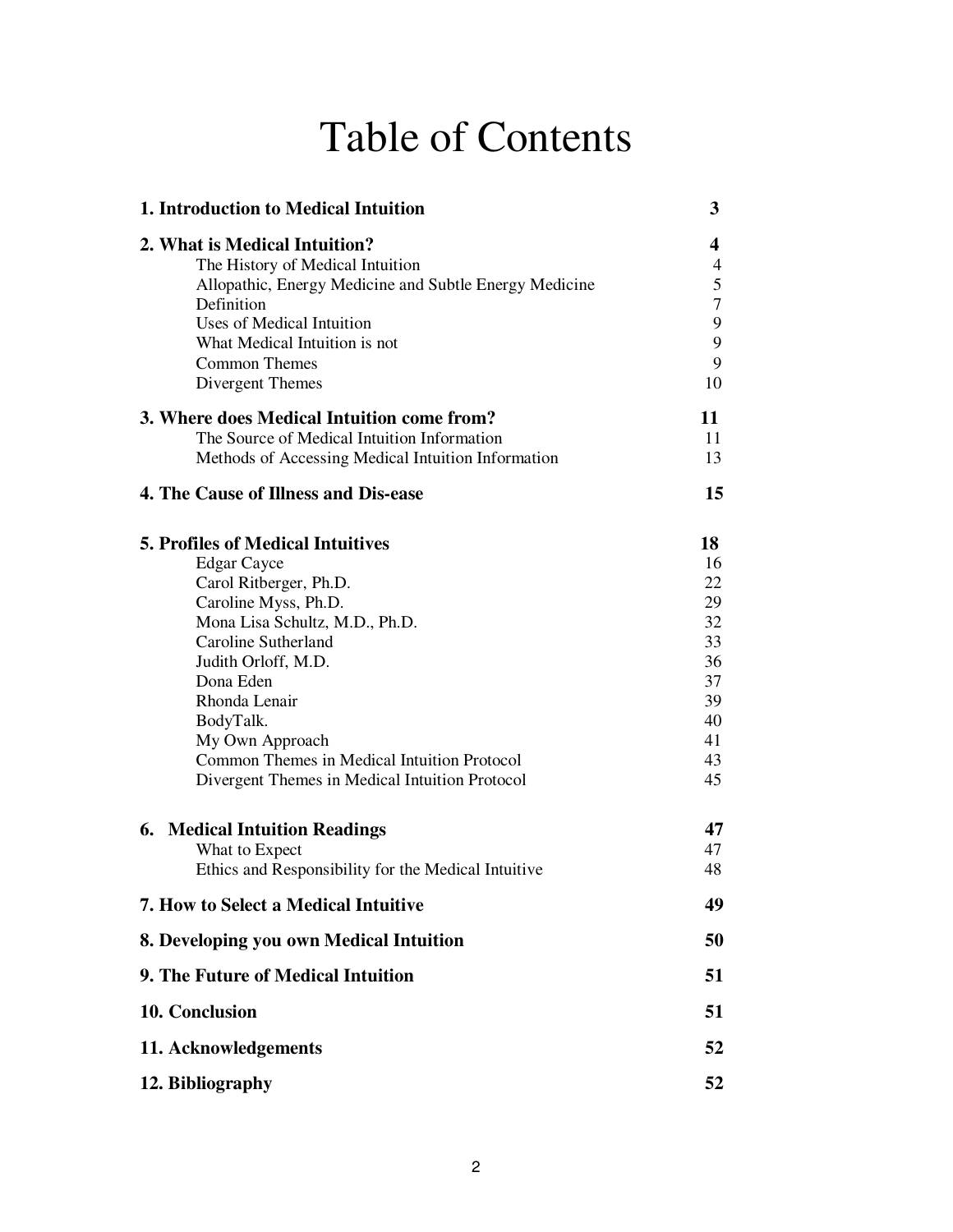## **1. Introduction to Medical Intuition**

Although Medical Intuition is usually thought of as a fairly new protocol and term, coined by Caroline Myss and Norm Shealy in the last decade, its concepts have been practiced under different names for thousands of years by many cultures throughout the world.

As we begin by defining Medical Intuition as is it known and practiced today, we will also look at the history and possible origins of this mode of intuition, that is considered by many to be part art and part science. That definition will include a variety of theories regarding the source of medical intuitive wisdom, which varies with some practitioners and at the same time has many common themes. As part of those common themes, it would be difficult not to observe at a high level the concept of consciousness and the senses as well as some of the common beliefs of the causes of illness and disease. These comparisons will include the differences between allopathic medicine, energy medicine and subtle energy medicine; and their varying models regarding the difference between curing and healing.

We will examine the similarities and differences between several Medical Intuitives and related intuitive modalities, including:

Edgar Cayce Carol Ritberger, Ph.D. Caroline Myss, Ph. D. Mona Lisa Schultz, M.D., Ph.D. Caroline Sutherland Judith Orloff, M.D. Dona Eden Rhonda Lenair BodyTalk My own modality

As you probably noticed from the impressive list of credentials earned by several of the above mentioned Medical Intuitives, these are not the type of people you see in the TV commercials with a turban on their head and a crystal ball, claiming to be able to read your future for only \$2.99 per minute! These are well-educated professionals that are contributing to the validity and value of Medical Intuition to the public and the medical field. Some of those listed above were doctors first, and augmented their skills by developing their Medical Intuition (Mona Lisa Schultz and Judith Orloff). Others were health care practitioners that added medical intuition to their practice (Caroline Sutherland and Rhonda Lenair). And yet, others were intuitives first and enhanced their skills with knowledge of anatomy and physiology, and pathology (Carol Ritberger and Caroline Myss). As we examine these Medical Intuitives and their modalities, we will also compare some of their theories on the location of illness and disease in the body.

Next, we will look at the elements of a medical intuitive reading, what to expect and what not to expect, and some considerations when selecting a medical intuitive. Suggestions will also be provided for those wishing to begin to develop or further develop their own medical intuitive skills. We will wrap up with some thoughts on the future of Medical Intuition and, in the bibliography, provide resources for leaning more about Medical Intuition, either as a casual interest or with the goal of becoming a Medical Intuitive.

Throughout I will share the journey of my own personal experience as a student of Medical Intuition. I began my formal journey into intuition in 1992, at a point in my life where, although I had a nice home and established career in technology, I began the classic wondering "There must be more to life than this…" At the same time, a friend of mine began taking classes in clairvoyance from a graduate of the Berkeley Psychic Institute. His stories of what he was learning and his experiences in class sparked my interest, that there must be more to life than the five physical senses and what we can perceive with them. I immediately began studying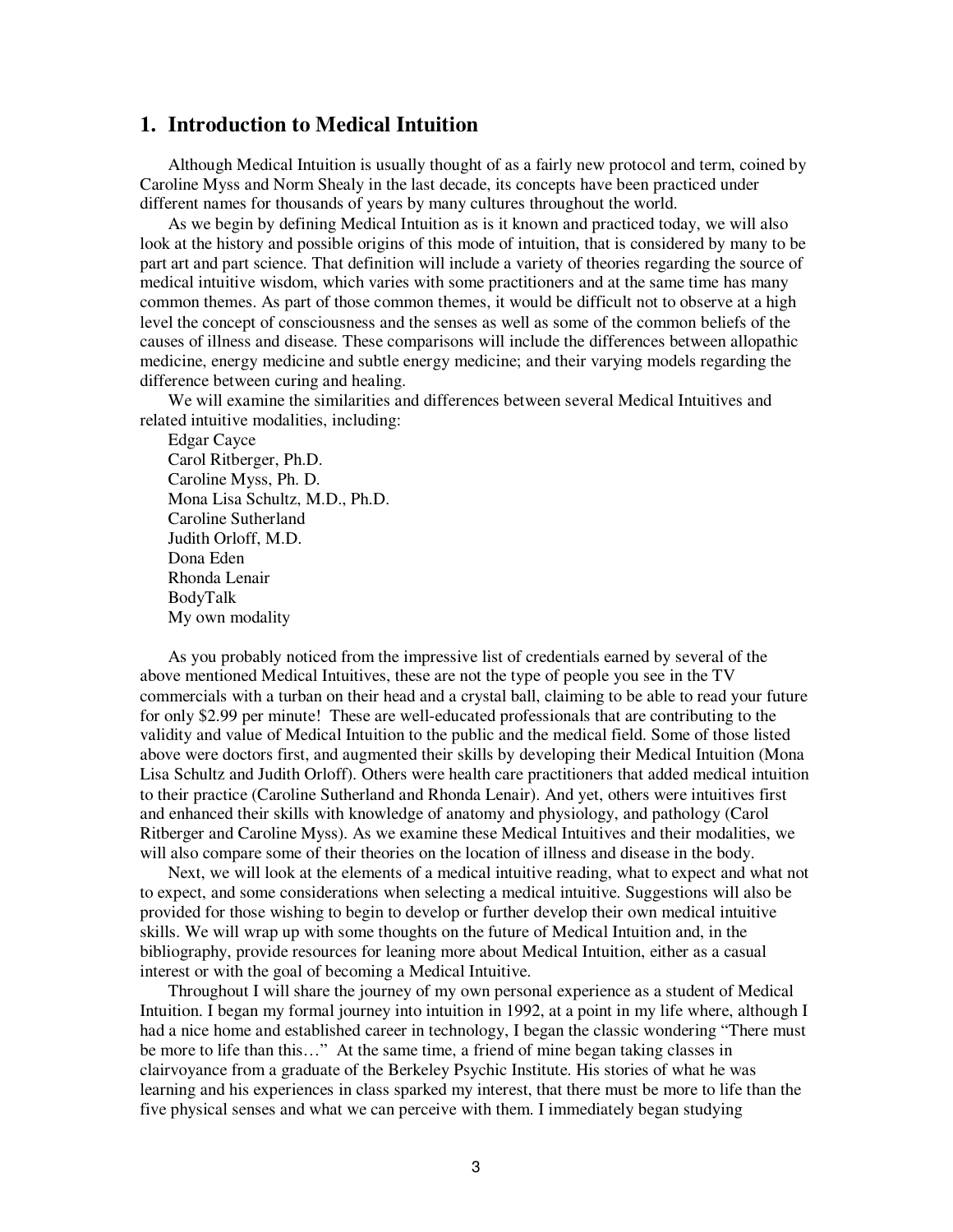clairvoyance and began an amazing (and ongoing) intellectual and spiritual course of discovery. A few years later, I was reading a local metaphysical newspaper and ran across a review of Caroline Myss' *Why People Don't Heal* audio cassette program, later to become her book *Why People Don't Heal, and How They Can*. The theory that we directly influence our own health and wellness, and conversely our illness and dis-ease, greatly appealed to me. As I continued to study the concepts of Berkeley Psychic Institute, I began to layer on the teachings of Caroline Myss. Then, several years ago, I heard about a local Medical Intuitive that was beginning a Medical Intuition certification program. I went to the prerequisite workshop and found Carol Ritberger to be an extremely knowledgeable and insightful Medical Intuitive who shares her wisdom while exuding joy and enthusiasm. I was hooked! Not only fascinating, but fun too! I am currently in the third year of her four-year MIT (Medical Intuition Training) program. Since beginning this exciting journey of discovery, I have given over a thousand intuitive readings and have established an Intuitive Counseling business and Personality Coaching business.

*WARNING – The concepts that follow could stretch your belief systems.* 

## **2. What is Medical intuition?**

Let's look first at the history of Medical Intuition. In doing so, we begin to see that an underlying foundation of the concepts of medical intuition is that the human form is made up of energy as well as matter, and that physical illness and dis-ease is caused by more than external forces. This frame of reference invokes a consideration of the nature of consciousness itself and its relationship to the differences between allopathic medicine, energy medicine and subtle energy medicine.

A variety of definitions of medical intuition will be presented, introducing some of the Medical Intuitives that will be profiled in a later section. These definitions offer some common themes, as well as some divergent perspectives of the nature of what medical intuition is and is not.

#### *The History of Medical Intuition*

Medical Intuition is a fairly new term, coined in the last 15 years, for a model that has been practiced as long as man has existed. Sources such as the Oracles of Delphi and other early mystery schools, as well as Native American Shaman, have been using other faculties in addition to the five physical senses to diagnose illness and dis-ease since before recorded time. Unfortunately, both religious zealots throughout time, such as the proponents of the Salem Witch Hunt, as well as our more recent worship of science and allopathic medicine have often disallowed, rejected, or condemned the concept of medical intuition.

Interestingly, it seems with the resurgence of medical intuition that we have come full circle, returning to a model of health that integrates the physical and the spiritual, as described by Manly P. Hall in *The Secret Teachings of all Ages*: "The art of healing was originally one of the secret sciences of the priestcraft, and the mystery of its source is obscured by the same veil which hides the genesis of religious belief." Hall further describes the history of the link between science and religion "…among the ancients, philosophy, science, and religion were never considered as separate units: each was regarded as an integral part of the whole. Philosophy was scientific and religious; science was philosophic and religious; religion was philosophic and scientific. Perfect wisdom was considered unattainable save as a result of harmonizing all three of these expressions of mental and moral activity."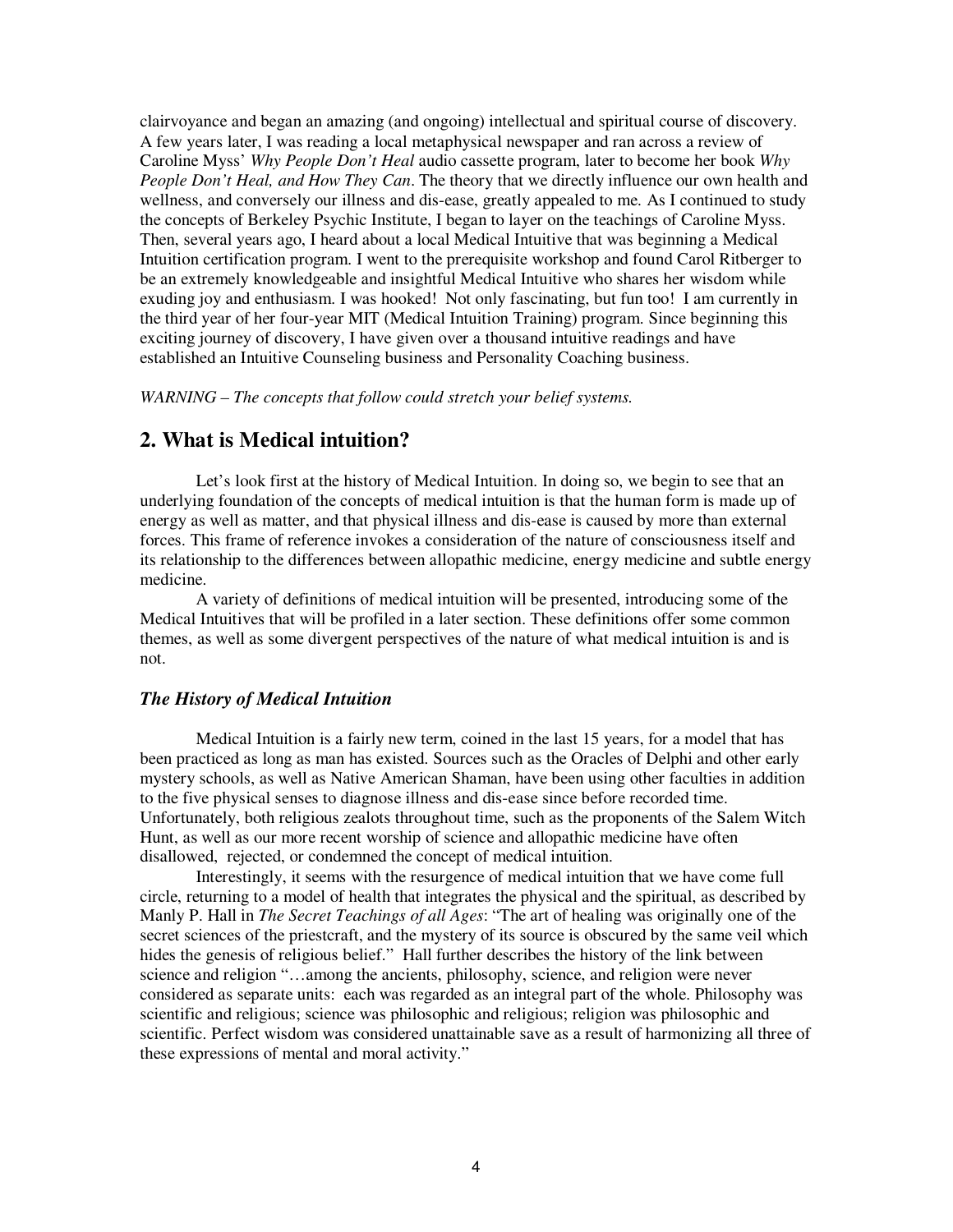The Greek physician Hippocrates, considered to be the father of modern medicine, originally wrote the Hippocratic Oath in 400 B.C.E., referring to medicine as an art; is considered to have been the one to isolate the healing arts from other aspects of religion, and thus begun its long path of separateness.

Hermes is actually considered to be the founder of the art of healing. It is thought that among his writings on topics of a mystical, philosophical, religious, alchemical and astrological nature was a book regarding the science of medicine. Many believe that modern medicine is based on Hermetic science. Paracelsus, a Swiss physician from the Middle Ages, recognized by the occult world as the greatest physician of all time, spent his lifetime studying Hermetic philosophy and, as Hall relates "…sought to reconcile the art of healing with the philosophic and religious systems of paganism and Christianity." Many believe that he originated the concept of mesmerism, later referred to as hypnotism, and that the Austrian physician Mesmer, after whom mesmerism is named, actually evolved the art from studying his writings.

Mesmerism, sometimes referred to as hypnotism or somnambulism, became popular in the late 1700s and early 1800s as another method of diagnosing illness. It was found that some persons that had fallen into a deep trance, could diagnose ailments and describe remedies. It was sometimes determined that the cause of illness was psychological and could be also treated by suggestion, in the form of hypnotism. Somnambulism was studied internationally in the eighteenth century and it was found that people from many countries had the ability to diagnose from this state. Many people during that time preferred a somnambulist to a doctor, as it seemed less invasive than some of the popular medical practices at the time, such as bleeding and leaching. Some that practiced in this manner were also called sensitives, as they actually experienced the symptoms of their clients, and therefore suffered greatly themselves. Mesmerism, hypnotism or somnambulism were some of the terms used to describe the trance state attained by the famous Edgar Cayce, known as "The Sleeping Prophet", whom we will study in greater detail later. Those, like Cayce, that didn't know what they had said in trance, and did not feel any ill effects, were called intuitives or somnambulist intuitives. There was strong hope at that time that this was a new option for the diagnosis of illness.

### *Allopathic, Energy Medicine and Subtle Energy Medicine*

An important first step in defining the principles behind Medical Intuition and the category of medicine in which it falls, is considering the differences between allopathic (or traditional) medicine and energy medicine. Allopathic medicine builds its foundation on very different concepts from energy medicine and subtle energy medicine. The concept of Medical Intuition goes beyond the basic premise of allopathic medicine and incorporates the non-physical.

One of the differentiating concepts of allopathic medicine is that illness and disease are usually caused by external influences. Allopathic medicine primarily treats the body as bio chemical machine and treats symptoms and disease, but essentially ignores any relationship of emotions or the soul to health, whereas energy medicine focus on healing, not disease.

Another main differentiation is that allopathic medicine focuses on curing, as it relates to removing the illness or treating the disease symptoms. Energy medicine focuses on healing, which includes addressing the underlying cause of the imbalance.

Thomas Sugrue, in his popular book *The Story of Edgar Cayce, "There is a river…"* shares part of a reading in which Cayce describes the difference between allopathic and energy medicine "The proper equilibrium of the assimilating system had to be restored. All treatments were aimed at this accomplishment. That, if anything, was the medical philosophy of the readings. It made no difference about the treatments – all schools and types were useful in one way or another – so long as health was procured for the patient. There was a difference between the aim of the readings and the aim of the average doctor. The doctor aimed at curing a specific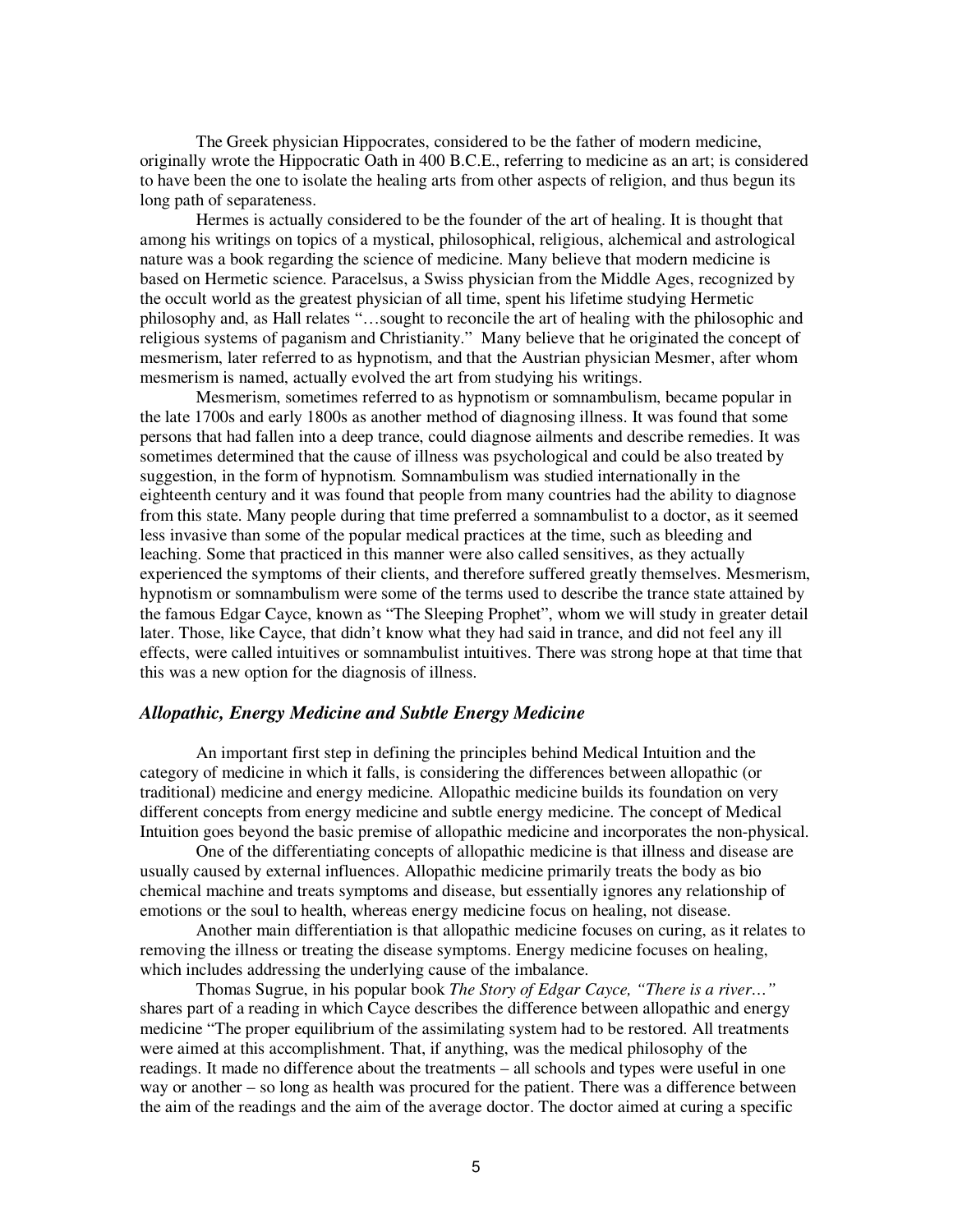ailment. The readings aimed at producing a healthy body, which would itself get rid of the ailment. In one case the evidence of the ailment was removed. In the other case its cause was eliminated." Cayce further describes the difference between curing and healing "all strength, all healing of every nature is the changing of the vibrations from within, the attuning of the divine within the living tissue of the body to Creative Energies. This alone is healing. Whether it is accomplished by the use of drugs, the knife or [anything else], it is the attuning of the atomic structure of the living force to its spiritual heritage."

In Donna Eden's book *Energy Medicine*, she recounts an interesting twist regarding the different practices of allopathic and energy medicine "Illness shows up in your energies before it manifests in physical symptoms. In provinces of China where the doctor's primary job was seen as maintaining health by keeping people's energies balanced, the physician was paid only as long as the person was well. If the doctor had to treat an illness, he had failed, so the patient didn't pay. Western medicine's practice of waiting for physical symptoms to appear before intervening in a person's health is rather crude by comparison. It is much easier and much wiser to treat the imbalance while it is only a disturbance in the energy field than to wait until it has progressed into a physical symptom that is far more traumatic, entrenched, and difficult to reverse."

The popular book *The Celestine Prophecy* by James Redfield first introduced many people to the concepts of subtle energy and how people's energy interacts with each other. He also related how people sent energy to the plants in the garden for extraordinary growth, in speed and size, of the fruits and vegetables. It is interesting to note that Redfield originally attempted to have his book published as non-fiction. It was thought that the concepts were not believable, and therefore the book would not sell. Once it was published as fiction, it sold millions of copies around the world.

Recent thorough scientific research by such prestigious universities as Stanford and Princeton have developed instruments that can now measure subtle energies, believed previously to be beyond the electromagnetic spectrum. These scientific tests have proven that thoughts effect energy and energy effects health, therefore substantiating the theory that changes to the subtle energy field precede changes in the physical body.

Caroline Sutherland, in her book *The Body "Knows*, explains that medical intuition falls into the category of energy medicine "Illness results when cells, organs, and systems are out of alignment, or the body's frequency is low. The study of these frequencies, which can be seen with subtle sensing devices or medical intuition is the basis of energy medicine."

Sutherland also believes that other people can effect our vibrational frequency and that creativity, joy, music, dancing, loving and being loved can produce high vibratory levels as well as meditation, prayer and our link to God. As she reminds us "Positive beliefs also contribute to resonating frequencies. Our thoughts create our reality and also our cellular material."

Donna Eden describes energy medicine as soul work "I think of the soul as the spark of Spirit that infuses the body with life and the brain with consciousness. When the soul leaves, the brain dims, the body dies. To work with a person's energy is to touch a soul as well as a body. Ironically, the deeper you enter into the life of your personal soul, the more fully you identify with your roots in the life of a universal, unifying intelligent Spirit. And the better your body will fare. When all your energies are brought into harmony, your body flourishes. And when your body flourishes, your soul has s soil in which it can blossom in the world. These are the ultimate reasons for energy medicine – to prepare the soil and future the blossom."

Energy medicine takes into consideration the physical body as well as the energetic system, and the mental and emotional components of health. Eden also describes energy medicine as being both contemporary and ancient "Energy medicine is the art and science of fostering physical, psychological, and spiritual health and well-being." She further relates that in this field, balancing the energies IS the medicine; energy heals. Energy medicine also gives the patient total responsibility and authority for their health care. The body is designed to heal, and although we sometimes need outside guidance, it is up to us to tap into that healing force and create health.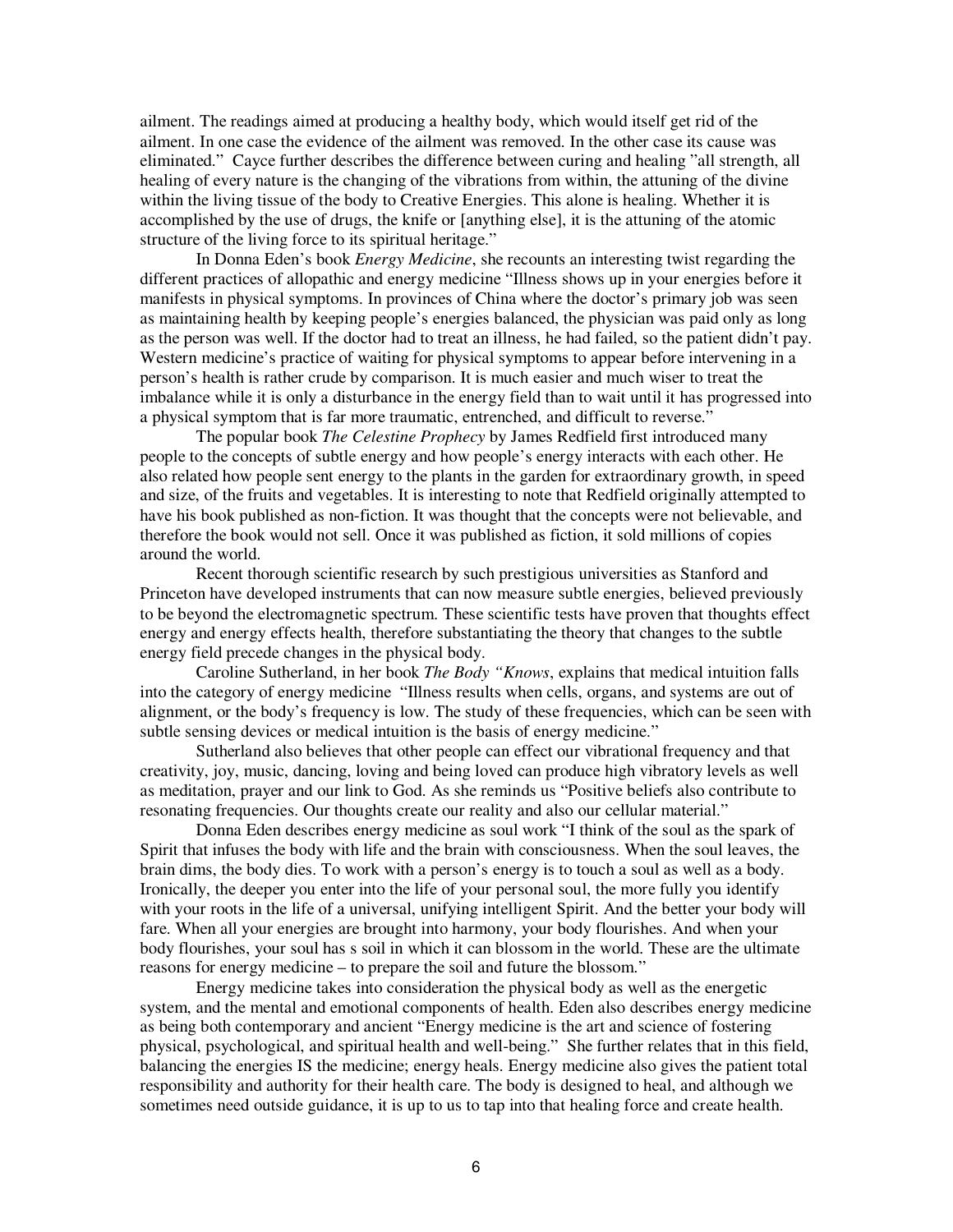Eden further relates the focus of energy medicine "Your energy body is the subtle counterpart of your physical body, and it is more responsive than your physical body to many kinds of influences. Because your energy body holds the blueprint of the physical body's health, it is the focus of energy medicine. Treatments that affect your energy body reverberate throughout your entire system."

#### *Energy Medicine vs. Subtle Energy Medicine*

Many distinguish the difference between traditional or allopathic medicine and energy medicine. Others, such as Carol Ritberger, Ph.D., further differentiate between energy medicine and subtle energy medicine. Her definitions in *The Science and Art of Energy Medicine* are as follows:

Energy Medicine - "Energy medicine is the science of understanding and harmonizing the energy flows which connect the body, the mind, and the spirit. Energy medicine views the body as a spectrum of biocircuitry, polarity, and vibration…Energy medicine techniques work primarily with the mental, emotional, and physical fields of energy."

Subtle Energy Medicine - "…subtle energy medicine views the body as a holographic image of the soul, the higher self, and the physical body….concerns itself with….the connection between the esoteric body and the physical body…the esoteric body is rich in biographical, biological, and psychospiritual information and if this information is accessed, it will disclose what is needed to restore balance and harmony back into the physical body. Subtle energy medicine works with all fields of energy; physical, mental, emotional, and spiritual and seeks to expand consciousness rather than just focusing on releasing resistance and energetic tension… Subtle energy medicine requires that the client be receptive and actively participating in the process in order for results to significantly influence their health and well being." I believe that Medical Intuition falls into the category of subtle energy medicine.

Ritberger describes the common thread between energy medicine and subtle energy medicine "Both energy and subtle energy medicine practitioners work with the body's electromagnetic fields, seek to remove resistance, blockages, congestion and protrusions, influence the energy flows, unlock the body's natural healing properties, and strive to bring homeostasis back into the physical body and the energy body."

She aptly summarizes "…energy is where all illness originates and is where all healing begins."

## *Definition*

There are many ways to define medical intuition. We will look as some examples of Medical Intuition and the definitions of several well-known Medical Intuitives. In doing so we will establish what Medical Intuition is and what it is not.

At it's most basic level, Medical Intuition provides an in-depth insight into your current state of health and wellness.

An every-day example of Medical Intuition is when parents intuit a child or loved one is sick - a mother wakes in the middle of the night knowing they must rush to their child's room.

Medical Intuition is sometimes regarded as a specialized form of clairvoyance, which is the French word for clear seeing. Here are some additional definitions of clairvoyance:

- Keenness of perception
- The power of seeing or knowing about things that are not present to the senses
- Quick, intuitive knowledge of things and people
- The power of seeing objects or actions beyond the range of natural vision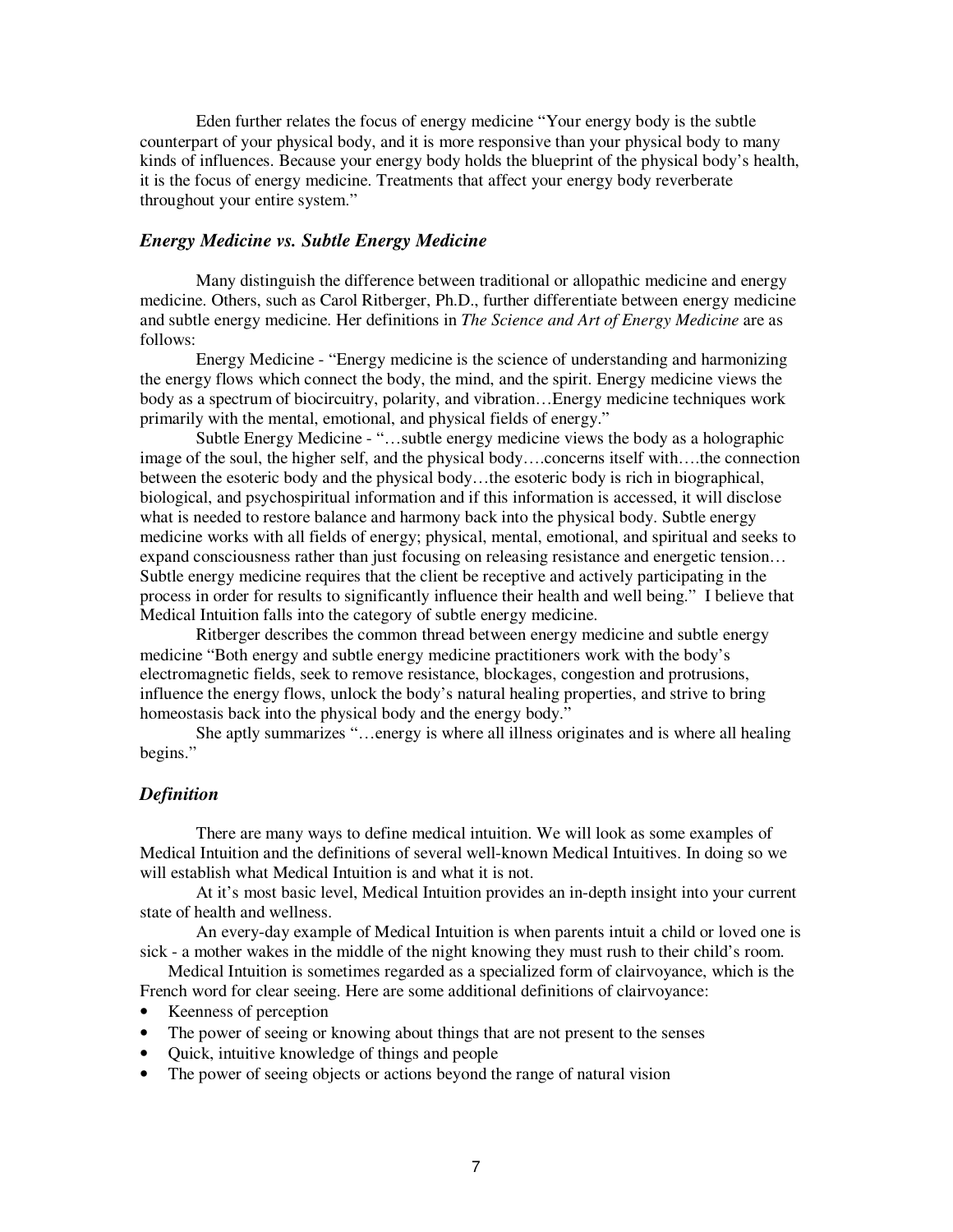Below are some definitions of intuition:

- Direct perception of truth or fact, independent of any reasoning process
- Immediate apprehension
- Pure, untaught, noninferential knowledge
- The power of knowing immediately without conscious reasoning
- Something known or understood at once and without an effort of the mind

Let's take a look as some modern day definitions of Medical Intuition from some well-known practitioners:

Carol Ritberger describes the basics in her Medical Intuition Training and Certification Programs brochure "Medical Intuition is both an art and a science. It is a learnable diagnostic skill that provides insight into how the body, mind, and spirit connection interrelates with one's health and well being." She further explains "*Medical Intuition* is one of the ancient tools reemerging as a complementary method for treating illness. Medical Intuition diagnosis accesses the subtle energy body for the purpose of identifying imbalances and malfunctions in the physical body. It's focus is to dig deeper into understanding what makes the body the holder of disease and uncover what psychological and psychospiritual beliefs, attitudes, thoughts, and perceptions are at the root of illness and disease." Ritberger believes that the purpose of life is for the soul to find physical expression and that "*The ultimate objective of Medical Intuition is to assist the soul in its evolutionary process*. To accomplish that objective, medical intuitive diagnosticians and practitioners must work with the soul energy of the esoteric body and the spiritual energy of the human energy system for guidance and clarification, and for uncovering the hidden meanings behind illness."

Here she describes the purpose of a medical intuitive reading "A medical intuitive is an individual who uses their intuitive skills for the purpose of reading the human energy system and its energy flow. Their role as a diagnostician is to read the human body both energetically and physically, and to provide a comprehensive analysis of a person's health and overall well being. The desired outcome of the diagnostic process is to identify energetic imbalances and malfunctions in the physical body…The primary objective of the medical intuitive and their diagnostic process is to educate the client. By identifying and describing the information contained in the energy flow, a medical intuitive can assist in uncovering the issues, beliefs, thoughts, attitudes and perceptions that are at the root cause of illness, disease, and life crises."

Another definition of medical intuition comes from the article *Medical Intuition: A new Frontier In Health Assessments* by Dr. Rita Louise, ND, published on the web site www.healingwell.com "Medical Intuition is a science, where the practitioner, using a highly developed sense of intuition, "looks" into the body evaluating it on energetic levels. According to Medical intuitives, we, as humans, are more than just a physical body. Instead, we are made up of a vast array of interconnecting energies and energetic fields, with physical diseases appearing as an external manifestation of disturbances to these energetic fields. A Medical Intuitive easily detects these disturbances."

Louise describes the role a medical intuitive plays in identifying imbalances in the body "A Medical Intuition evaluation can provide invaluable information as to the issues of the physical body, but can also identify mental and emotional factors that act as direct contributors to health issues. Medical Intuitives do not diagnose disease. Instead of labeling a disorder, a Medical Intuitive can identify the location of inflammation in the body, evaluate the health of a gland or organ or validate a strong emotion that is impacting health. Many times a Medical Intuitive can identify imbalances within the body long before it fully manifests as disease."

Medical Intuitive Lori Wilson, explains on her web site www.inneraccess101.com "Medical Intuition is a intended to be used as a tool of supplementary insight. It traces the nature and roots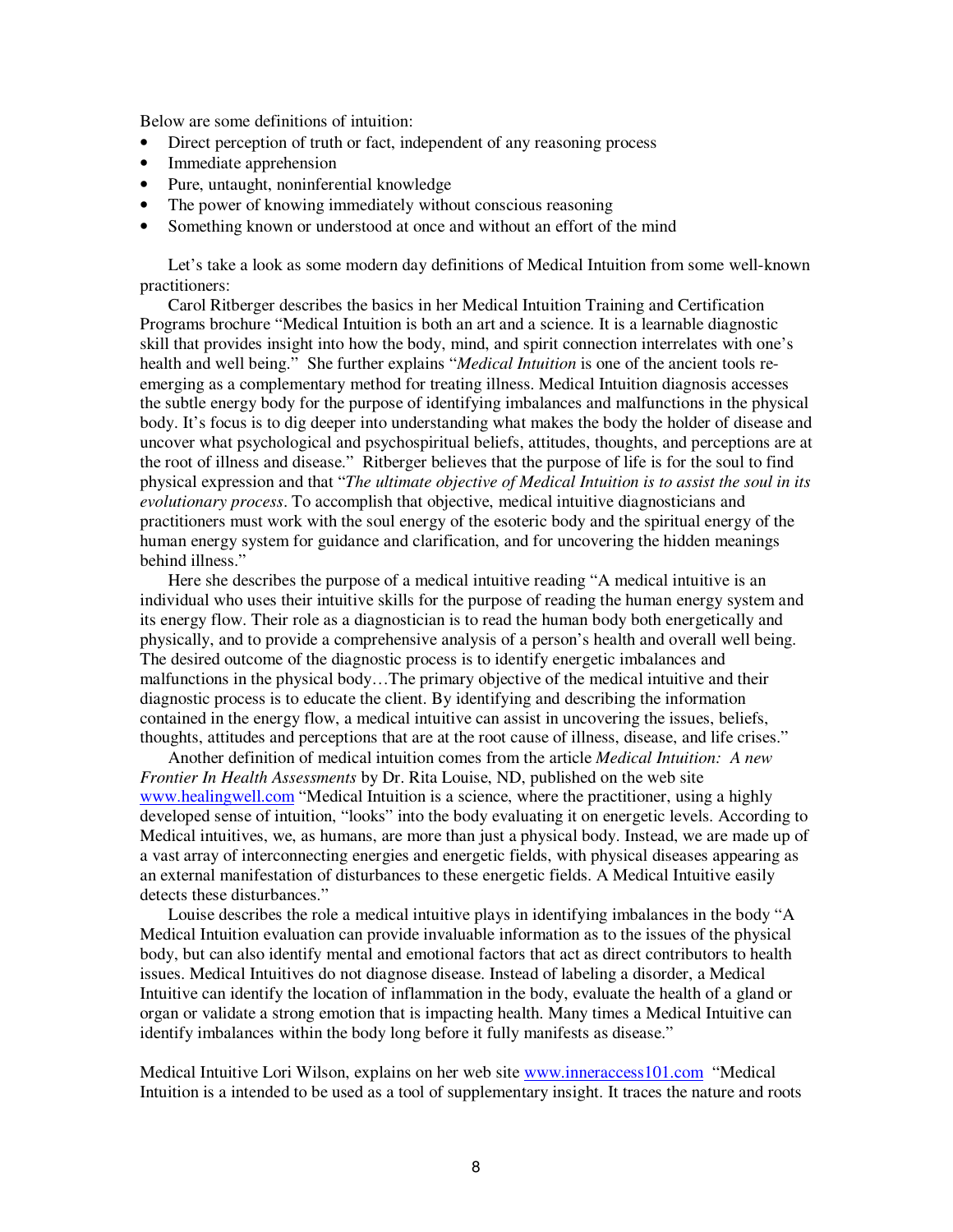of conditions that have manifested themselves in physical discomfort and disease within a client's unique energy field. In this work there is only one expert, the client's body. The role of a Medical Intuitive is to pay attention to the body without censoring, questioning, analyzing or bringing any preconceived frames of reference. The work is particularly helpful for providing information regarding conditions that may have eluded traditional methods of diagnosis or comprehension.

She further differentiates between intuitive diagnosis and healing "Medical Intuition is not a healing modality, rather a tool to give an accurate portrait of what going on is a client's body. It is an impeccable art of paying attention to gain accurate insight into the presenting symptoms of a client. The body offers much information to be shared such as the roots and influences of the present condition, what it wants and does not want and a physical, emotional/spiritual portrait of what is currently going on." Wilson considers Medical Intuition a "tool of supplemental insight".

Although some use the terms intuition and psychic to mean the same thing, Lori Wilson distinguishes "Medical Intuition is not a psychic reading or a mystical gift. It is a practical skill set of paying close attention to the client's energetic field. The Medical Intuitive is not the expert on you. You are the expert on you and your body knows a great deal. The expertise of a good Medical Intuitive is in paying attention to your body and facilitating dialogue between your physical body and yourself."

#### *Uses of Medical Intuition*

Some individuals turn to medical intuition as another source, or a second opinion when they have been told by their allopathic doctor that they need an operation or other invasive treatment. They might feel they have exhausted the traditional resources regarding an imbalance in their body and still do not understand why they are ill. Medical Intuition can be used as a adjunct, as source of additional information to your doctor's, in healing illness and disease. In this manner it can be used as a support tool to augment your own five physical senses, as well as the knowledge of your doctor. Any ethical Medical Intuitive will tell their clients that medical intuition is not a replacement for your healing resource team (MD, etc.).

Still others, familiar with subtle energy, go to a Medical Intuitive when they realize they are out of balance, to seek guidance in understanding the root cause of their imbalance, and making changes before the imbalance manifests in the physical body as illness or dis-ease.

Ritberger describes the role of medical intuitive as puzzle master on her web site www.ritberger.com "A medical intuitive is a person who uses intuitive skills to look for energetic imbalances that prevent the physical body from functioning properly. A medical intuitive is what I call a "puzzle master". Their role is to read both the subtle energy body (the human energy systems) and the physical body, and to link all of the pieces of information together to profile a comprehensive analysis of a person's state of health and over-all well being. Once all f the puzzle pieces have been identified, then the medical intuitive can assist the client in understanding how emotional, psychological, and spiritual imbalances can be the root cause of illness, disease, and life crisis."

## *What Medical Intuition is Not*

• Medical Intuition is not reading the future. Many people have seen the commercials on TV for the psychic hot lines. These turban-wearing, crystal ball-gazing psychics promise to tell people all about their future, so they can pick the right husband, job, house, etc. for only \$2.99 per minute. Ethical Medical Initiatives know that there are many possible futures and to discuss one of those potential futures can actually program the client to manifest that particular future, thus impacting their current and future choices.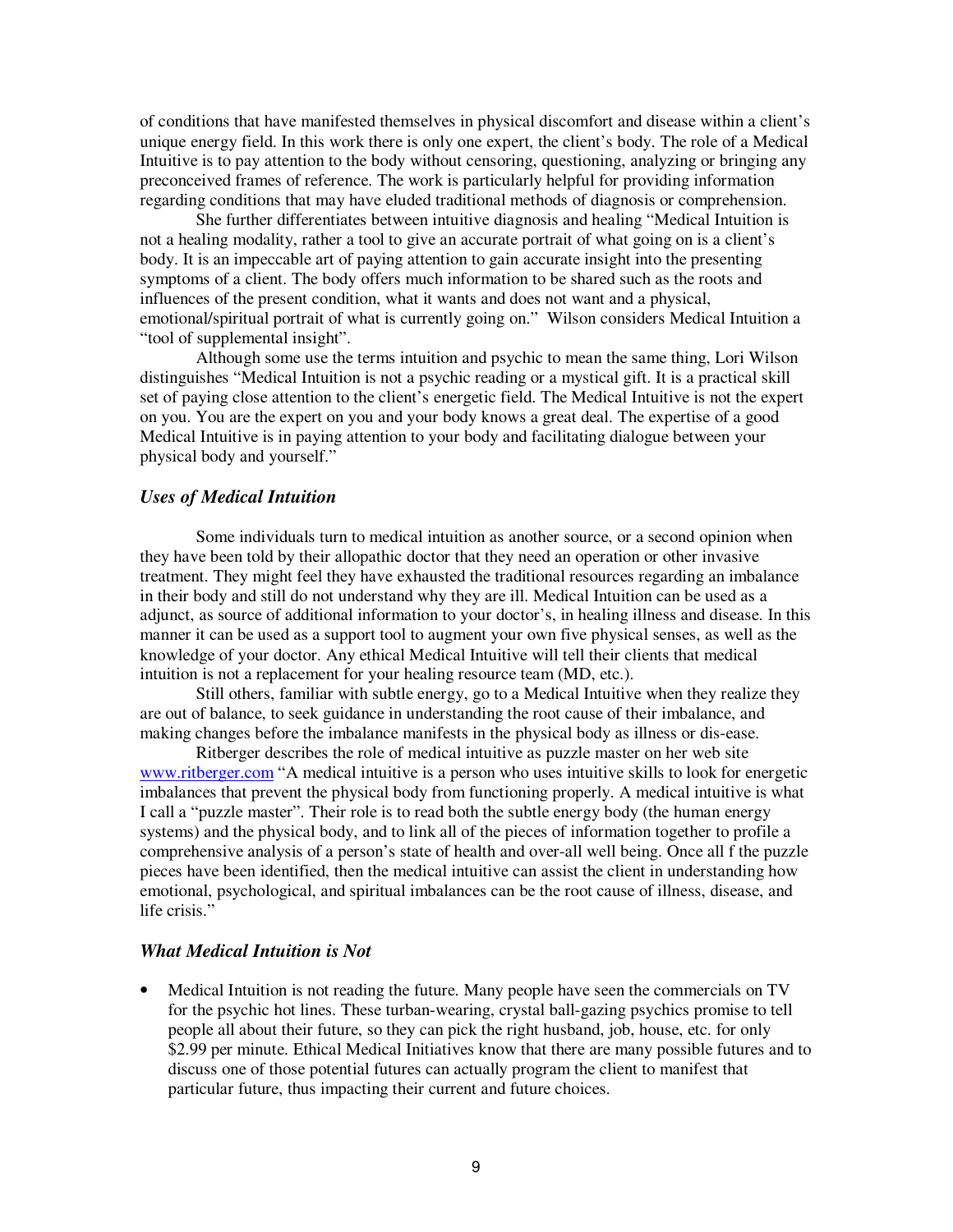- Medical Intuition is not telling people about their illnesses or dis-eases when a reading has not been requested. It is very unethical to walk up to someone, even a friend or family member, and blurt out that they have xyz illness or disease. This can sometimes be difficult, as with friends and family members we have their best intentions in mind. But that is an infringement on their free will, choice, and their energetic system. On a lighter note, this reminds me of a joke that illustrates this point, told to me my one of my Berkeley Psychic Institute-trained teachers: Two psychics run into each other on the street. One says to the other "You're fine, how am I?"
- Medical Intuition is not doing the healing for someone. It is leading a person to self-discovery to help them facilitate their own healing. Those people that go to a Medical Intuitive expecting to be healed without they themselves having to do, feel, think or change anything, with the attitude of "fix me", will possibly feel better for a few hours or a few days, but then their old aches, pains, illness or dis-ease will return, because the cause of the dis-ease is still there. These are the types of people that usually believe, and tell others, that the medical intuitive they went to was no good.

## *Common Themes in Medical Intuition*

Some of the most common themes regarding Medical Intuition are:

- As described above, Medical Intuition is based on the concept of subtle energy.
- Medical Intuition uses more than the 5 physical senses. This will be explored further in the section *Modes of Accessing Medical Intuition Information*.
- Medical Intuition is based on the concept that health is comprised of the balance of the physical body, the mind, the emotions, and the spirit.
- It is also based on the concept that the body is designed to heal.
- Medical Intuition is based on the concept that thoughts, feelings, emotions, attitudes, beliefs, and perceptions, create our patterns and behaviors and therefore, effect our health.
- Illness and dis-ease is the body's way of telling us something in our life is out of balance. It is important to pay attention to this warning system and what it is trying to tell us.
- Emotional charges are stored in the cells of the body. Further, certain emotional charges tend to be stored in particular areas of the body, usually associated with the chakra system and correlated to particular body systems, organs, glands, etc. Therefore, specific emotional imbalances tend to create a predisposition to particular illnesses and dis-eases.
- Some Medical Intuitives have had their skill awakened by a Near Death Experience (NDE), a serious illness, or a spiritual epiphany. Both Carol Ritberger and Judith Orloff fall into the category. Carol Ritberger's actual physical sight changed after she almost died in a hospital. She now sees people's energy body, their aura, with her physical eyes, unless she wears her glasses to focus her physical sense of sight on the physical form before her. Ritberger describes this experience on her web site "In 1981, I experienced three profound events that changed both my life and my sight forever. These events, two brushes with death and a neardeath experience all happened within a two-week period of time. Upon my return from the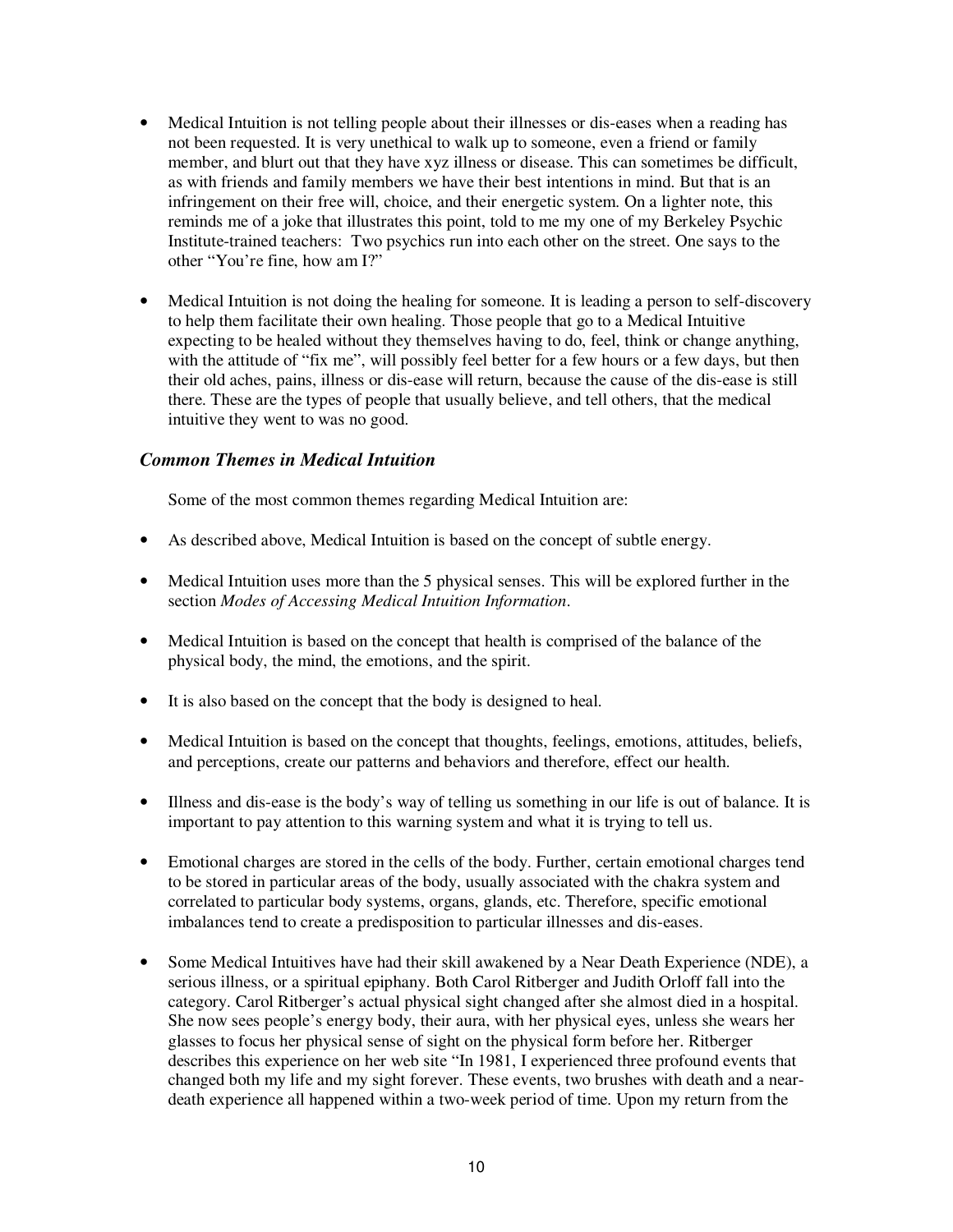near-death experience, my sight had been altered in such a way that I was literally able to see the human energy system. However, it was not until six years after these life-altering events that I discovered that I was able to use my skill for the purpose of medical intuitive diagnosis." Judith Orloff had premonitions as a child, that she buried, feeling the reactions she got from her family were negative, so she deemed it inappropriate. After a severe car crash in which she shouldn't have lived, she realized that her intuition was part of who she was. Caroline Sutherland had a spiritual epiphany, when an angel appeared to her at work one day and asked her if she would do their work, upon which her intuitive skills intensified. As Sutherland explains in her book "When someone has been touched deeply by the presence of the Holy Spirit, a cornucopia of gifts is given to them…This peak, spiritual experience came to me suddenly – one moment I didn't have the ability of insight, the next moment I did. I believe that my willingness and desire to become an instrument for good in the world precipitated these events." Some, whose intuitive skills seemed to "drop in" suddenly, were frightened of their new abilities. Carol Ritberger went to Doctors to try and find out what had gone "wrong" with her eyesight, after her NDE. Some also must learn how to turn on and off their intuitive sight at will, as it is easy to experience sensory overload if we go through life reading every person we cross paths with to the extent as if they were a client.

## *Divergent Themes in Medical Intuition*

- One of the differing views of Medical Intuition is whether it is pure science or whether it is an art and a science. Caroline Myss' viewpoint is that it is pure science. Carol Ritberger, as well as several others, believes it is both an art and a science. This might stem from considering the challenge of languaging the information to the client so they can easily comprehend it as an art in itself.
- Another point on which there is differing opinion is whether Medical Intuition is a gift or a skill. Those, such as Edgar Cayce and Caroline Sutherland believe that their abilities are a gift from God. Others, such as Caroline Myss and Carol Ritberger believe that it is a skill that can be developed by anyone. Certainly there are some people that have more of an aptitude for developing the skill, just as some more easily become skilled at a playing a musical instrument or dancing. Pete Sanders explains "Much of human psychic potential is instinctive and present at birth. Most of that natural sensitivity atrophies as we grow up due to an overemphasis on the physical senses to the exclusion of the psychic inputs." He furthers that most formal education requires a focus on the physical senses of vision and hearing. Most people do not receive encouragement or formal training to develop intuition.
- As we explore the profiles of different medical intuitives, it will become apparent that there are many divergent protocols used to access similar information.
- One of the most divergent concepts about medical intuition is the source of the information. As will be further detailed below, there are very different ideas regarding the source of the information Medical Intuitives "receive", as communication from God, to accessing the universal unconsciousness or the Akashic records, to receiving the information from the body of the client themselves (as in the case of BodyTalk).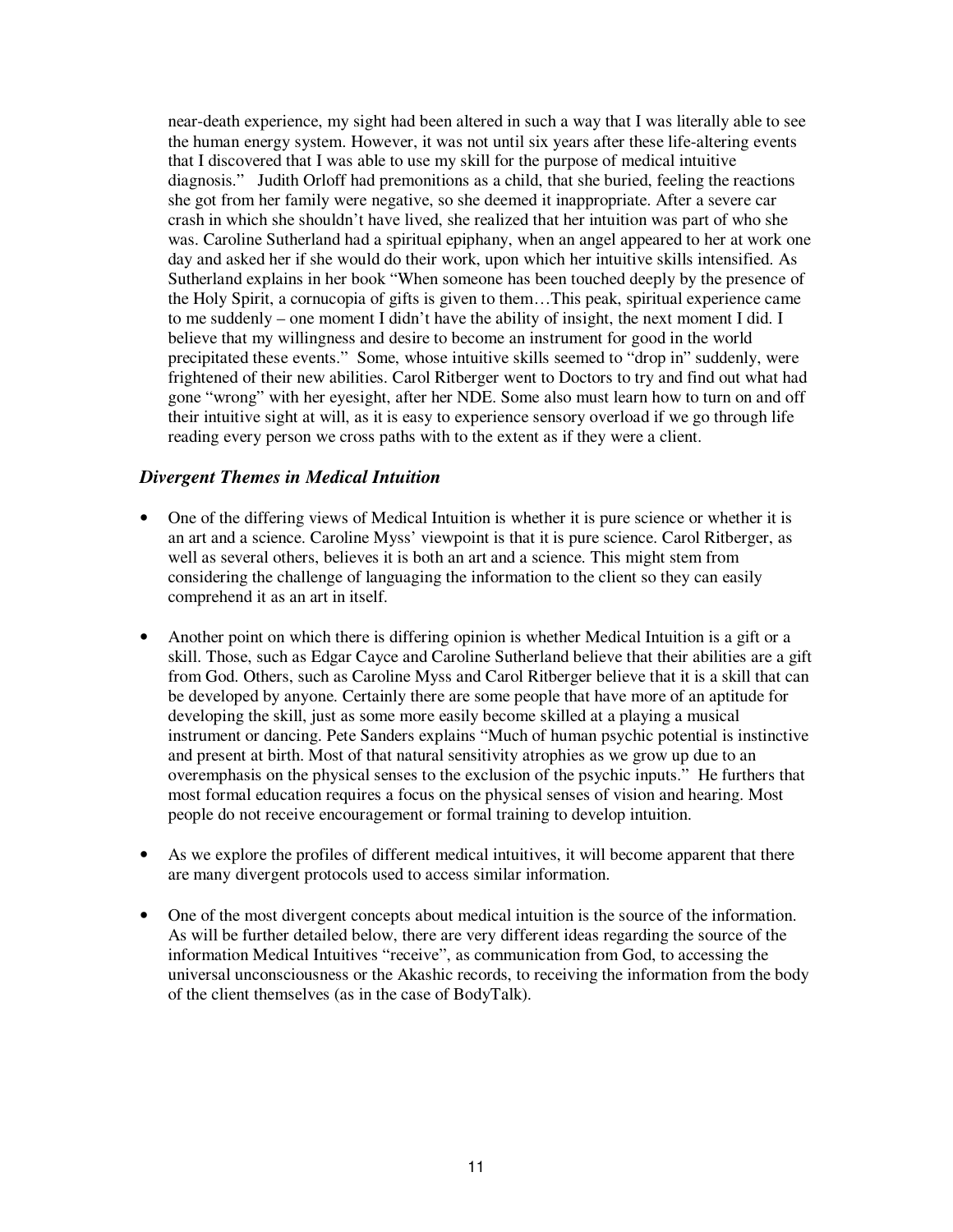## **3. Where Does Medical Intuition Information Come From?**

There are several perspectives in the evaluation of the source of Medical Intuition information. First is the concept that the information exists somewhere to be accessed. Second is the method in which that information is accessed.

#### *The Source of Medical Intuition Information*

The various ideas surrounding 'where' medical intuition information exists range from the universal energy field, called the Akashic Records or the Collective Unconscious, to the wisdom of the body of the person being 'read' providing the information that is stored in the actual cellular memory throughout every cell of the body.

One of the most controversial and interesting concepts about the source of Medical Intuition information is regarding Edgar Cayce, often called "Sleeping Prophet". In fact, Cayce and those around him took to calling the source of the information that came through him "The Source".

Some varied opinions on the source of Cayce's information, including his medical diagnosis:

- A gift from God
- Taping into the "Universal Mind"
- "Second Sight"
- Accessing the Akashic Records
- Hereditary gift
- Head injury facilitated sight
- Accessing another dimension

Cayce is but one of the Medical Intuitives profiled, that some believe the source if his abilities was hereditary. Cayce's grandfather was a "water witch", able to divine with a forked hazel twig, he located wells for most of his neighbors, and is believed to also have had the "second site."

Others believe that an accident at age 3, where a nail went into Cayce's head, allegedly puncturing his cranium and brain cavity, might have somehow altered his brain development. Other psychics have attributed development of their psychic abilities to injuries or blows to the head, that might have stimulated the pituitary or pineal glands. Although Cayce believed God gave him his gifts, and that his purpose was to help the sick and afflicted.

Thomas Sugrue relates a comment made by Cayce's son in his book *The Story of Edgar Cayce "There is a River"* "Hugh Lynn Cayce said "Edgar was like an open door to another dimension. People were attracted to the light."

Pete Sanders, in his book *You Are Psychic*, offers a definition of the Akashic Records to explain the source of intuitive information "The akashic record (or records) is an expression used in metaphysics to describe the storage of all information. The idea that everything is recorded is true. Science tells us that every ray of light that has ever shone is still shining somewhere in the universe. The same is true of all types of vibration. The misconception is that these data are stored in some kind of psychic library in some corner of the galaxy, encrypted on crystal tapes kept in a mystical spiritual vault. Every event, thought, interaction, or desire radiates a complex series of energies and frequencies that are still resonating somewhere. We don't have the technology to ascertain that "somewhere" is in the far reaches of space or in a different dimension. You can tune in to them, however, through the Soul and the psychic senses. This is why you can sense into the past. Each time you use your psychic ability to review in retrospect you are, in a sense, tapping a small section of the akashic records."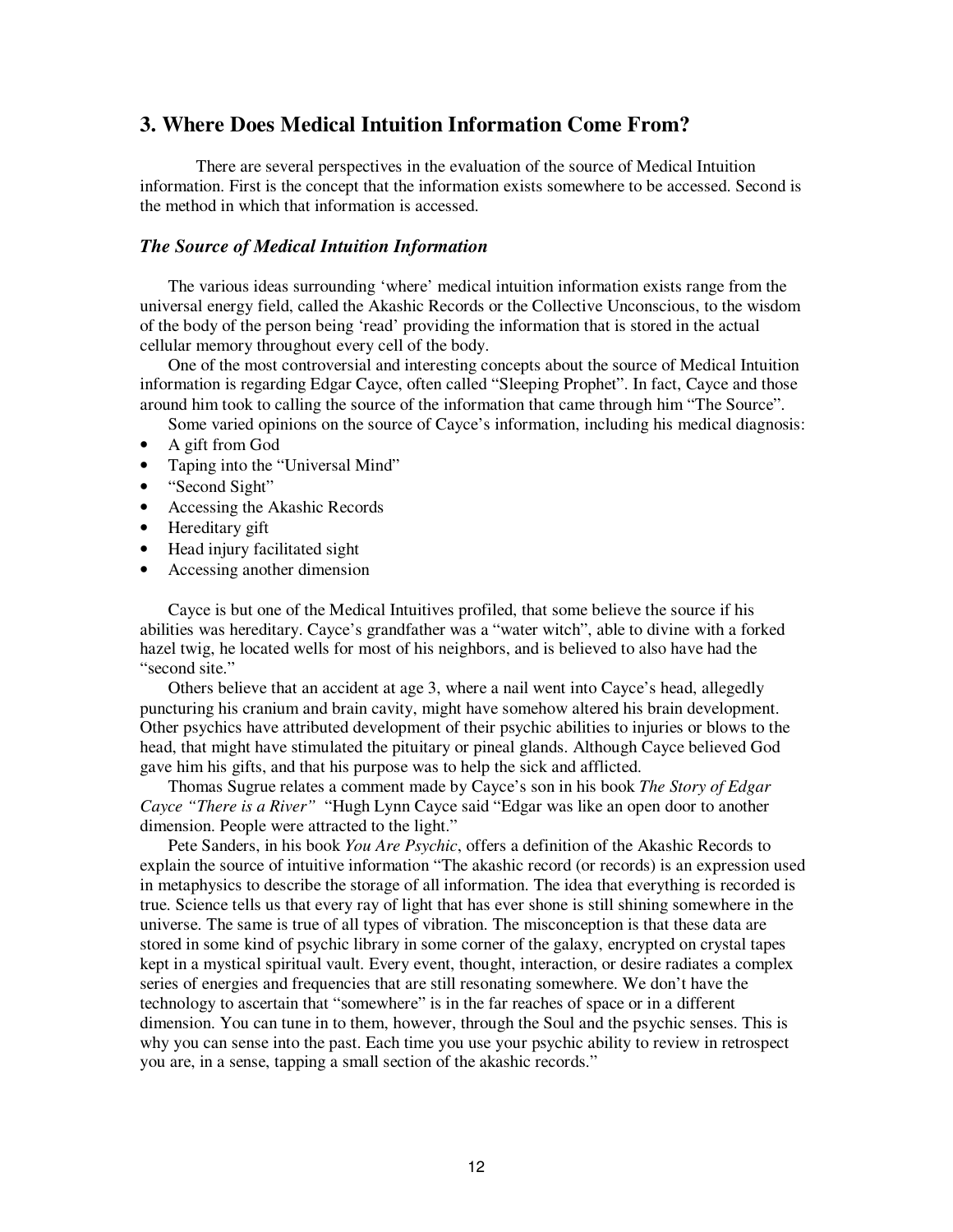An interesting conjecture by Barbara Ann Brennan in *Hands of Light – A Guide to Healing Through the Human Energy Field,* is that the concept of the Akashic Records being accessible to anyone, could change the course of education as well as society in general. Rather than memorizing anything, the skill could be taught to access this limitless wealth of knowledge at will. She describes this information as a "universal energy field" and elaborates as follows "These records are the energetic imprint fixed within the universal hologram of everything that has ever happened or has ever been known. In this type of brain function, information is not stored in our minds, it is simply accessed. In this type of brain function, to remember means to tune in again to the universal hologram and to read the information again, not to search one's own mind to retrieve the information."

The theory that the collective unconscious is the source of Cayce's medical intuitive information is the viewpoint of Sugrue "…his subconscious mind is in direct communication with all other subconscious minds, and is capable of interpreting through his objective mind and imparting impressions received to other objective minds, gathering in this way all the knowledge possessed by millions of other subconscious minds."

Companions of Cayce decided to ask "The Source" itself for the origin of the information that came through Cayce in his readings. As related by Sugrue, Cayce went into trance and "The Source" offered this explanation " Edgar Cayce's mind is amenable to suggestion, the same as all other subconscious minds, but in addition thereto it has the power to interpret to the objective mind of others what it acquired from the subconscious state of other individuals of the same kind. The subconscious mind forgets nothing. The conscious mind receives the impression from without and transfers all thought to the subconscious, where it remains even though the conscious mind be destroyed."

Yet others call this source an 'infinite field of consciousness' or 'timeless pool of wisdom'. Popular author and speaker Larry Dossey calls it "Non-local mind." This leads one to ask - Are these actually divergent perspectives on the actual source, or are they different terms for the same source?

#### *Methods of Accessing Medical Intuition Information*

Now we will explore the methods used by various medical intuitives to access the information they use to perform their intuitive diagnosis. The most common viewpoint is that we have senses that are beyond our five physical senses, and that these are used to gather intuitive information. Caroline Myss speaks about the human race being in a transition from homo sapiens – five sensory beings, to homo noeticus – multi sensory beings.

The senses that go beyond the five physical senses are most commonly referred to by the following terms:

- Clairvoyance clear seeing
- Clairsentience clear feeling
- Clairaudience clear hearing
- Claircognizance clear knowing / Immediate knowing / direct knowing

As I studied intuition, I began with learning clairvoyance. Then, as my journey progressed, I realized I could use other senses as resources as well.

I had been taking classes in clairvoyance based on the concepts of Berkeley Psychic Institute (BPI) and was getting frustrated in class because the instructor, as well as my class mates, kept talking about what they were seeing. They described vivid pictures, as if they were watching a movie on a screen. Whereas when I was doing a reading I would just "get" or "know" the information without all the detailed pictures. Then I happened across Pete A. Sanders, Jr. book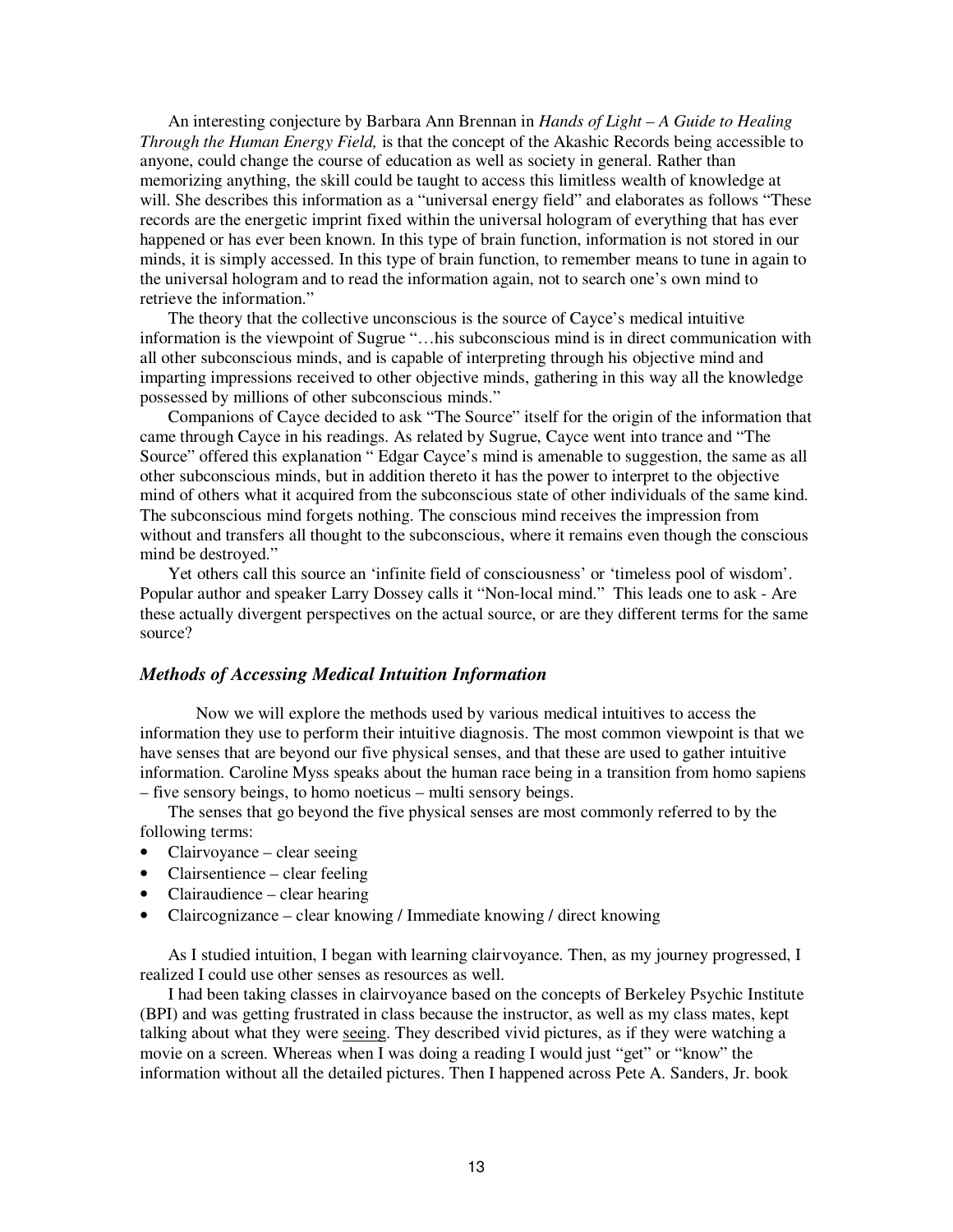*You Are Psychic! An MIT-trained scientist's proven program for expanding your psychic powers* and realized that I read primarily from "knowing", rather from seeing. His description of the "Psychic Reception Areas" made perfect sense to me both from the standpoint of being multisensory beings, and that these reception areas also correlate with the location of some of the chakras or power centers in the human body..

## *Nine senses*

Sanders calls these extra senses the psychic senses. He describes "Every event carries energy on nine levels, so it simultaneously stimulates the five physical senses and the four psychic ones. Without that involvement on all nine levels, one can easily overlook or fail to identify the psychic information that completes the picture."

This theory made sense to me, as Sanders considers these extra senses an extension of the five physical senses, and not a substitute for them. He recommends we use all of our senses to gather information and make a decision "…use your psychic skills to set in motion and complement your wise use of physical investigation."

Sanders correlates these psychic senses with "Psychic Reception Areas" and their proximity to physical areas of the body and the chakras "Psychic reception areas are focal points for the psychic senses when you sense through the physical body." He further advances this theory with the hypothesis that different personality types tend to have heightened access to particular types of intuition. He has given these personality types names and associated characteristics. Below is a summary of his model, culled from his book.

| Personality<br>Type | Type of Intuition | <b>Notes</b>                                                                                     | Ask Yourself                                | Proximity                                                                     |
|---------------------|-------------------|--------------------------------------------------------------------------------------------------|---------------------------------------------|-------------------------------------------------------------------------------|
|                     |                   |                                                                                                  |                                             |                                                                               |
| Prophetic           | Psychic Intuition | Most rapid<br>Most receptive<br>"know"                                                           | What do I know it<br>means?                 | Crown chakra                                                                  |
| <b>Feelers</b>      | Psychic Feeling   | Most rapid                                                                                       | What does it <i>feel</i> like<br>it means?  | In solar plexus and<br>abdominal chakras                                      |
| Visionaries         | Psychic Vision    | See the big picture<br>Closer to normal<br>thinking processes<br>Can take longer to<br>interpret | What does it <i>look</i> like<br>it means?  | Near chakras<br>associated with<br>Pineal $&$ pituitary<br>gland<br>Third eye |
| Audients            | Psychic Hearing   | Closer to normal<br>thinking processes<br>Can take longer to<br>interpret                        | What does it <i>sound</i><br>like it means? | Above the ears /<br>temporal lobes                                            |

One of the foundations of Carol Ritberger's Medical Intuition protocol incorporates a different, yet similar, category of four personality types. For each of the four personality types (she terms by color), she describes a primary, secondary and tertiary of mode of gathering information, learning and intuition. This also explains the most common order in which intuition evolves for each personality type. Most people progress through their three primary modes of knowing, in order, and then get to direct knowing. Although Ritberger explains that if you trust your intuition, you can go directly to direct knowing. In instances where you are uncertain about the information that you "just know", then you can fall back to using the other three modes of knowing for validation. These are the modes of knowing used when giving a medical intuitive reading.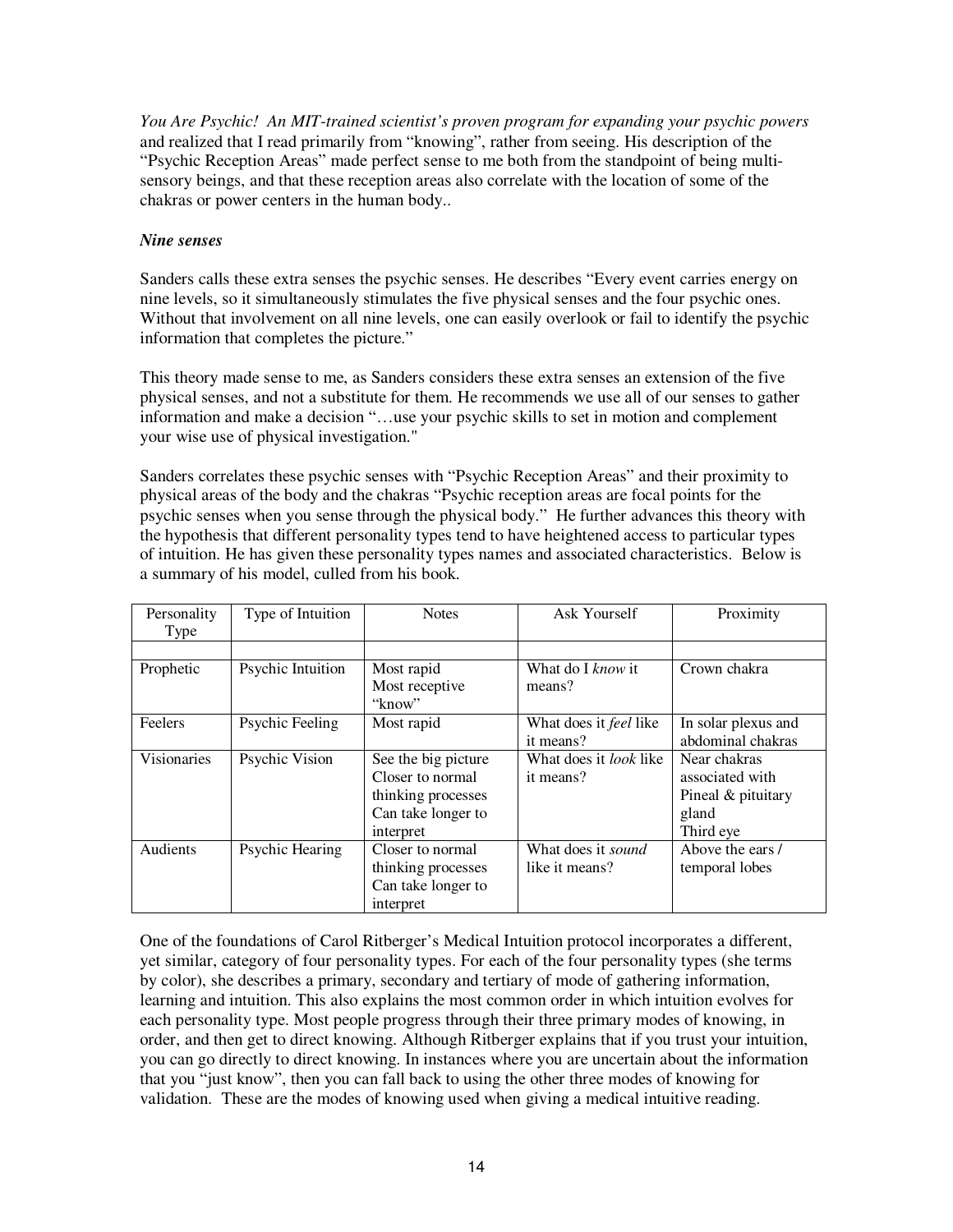| <b>PERSONALITY</b> | <b>PRIMARY</b>    | <b>SECONDARY</b>  | <b>TERTIARY</b>   |
|--------------------|-------------------|-------------------|-------------------|
|                    |                   |                   |                   |
| Orange             | $5 -$ Auditory    | $2 -$ Kinesthetic | 6 – Visual        |
| <b>Red</b>         | $5 -$ Auditory    | $6 - Visual$      | $2 -$ Kinesthetic |
| Green              | $2 -$ Kinesthetic | $6 - Visual$      | $5 -$ Auditory    |
| Yellow             | $6 - Visual$      | $2 -$ Kinesthetic | $5 -$ Auditory    |

Note: All personality types have direct knowing.

Similar to Sanders, Ritberger also associates each mode of intuition to a chakra:

| Chakra  | Learning / receptivity mode | <b>Intuition mode</b> |
|---------|-----------------------------|-----------------------|
|         |                             |                       |
| Second  | Kinesthetic (feeling/touch) | Clairsentience        |
| Fifth   | Auditory (hearing)          | Clairaudience         |
| Sixth   | Visual                      | Clairvoyance          |
| Seventh | Direct Knowing              | Knowingness           |

#### *Intuitive Diagnosis Focus*

There is a further distinction in the initial focus of medical intuition protocol. Some medical intuitives focus on the external physical body symptoms first, then work their way toward the underlying cause of the imbalance. I refer to this below as working from the outside to inside. These are usually the doctors or health practitioners who later incorporated intuition into their practice. The other category is the medical intuitives that focus initially on the internal, then work their way out to the physical or external. Internal here means looking first at the underlying cause of the symptoms from the standpoints of emotions, thoughts, perceptions, and behaviors that are at the root cause of the imbalance. I refer to this below as working from the inside to outside. There are usually medical intuitives that started with intuition first then later layered on the knowledge of anatomy, physiology and pathology. Here are a few examples of the Medical Intuitives profiled in detail later, and which category they fit in:

Inside to outside Carol Ritberger Caroline Myss My own approach

Outside to inside Mona Lisa Schulz Caroline Sutherland Judith Orloff Donna Eden BodyTalk

Carol Ritberger further defines these differences on her web site, with the terms Medical Intuitive Practitioner and Medical Intuitive Diagnostician:

Medical Intuitive Practitioner – "…individuals and holistic practitioners who want to incorporate medical intuition into their healing modalities…helping you determine the root cause of illness as well as learning new holistic skills that will treat the mind, the body, and the soul."

Medical Intuitive Diagnostician – "…for individuals, physicians and holistic practitioners who are interested in becoming Medical Intuitives….provide an in-depth understanding of the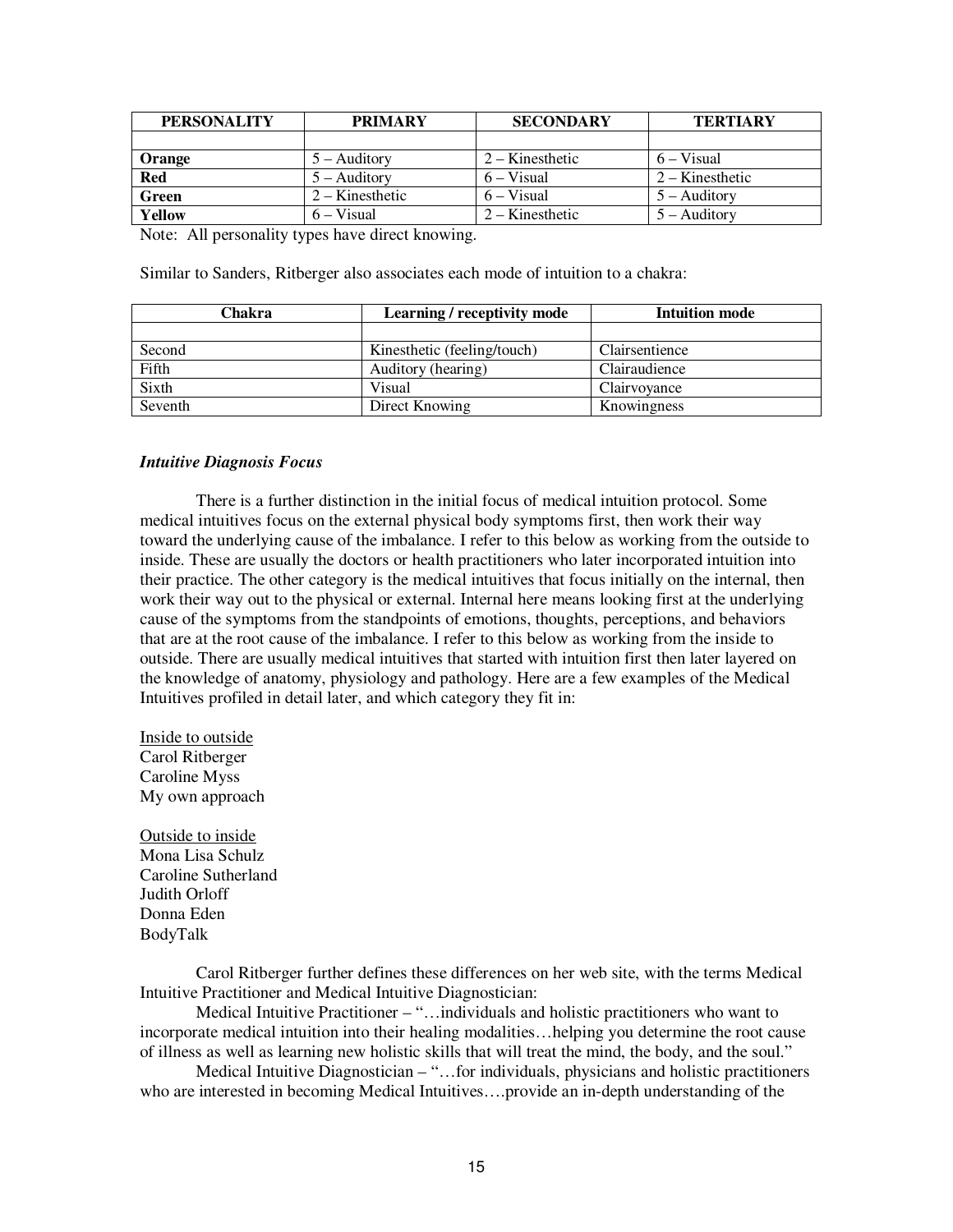human energy system and the chakras, and learning about how attitudes and emotions, relationships and personality contribute to the formation of disease and illness in both the energy body and the physical body."

She further summarized the common theme between Practitioner and Diagnostician "Both programs are soul-directed in their focus as this is where true healing occurs."

## **4. Cause of illness and dis-ease**

## *Evolution of the theory*

Hermetic theory includes a similar concept held by medical intuitives, that there is more to the physical body than matter, and that illness and dis-ease is caused by more that external forces. Manly P Hall explains in his book *Secret Teachings of All Ages* "The belief that nearly all diseases have their origin in the invisible nature of man (Astrum) is a fundamental precept of Hermetic medicine, for while Hermetists in no way disregard the physical body, they believe that man's material constitution was an emanation from, or an objectification of, his invisible spiritual principles."

Hall further elaborates the theory that imbalances in the human energy body, at times caused by thoughts, attitudes and beliefs, can eventually manifest as physical illness "Being much finer in its substances than the earthly body, the etheric double is much more susceptible to impulses and inharmonies. It is derangements of this astral light body that cause much disease. Paracelsus taught that a person with a morbid mental attitude could poison his own etheric nature, and this infection, diverting the natural flow of *vital life force*, would later appear as a physical ailment."

Hall also indicates the Egyptians understood the impact of thoughts on health "The magic rituals used by the Egyptian priests for the curing of disease were based upon a highly developed comprehension of the complex workings of the human mind and its reactions upon the physical constitution."

Concerning the causation of disease, Hermetic theory lists as several of the seven primary causes:

- Derangement of the spiritual nature and the material nature producing mental and physical subnormality
- Unhealthy or abnormal mental attitude Melancholia, morbid emotions, excess of feelings (passions, lusts, greeds and hates) affected the mumia, reacted into the physical body and caused ulcers, tumors, cancers, feers, and TB

Hermetic theory also established that disease could be prevented or successfully combated in seven ways, among them:

- Vibration chanting, intoning, music  $\&$  singing to neutralize the inharmonies of the bodies (sometimes included color therapy)
- Herbs and simples each herb assigned to a planet, diagnosed by the stars the sickness and its cause, then administered antidote
- Prayer
- Regulation of diet and daily habits of life prevention rather than cure
- Practical medicine bleeding, purging, etc.

Hermetic theory also includes the concept that the heavenly bodies have a correlation to health and anatomy. Below is a example of that anatomical association:

- Sun & Moon eyes
- Saturn spleen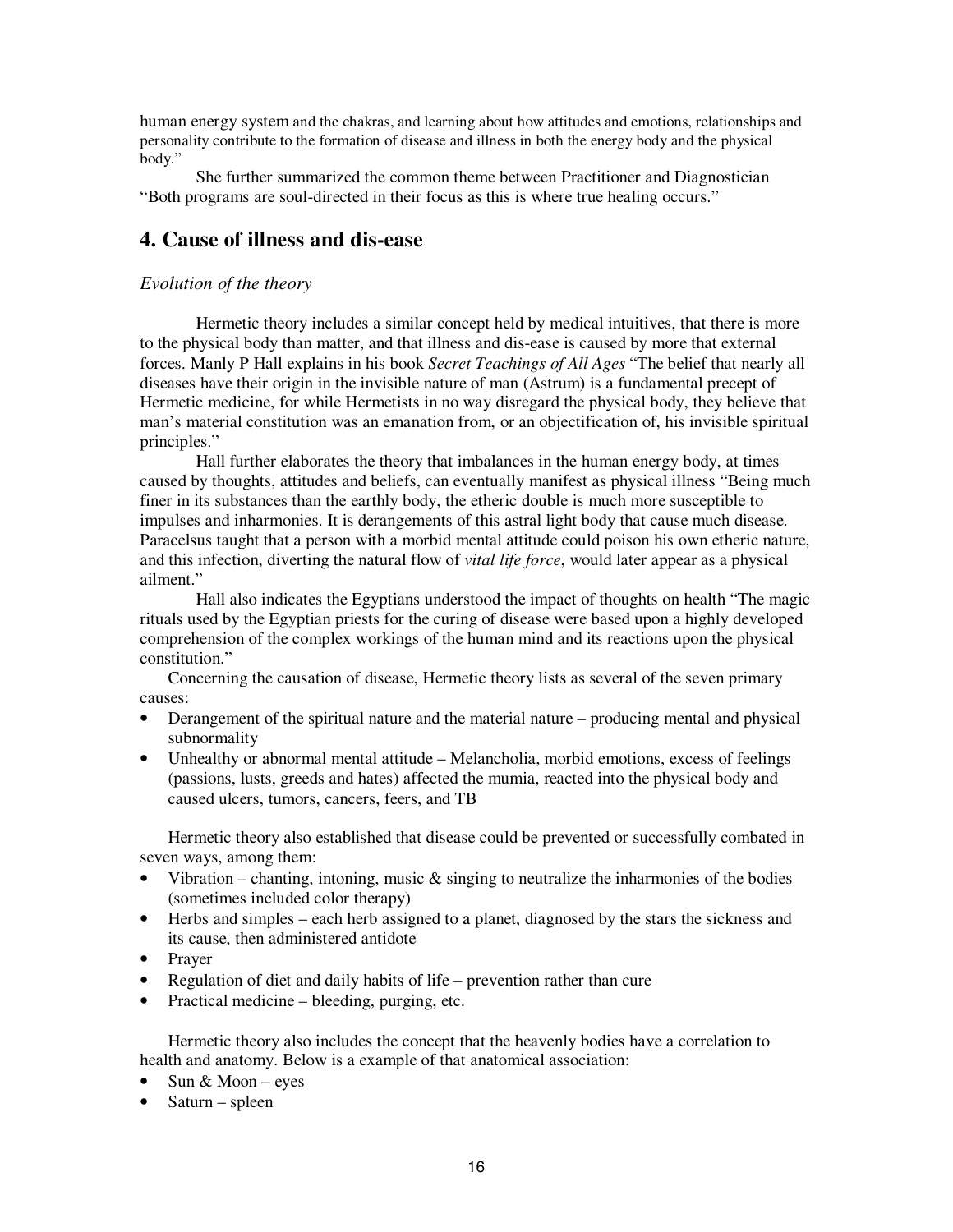- Jupiter liver
- Mars gall  $&$  choler
- Venus reproductive system

Interestingly, Hermetic theory also suggests that germs are minute creatures born out of man's evil thoughts and actions.

## *Moving to the Present*

Many of those involved today in the field of energy medicine have at least some beliefs very similar to those derived from Heremetic science. These common themes fall into two basic categories. The first category is external influences on health, which include what we put into our bodies (food, beverages, vitamins, supplements, medications) as well as environmental influences on health (electromagnetic fields, environmental toxins, etc.). The second category is internal influences that include our thoughts, attitudes, beliefs, perceptions and behaviors.

Valerie Hunt, scientist and author of *Infinite Mind, Science of the Human Vibrations o*f *Consciousness*, believes that cancer, for example, is mostly caused by environmental toxins.

Donna Eden, in her book *Energy Medicine*, also relates the potential impact of the environment on health "The energies of your environment can help you or harm you. There is evidence, for instance, that pets make an atmosphere more conducive for healing. On the other hand, extended exposure to high-intensity electromagnetic fields have been associated with an increased incidence of Alzheimer's disease, depression, suicide, leukemia, and cancers of the blood, brain, colon, prostate, nervous system, lymph system, lung, and breast."

Louise Hay, the well know author of *You Can Heal Your Life*, although not dismissing environmental impact, has a somewhat different perspective "Being aware that cancer comes from a pattern of deep resentment that is held for a long time, until it literally eats away at the body…dis-ease can be reversed by simply reversing mental patterns…When cancer or any other illness returns, I do not believe it is because the doctor did not "get it all out," but rather the patient has made no mental changes and so just recreates the same illness."

The BodyTalk web site, www.bodytalksystem.com, succinctly explains the impact of both the internal and the external to health "The problem facing the body is in the way our lifestyles interfere with the natural processes of the body.

- The physical stresses of day to day life including physical injuries
- Emotional traumas and issues that arise from time to time (e.g. extreme anger, fear, worry, sadness, grief, guilt or jealousy that we experience but cannot process and release effectively).
- Chemical substances contained in the food we eat, the water we drink, and the air that we breathe.
- Exposure to artificial energy fields that exist within our society and the electronic devices that we use on a daily basis (e.g., power plants, overhead electrical wires, phones and cell phones, pagers, computers, TVs, VCRs, stereo equipment, microwave ovens, lights, clock radios, other electrical appliances).

These factors compromise the communication networks or energy circuits of the body. It is critical that these systems be perfectly balanced for the body to effectively coordinate the billions of synchronized activities per second that are necessary to maintain optimum health."

Although through my studies of medical intuition and the readings I have given, I am a firm believer in both the external and the internal influences on health, the majority of health issues I have seen have their root cause in imbalances that start internally, with thoughts, attitudes, beliefs, perceptions and behaviors. An interesting personal revelation is that I don't have to buy into the mass consciousness or societal programming that when colds or flu are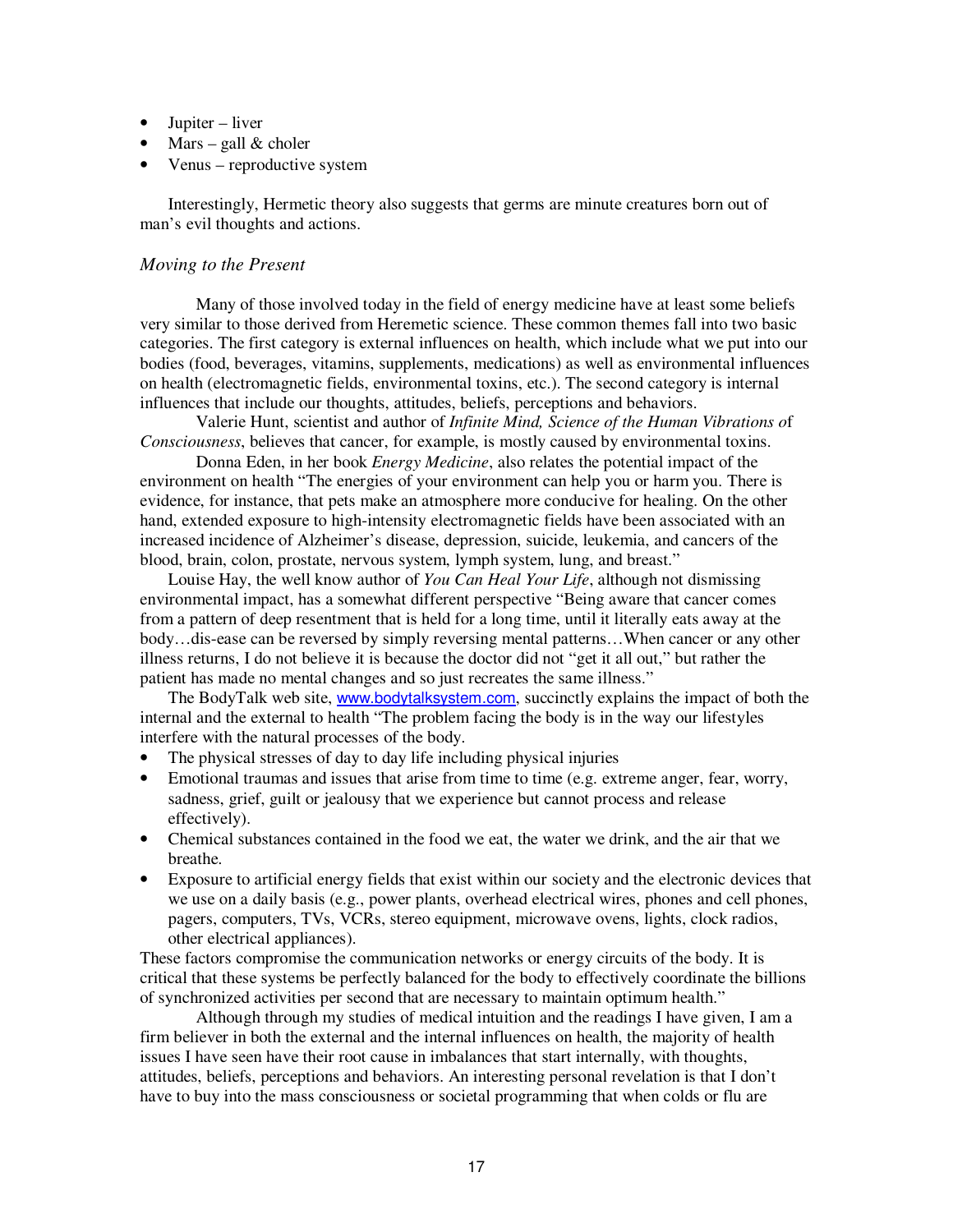"going around", I will certainly catch it along with every one else. I now believe that I don't have to manifest the current epidemic, because their issues are not my issues.

## **5. Profiles of Medical Intuitives**

Now we will explore specific medical intuitives and some related intuitive modalities, observing their background as well as protocols used. We will begin with the late "Sleeping Prophet" Edgar Cayce, one of the most unusual, widely known, and documented medical intuitives, then move forward to the present and how medical intuition is being practiced and taught today.

The Medical Intuitives and related intuitive modalities profiled include: Edgar Cayce Carol Ritberger, Ph.D. Caroline Myss, Ph.D. Mona Lisa Schultz, M.D., Ph.D. Caroline Sutherland Judith Orloff, M.D. Dona Eden Rhonda Lenair BodyTalk My own approach

As a summary to these Medical Intuitives and modalities, we will analyze some of the common themes and beliefs as well as contrast some of the divergent theories surrounding Medical Intuition protocols.

## *Edgar Cayce – The Sleeping Prophet*

Edgar Cayce, sometimes referred to as the "Sleeping Prophet" was born in 1877 and gave over 15,000 documented readings, before his death in 1945. Over 10,000 of those readings focused on medical diagnosis. Cayce was a very religious man. He read the bible for each year of his life, and taught Sunday school and bible study most of his adult life. Unfortunately, he spent most of his life being attacked by skeptics and disbeliveers that tried to prove he was a fraud. He often did not even charge for his readings – much to the chagrin of his various business partners – he offered his services to those in need whether they could pay or not. For many years he actually supported his family as a photographer, and did readings on the side.

As discussed earlier, there were many theories regarding both the source of his intuitive diagnosis, as well as how he brought that information forward. As Sugrue relates "Edgar Cayce practiced medical diagnosis by clairvoyance for forty-three years." Purportedly, at one point, he had letterhead he used for providing his clients with a typed manuscript of their readings that said "Edgar Cayce, Jr., Psychic Diagnostician." At one point he also signed a business contract that legally made him a "psychic diagnostician." Some also referred to Cayce as an 'intuitive somnambulist" and there was much argument whether Cayce gave his readings from a conscious, semiconscious, unconscious, hypnotic, or trance state.

One of the most comprehensive books written about Edgar Cayce is *Edgar Cayce, An American Prophet* by Sidney D. Kirkpatrick who describes Cayce "He would be championed as a savior and reviled as an agent of the Devil…During his 43 year career…Edgar Cayce gave 14,145 fully documented readings for 5,744 people." Although there were those that didn't believe in his readings, it is interesting to note that many others received multiple readings from Cayce.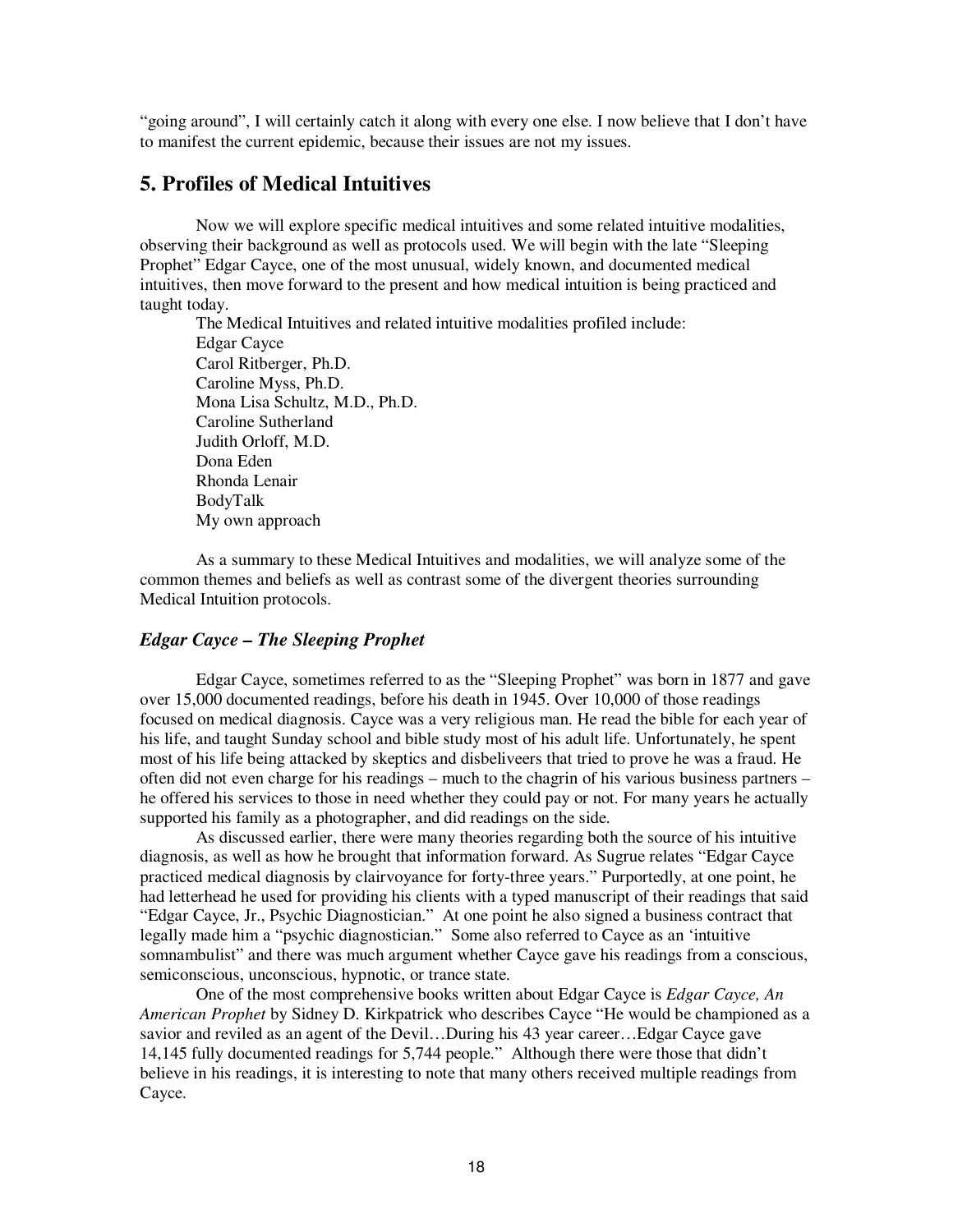As a boy, after initially struggling in school, Cayce realized that he could "sleep on" a book and absorb its contents, to the point of being able to determine what words were on what page. As described by Thomas Sugrue in *The Story of Edgar Cayce "There is a river..*", "When asked by his father how he did it, he reported "That's all I do, just sleep on them. When I wake up I know everything in the book. I don't know how it happens, but it works."

The first reported time that Cayce gave any kind of diagnosis or remedy was for himself at age 14. He had been struck with a baseball in the lower spine and was rendered unconscious over night. He began to act very strangely, not at all like his usual quiet and reserved self. After going to sleep the next night be started to speak peculiarly and described a poultice to be prepared and applied to the back of his head. After his family followed his directions and applied the poultice, the next morning he was back to his usual self.

Interestingly, Edgar Cayce had no training in anatomy, physiology or any medical field when he gave his readings. Not only was he able to describe health conditions with great anatomical and physiological detail, he also often referred clients for a variety of health treatments and suggestions including osteopathy, massage, baths, sweat baths, ultraviolet and infrared therapy, drugs, packs and poultices, lotions, inhalants, salves, antiseptics, homeopathy, compounds to be taken internally, hydrotherapy, the application of heat and cold, electrical magnetic therapy (both radioactive and wet-cell), laying on of hands, specific dietary adjustments, exercise and breathing, psychiatry and positive suggestion. Later in his adult life Cayce would start Cayce Hospital in Virginia Beach, Virginia, that incorporated many of the health treatments recommended in his readings. The goals of starting a hospital were to provide a place conducive to the readings as well as a place where the recommended treatments could be given, since many times he gave specific treatment instructions, the client's doctor would not follow them.

For most of his life, he had no recollection of the information given in his readings, but later in his life he began to remember some of what went on in his readings, as Kirkpatrick describes of one of Cayce's readings in 1933 "…he could feel his spiritual body separate from his physical body and follow a stream of light to a building where the records of a individual's life were contained in large books." In a reading by Cayce "Quite suddenly I come upon a hall of records. It is without walls, without ceiling, but I am conscious of seeing an old man who hands me a large book, a record of the individual for whom I seek information."

Some believed that Edgar's 'higher self' was doing the diagnosing or that his "higher self" was a conduit for someone or something else. His higher self was often referred to as "The Source."

Kirkpatrick shares two addition theories on how Cayce performed his readings

- "The first question to be put to Cayce dealt with his ability to obtain and communicate psychic information…the "state" in which he gave psychic information was under "subjugation" of the "subconscious mind". The human body was described as a "trinity", composed of the physical body, the mental or conscious mind, and the spirit, which was described as the subconscious or "mind of the soul force". The spirit, the Source said, could not be "seen" or revealed unless the physical and mental mind were subjugated. In other words, when Edgar Cayce went into a trance state, his physical body and conscious mind did not interfere with his subconscious mind or "soul forces.""
- "Further, highly developed people had the ability to varying degrees to tap into a greater range or spectrum of "vibratory scales." This, in theory, was how Edgar Cayce had the ability to obtain trance information. By subjugating his earthly or material self in order to enter the spiritual dimension, his astral body was no longer subject to gravity, time, and spatial relationships."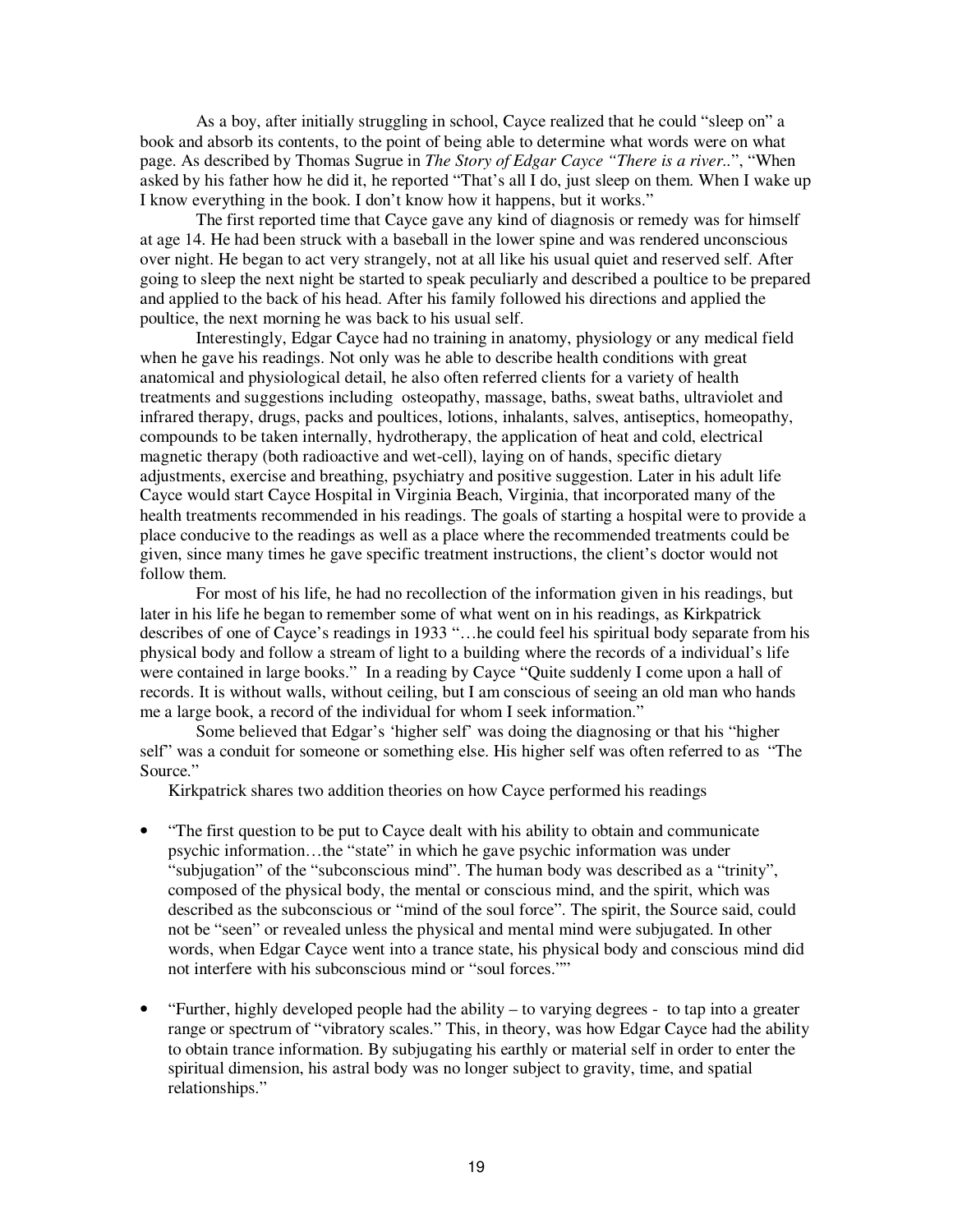Cayce gave readings on a many topics besides health and medical diagnosis. Some of the other topics of his readings included:

- Locating lost articles or missing people
- Prophetic readings (foreseeing the future, such as WW II)
- Locating geological sites, such as for oil, minerals, or buried treasure
- Predict the weather
- Gambling, as on horses
- Scientific information, technology, inventions (Was consulted by Thomas Edison and Nikola Tesla)
- Business / financial / career
- Police investigations of crimes
- Past and future
- Jesus and his disciples, biblical thought, prayer
- Dream interpretation
- Mental and spiritual topics
- Medicine
- Social transformation
- Astrology
- Reincarnation and past lives
- Dreams
- Military / war strategy (was consulted by the League of Nations)
- Mysticism, esoteric ... and the purpose of man's existence on earth
- Atlantis

Similar to one of the concepts of Hermetic science, Cayce also believed that the planets effect the emotions. Thomas Edison and Nikola Tesla also had readings with Cayce. Although there are no known remaining transcripts of these readings, Kirkpatrick posits that Edison and Tesla were interested in the "…possible connections between electricity and psychic phenomena." Tesla himself also received some of his inspiration from his higher self through dreams and visions.

Kirkpatrick relates an interesting theory about the true nature of Cayce's readings, revealed during a reading "….the most important aspect of this reading was the suggestion that the ultimate purpose of "the work" was not to provide diagnostic insights to aid physicians or bring about miraculous cures, but to help people "open" their minds and accept the truth of the "ethereal" or "spiritual world.""

Many of Cayce's readings had a theme of vibration and recommended remedies toward correcting vibrational frequencies as well as the balancing of the physical, emotional, mental and spiritual. He often related hate to imbalances in the stomach or liver, and jealousy to upset digestion or heart disorder. Cayce stated in a reading "Fear is the root of most of the ills of mankind."

Fitzpatrick explains "Cayce frequently connected illness to the mental and emotional states of patients." He further describes the importance that Cayce placed on the endocrine system "The ability of the human being to prolong his or her life, according to Cayce, depended on the proper functioning of the endocrine system…The glandular system, according to Cayce, served as the physical point of contact between a person's nervous system and his or her "spiritual bodies.""

Below are some of the topics of health/medical readings given by Cayce:

- Organ transplants
- Cures for breast cancer
- Treatments for arthritis
- The causes and treatments for illness & dis-ease such as: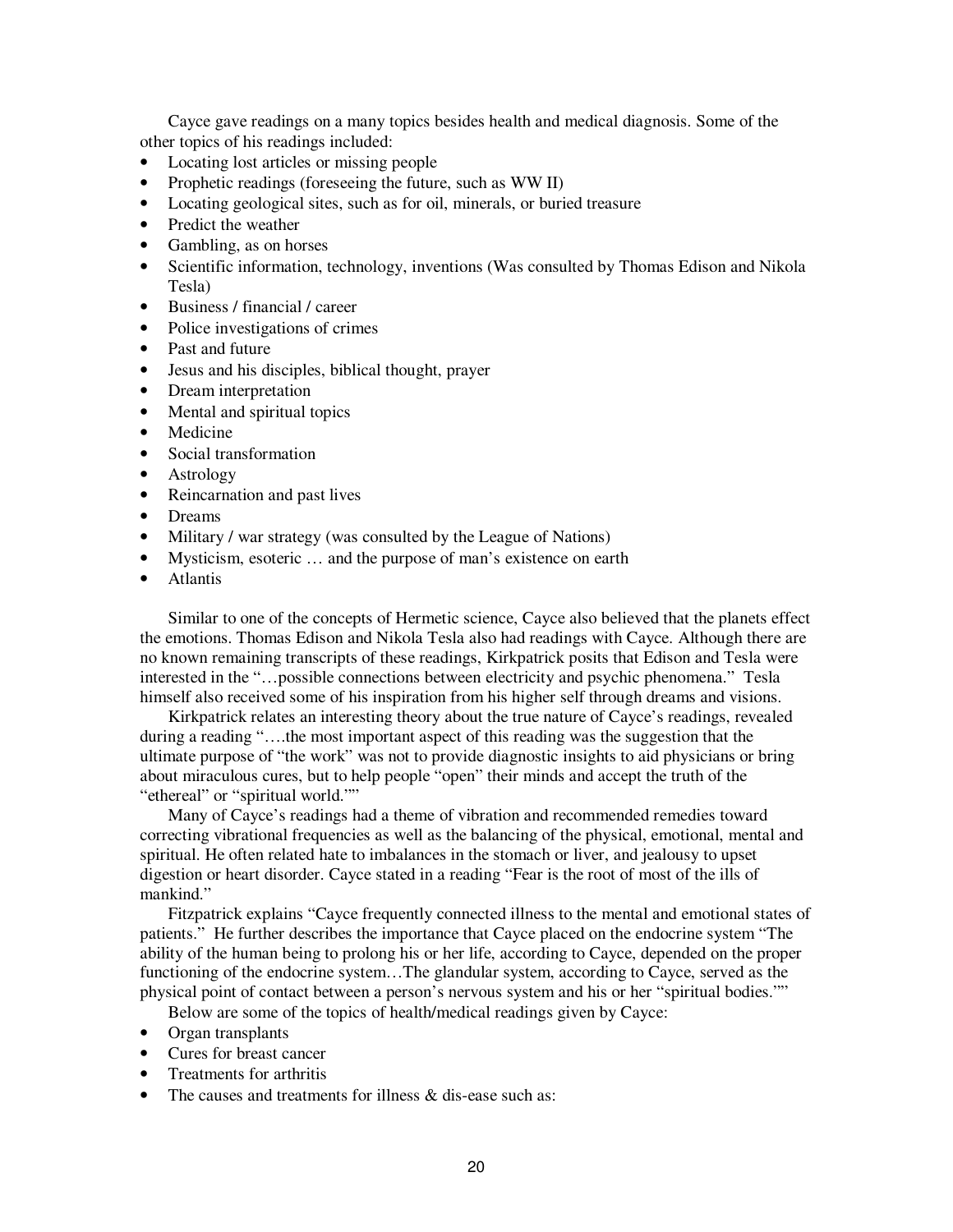- Psoriasis
- Migraine headaches
- Morning sickness
- Arthritis
- Epilepsy
- Cancer
- Apparent mental illness could have physical causes

Edgar never physically examined, and in many cases, never met the recipients of his readings. His subjects did not have to be in the same room or even the same country, and he received many requests for readings via correspondence and also gave many readings by correspondence.

Sugrue gives one explanation for the method in which Cayce reached the reading state, by "…a self-imposed hypnotic trance which induces clairvoyance." He describes Cayce's preparation for a reading "All that was necessary was that he be in normal health and that his stomach have finished its digestion of the last meal." He usually awakened refreshed and hungry. He usually gave 2 readings per day, one in the mid-morning and one in the afternoon. When he pushed himself, as he often did in his later life, and gave more readings in a day, he was often felt weary and depleted.

In preparation for a reading, Cayce would lay down, after loosening his shoes, belt, cuffs, and collar, and would appear to be asleep within a few minutes. In trance, Cayce would only have to be told where the patient was located at the time of the reading.

Interestingly, Kirkpatrick also explains "…..investigators learned the when anything passed directly over Cayce's body in the area of his head or stomach during a reading it had the effect of interrupting the reading, as if some unseen cord between Cayce and the source had been severed, preventing any further connection."

Cayce always used a conductor as well as someone to transcribe the readings. Both the conductor and transcriber (usually two different people) had to be someone that was honest and trusted. The most optimum attitude for the conductor was receptive and passive. Sugrue describes "The conductor was the link between the medium and his normal state of existence." In a reading it was suggested that Cayce recline with his head to the North, the polarity would help him not have dizzy spells he sometimes had after life readings."

Sugrue also relates that "Edgar made a habit of reading the stenographic transcript of each reading. He wanted to find out what was coming out of him while he was asleep. The stuff amazed him: it read like a scientific fairy tale, a witch doctor's dream, or some mumbo-jumbo plucked out of an encyclopedia." He further elaborates a reading where Cayce explained "A few times when people were taking readings that shouldn't have been taken, without my knowledge, I suspected it because I began to feel badly after each reading. I know now that when I've given my best and someone has been helped I wake up refreshed."

Sugrue relates that the conductor gave Cayce these instructions for a physical reading, once he was in trance "Now the body is assuming its normal forces, and will be able, and will give, such information as is desired of it at the present time. The body physically will be perfectly normal, and will give that information now. Now you have before you the body of who is located at . You will go over this body carefully, examine it thoroughly, and tell me the conditions you find at the present time; giving the cause of the existing conditions, also suggestions for help and relief for this body. You will speak distinctly, at a normal rate of speech. You will answer the questions I will ask." Once a reading was complete, usually indicated by Cayce, still in trance stating "We are through for the present", the conductor would give instructions for Cayce's mental, spiritual and physical self to be balanced and equalized. Instructions included equalization of the circulation, nerve system, and for the body to assume normal conditions.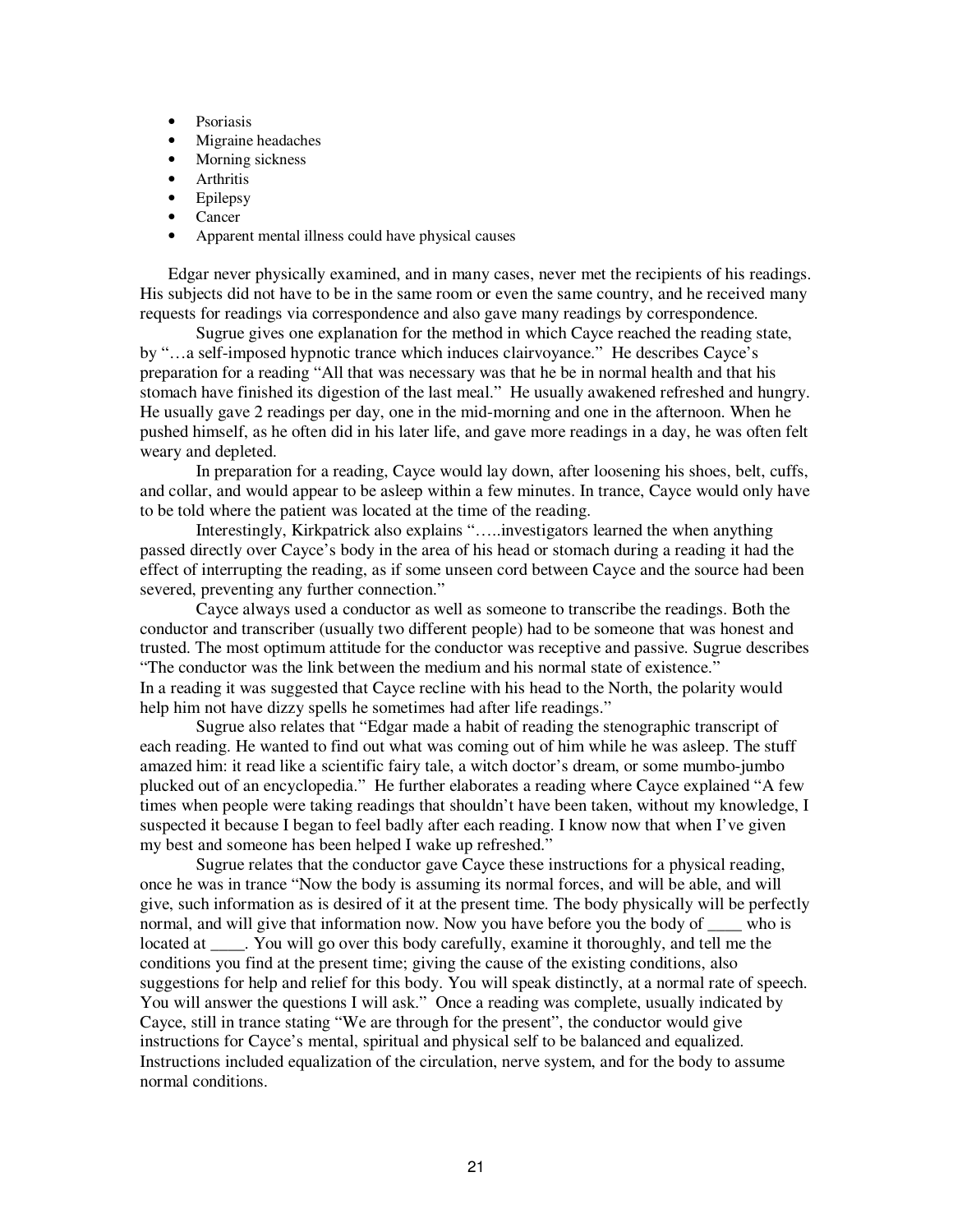Sugrue also mentions "The Source….used language that wasn't in Edgar's regular vocabulary and seemed to have its own distinctive personality and sense of humor."

Cayce thought that an important factor to the effectiveness of the reading was the genuine desire by the subject to receive help.

The original name of what was to become Association for Research and Enlightenment (A.R.E.) was in 1927 called The Association of National Investigators. Sugrue explains how Cayce avoided legal repercussions from his readings "The bylaws provided that any person requesting a reading had first to become a member of the Association, agreeing that he was participating in an experiment in psychic research. That protected Edgar and the Association from any legal prosecution."

Kirkpatrick summarizes "As medical scholars would point out a generation later, Cayce's trance readings provided a primer on the emerging field of holistic medicine…Cayce also drew information from the medical knowledge of ancient cultures, especially those of Egypt and Greece."

## *Carol Ritberger, Ph.D.*

Carol Ritberger holds a doctorate in religious philosophy and is a soul-directed Medical Intuitive Diagnostician. She and her husband and business partner, Bruce Ritberger, founded the Ritberger Institute, which provides certificate and degree training programs in Medical Intuition. She is a master of self-remembering, helping those she works with remember what they already know.

Ritberger observes that "…as the energetic field becomes congested and blocked, so do the organs and glands. All illness starts as pre-illness in the energy body." She believes illness represents resistance between the soul and the physical body – the soul can't find physical expression.

In Ritberger's book *What Color is Your Personality, Red, Orange, Yellow, Green…* she lists the common patterns of those people who consistently become ill:

- 1. Viewing life from a negative perspective.
- 2. Inability to deal with their emotions and having unresolved emotional issues that consume their thoughts
- 3. Unwillingness to change patterns of behavior
- 4. Inability to give and receive love
- 5. Lacking a sense of humor to help relieve the seriousness of life
- 6. A tendency to deny themselves the things that would improve their quality of life
- 7. Feeling powerless to make their own choices
- 8. Inability to remain flexible so they can flow with life's challenges
- 9. Seeing their life as pointless and having no meaning or purpose
- 10. Not attending to the needs of their physical body
- 11. Unwillingness to manage stress

Here are just a few examples of some common imbalances and common root causes, as she has observed in the thousands of readings she has done:

- Fibro Myalgia muscle tension, escaping from change, attempt to get attention, ultimate expression of discomfort, can be used to control
- Breast cancer reoccurrence compromise that originally caused the cancer doesn't get changed
- Cancer ultimate expression of compromise starts in the soft connective tissue (this is actually what causes the pain) – emotional charge around chronic behavior of compromise – till pattern creates fight or flight – creates chemistry that impacts DNA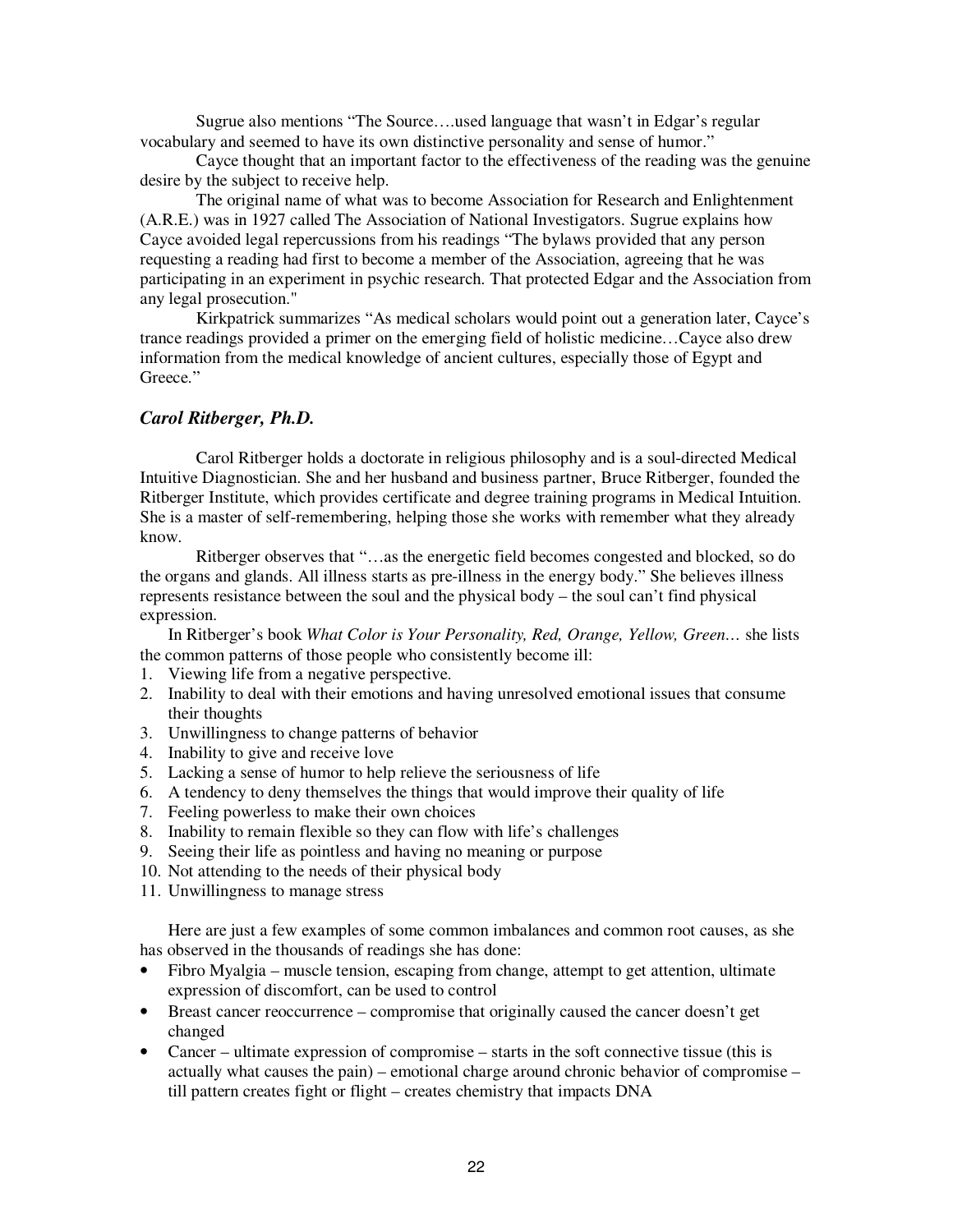- Diabetes outcome of losing the sweetness of life
- Annihilation of the immune system lack of forgiveness of the self
- Reflux deep seated resentment and anger

Ritberger is also a master at understanding and teaching the important part personality plays in health. Based on her extensive career in personality typology, as well as research she has participated in at Stanford University, she is of the opinion that personality is associated with how the brain gathers and processes information and how we make decisions. We come through the birth canal hardwired in neurology for particular personality traits. She describes the four main personality types by using colors, as for most people it is less of a label than other typology categories.

- RED Backbone of society
- ORANGE Caretakers
- GREEN Pathfinders
- YELLOW Visionaries

She believes that we chose our neurological hardwiring (personality type) to attract experiences and information to us that helps us complete our sacred contract, which is driven by the soul "The soul, in its wisdom, knows what kind of body it needs to find physical expression." Ritberger states that what most often leads to an imbalance, first in the energy field, then subsequently in the physical body, is compromise. She describes compromise as anything that prevents the soul from finding physical expression, and that pain identifies compromise.

Ritberger further theorizes that since each of the four personality types process information, make decisions differently, deal with compromise in their own unique way, and create personality related behavioral patterns; each type is also has a predisposition to particular illnesses and diseases.

She also correlates compromise to personality, to see where it can lead to potential illness. She elaborates on the things that most compromise each personality type:

Red - Anger

- Orange Submissiveness
- Green Inability to forgive themselves
- Yellow Fragmentation (can't get clarity / mentally immobilized / indecisive)

In Ritberger's book *What Color is Your Personality, Red, Orange, Yellow, Green…* she lists the predisposition to particular illnesses and dis-eases, by personality type. The following is a sample of some of those associations.

| <b>PERSONALITY</b>      | <b>EMOTIONAL AND</b><br>PSYCHOLOGICAL ANXIETIES                                                                                                                                                                                                                             | POTENTIAL HEALTH ISSUES                                                                                                                                                                                                                                      |
|-------------------------|-----------------------------------------------------------------------------------------------------------------------------------------------------------------------------------------------------------------------------------------------------------------------------|--------------------------------------------------------------------------------------------------------------------------------------------------------------------------------------------------------------------------------------------------------------|
|                         |                                                                                                                                                                                                                                                                             |                                                                                                                                                                                                                                                              |
| <b>RED</b>              | Fear of not being able to provide<br>basic human needs<br>Fear of being emotional vulnerable<br>٠<br>Fear of being powerless<br>٠<br>Avoidance of emotional needs<br>Fear of being out of control<br>٠<br>Fear of loss of personal possessions<br>٠<br>and financial assets | Hypertension, heart disease, stroke,<br>lower back pain, sciatica, bowel and<br>rectal disorders, hip and joint disorders,<br>prostrate cancer, ulcers, anxiety attacks,<br>chronic stress syndrome, alcohol abuse,<br>indigestion, blood ailments, insomnia |
| <b>Weak Site</b>        | Pelvic area, legs, feet, spinal column                                                                                                                                                                                                                                      |                                                                                                                                                                                                                                                              |
| <b>Systems Affected</b> | Immune system, digestive system,                                                                                                                                                                                                                                            |                                                                                                                                                                                                                                                              |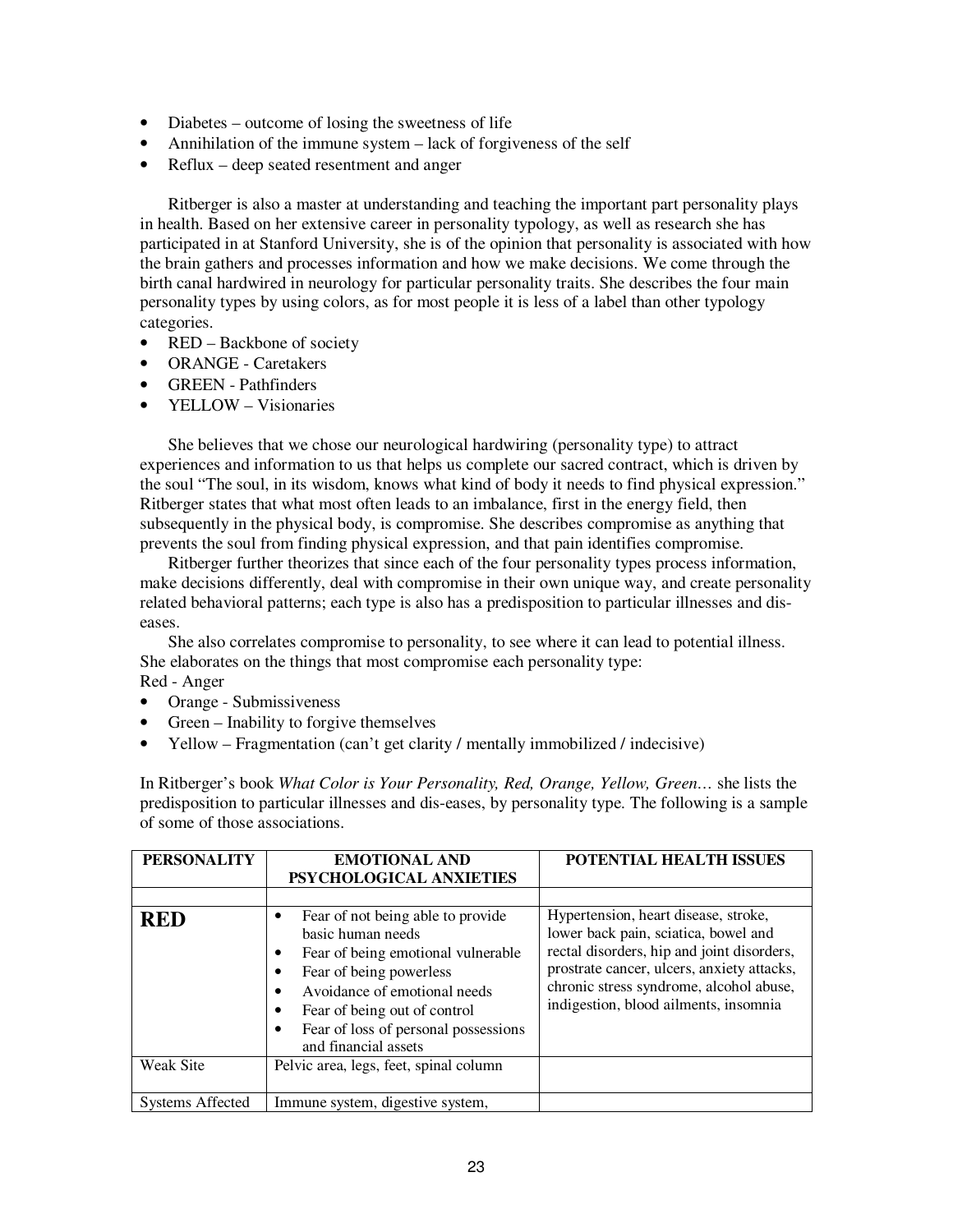|                                 | circulatory system                                                                                                                                                                                                                                                                                                                                                                                                                                                                                          |                                                                                                                                                                                                                                                                                                                                             |
|---------------------------------|-------------------------------------------------------------------------------------------------------------------------------------------------------------------------------------------------------------------------------------------------------------------------------------------------------------------------------------------------------------------------------------------------------------------------------------------------------------------------------------------------------------|---------------------------------------------------------------------------------------------------------------------------------------------------------------------------------------------------------------------------------------------------------------------------------------------------------------------------------------------|
| Glands and                      | Reproductive organs, adrenals, spleen,                                                                                                                                                                                                                                                                                                                                                                                                                                                                      |                                                                                                                                                                                                                                                                                                                                             |
| Organs Affected                 | heart                                                                                                                                                                                                                                                                                                                                                                                                                                                                                                       |                                                                                                                                                                                                                                                                                                                                             |
| <b>ORANGE</b>                   | Fear of abandonment<br>$\bullet$<br>Fear of being unsupported by others<br>Fear of being alone<br>٠<br>Anxieties around never having<br>$\bullet$<br>enough<br>Fear of loss of job or family<br>$\bullet$<br>Guilt and resentment toward others<br>٠                                                                                                                                                                                                                                                        | Fybromyalgia, rheumatoid arthritis,<br>diabetes, manic depression, candidiasis,<br>chronic mid- and lower-back pain, disc<br>problems (ruptured or slipped), chronic<br>fatigue syndrome, pancreatic and kidney<br>disorders, constipation<br>Men: Prostate, hormone imbalance,                                                             |
|                                 | when not appreciated<br>Inability to take responsibility for<br>$\bullet$<br>their lives<br>Fear of not being able to take care<br>٠<br>of themselves financially<br>Feeling powerless to make their<br>own choices                                                                                                                                                                                                                                                                                         | impotency, testicular cancer<br>Women: Menstrual difficulties,<br>vaginitis, fibroid cysts and tumors on the<br>uterus, ovarian cysts, endometriosis,<br>hormone imbalances, breast, cervical,<br>uterine and ovarian cancer                                                                                                                |
| <b>Weak Site</b>                | Lower abdomen, lower back (lumbar<br>and sacral spinal area)                                                                                                                                                                                                                                                                                                                                                                                                                                                |                                                                                                                                                                                                                                                                                                                                             |
| <b>Systems Affected</b>         | Reproductive, respiratory, circulatory<br>and muscle systems                                                                                                                                                                                                                                                                                                                                                                                                                                                |                                                                                                                                                                                                                                                                                                                                             |
| Glands and<br>Organs Affected   | Pancreas, reproductive organs (ovaries<br>and testes), thyroid, small and large<br>intestine, bladder, and kidneys                                                                                                                                                                                                                                                                                                                                                                                          |                                                                                                                                                                                                                                                                                                                                             |
| <b>YELLOW</b>                   | Fear of rejection or criticism<br>$\bullet$<br>Fear of failure<br>$\bullet$<br>Anger and resentment from having<br>$\bullet$<br>their integrity questioned<br>Fear of loss of independence and<br>$\bullet$<br>autonomy<br>Self-deprecation<br>$\bullet$<br>Fear of looking stupid or<br>$\bullet$<br>incompetent<br>Inability to show or express<br>$\bullet$<br>emotions<br>Resentment over having to take<br>$\bullet$<br>responsibility for others who are<br>incapable of taking care of<br>themselves | Chronic digestive disorders, gastritis,<br>stomach cancer, liver disorders, colon<br>disorders, autoimmune diseases, lupus,<br>chronic stress syndrome, multiple<br>sclerosis, ALS, skin disorders, allergies,<br>herpes, arthritis, tendonitis, anemia,<br>headaches, adrenal dysfunction                                                  |
| Weak Site                       | Solar plexus, mid-back (thoracic section<br>of the spine)                                                                                                                                                                                                                                                                                                                                                                                                                                                   |                                                                                                                                                                                                                                                                                                                                             |
| <b>Systems Affected</b>         | Digestive, immune, central nervous,<br>skeletal                                                                                                                                                                                                                                                                                                                                                                                                                                                             |                                                                                                                                                                                                                                                                                                                                             |
| Glands and                      | Pituitary, adrenals, skin, stomach, liver,                                                                                                                                                                                                                                                                                                                                                                                                                                                                  |                                                                                                                                                                                                                                                                                                                                             |
| Organs Affected<br><b>GREEN</b> | gall bladder, spleen, lower esophagus<br>Fear of not being loved<br>$\bullet$<br>Confusion around love and what it<br>$\bullet$<br>means<br>Fickleness toward others<br>$\bullet$<br>Jealousy<br>Resentment from holding on to past<br>hurts and emotional abusiveness<br>Depression associated with lack of<br>self-love                                                                                                                                                                                   | Upper neck and muscle tension,<br>migraine headaches, diabetes, thyroid<br>disorders (hypo/hyper), breast cancer,<br>heart disease, mitral valve prolapse,<br>asthma, chronic respiratory disorders,<br>depression, eating disorders, tinnitus,<br>hormone imbalances, MS, attention<br>deficit disorders, laryngitis, nervous<br>disorders |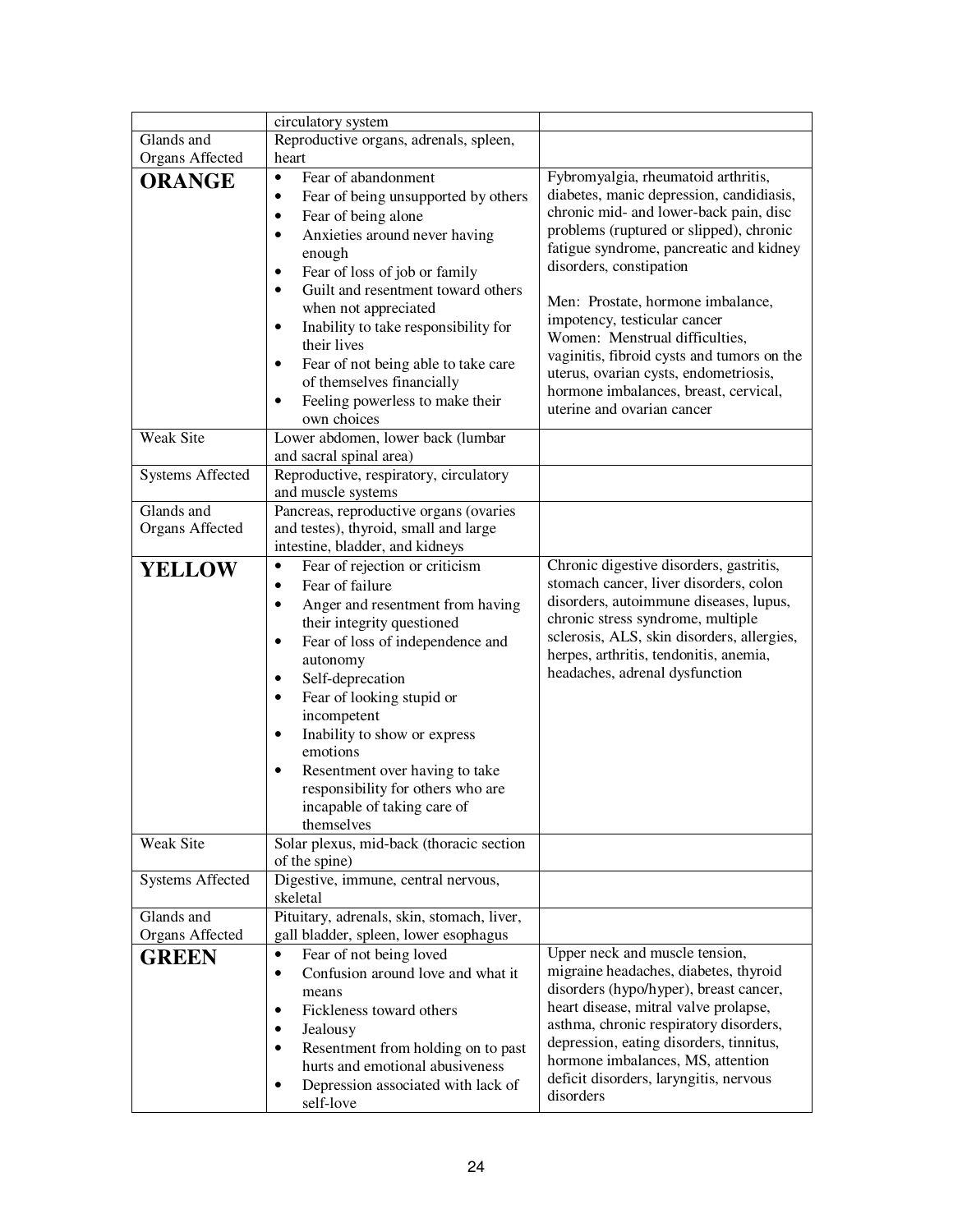|                         | Harboring negative feelings toward        |  |
|-------------------------|-------------------------------------------|--|
|                         | others                                    |  |
|                         | Fear of being alone<br>٠                  |  |
|                         | Creating co-dependent relationships<br>٠  |  |
|                         | Feelings used as an escape or to          |  |
|                         | deny responsibility for their actions     |  |
|                         | Self-destructive behavior that            |  |
|                         | perpetuates feelings of inadequacy        |  |
| <b>Weak Site</b>        | Chest, shoulders, upper back (cervical    |  |
|                         | spinal area), neck                        |  |
| <b>Systems Affected</b> | Circulatory, respiratory, immune,         |  |
|                         | cerebrospinal and muscle systems          |  |
| Glands and              | Thyroid, thymus, pituitary, pineal, lung, |  |
| Organs Affected         | heart, pancreas                           |  |

You might have noticed from the chart above that each of the four personality types are associated with predisposition to illnesses and dis-eases that have their origin in a particular chakra.

- Red  $1<sup>st</sup>$  chakra
- Orange  $2<sup>nd</sup>$  chakra<br>• Yellow  $3<sup>rd</sup>$  chakra
- Yellow  $-3^{rd}$  chakra
- Green  $4<sup>th</sup>$  chakra

Based on this correlation of personality type to chakra and therefore area of the body, Ritberger is able to determine the origin site of the imbalance. Then, she uses the energetic mapping of the personality type to help determine the primary symptom site and secondary site. She further defines this component of her protocol:

- Origin site Compromise / if this button gets pushed, it will show up here
- Primary symptom site here's the gland that will respond
- Secondary symptom site here's the organs that will be effected

The following is a sample of information culled from Carol Ritberger's book *Energetic Anatomy and Physiology*. Although she provides excellent reference to the corresponding organs, glands and systems of the body, the focus of the chart below is to show the relationship of the quality of the power center to the emotional implications and the predisposition to certain physical imbalances.

| <b>CHAKRA</b> | <b>PROPERTIES</b>   |                                                                               |
|---------------|---------------------|-------------------------------------------------------------------------------|
|               |                     |                                                                               |
| $1st$ chakra  | <b>QUALITY</b>      | Control of people and environment                                             |
| Root/Base     |                     |                                                                               |
|               | <b>EMOTIONAL</b>    | Survival, self-preservation, personal safety, traumatic birthing experiences, |
|               | <b>IMPLICATIONS</b> | need for control, sexual abuse, physical abuse                                |
|               | <b>PHYSICAL</b>     | Prostate or ovarian cancer, endometriosis, sciatica, lower back problems      |
|               | <b>IMBALANCES</b>   |                                                                               |
| 2nd chakra    | <b>QUALITY</b>      | <b>Emotional Center</b>                                                       |
| <b>Sexual</b> |                     |                                                                               |
|               | <b>EMOTIONAL</b>    | Birthing traumas, issues tied to mother and father (rejection, abandonment,   |
|               | <b>IMPLICATIONS</b> | emotional abuse, sexual abuse), fear of self-expression, worry, guilt,        |
|               |                     | behavioral dysfunctions such as obsessive/compulsive and                      |
|               |                     | passive/aggressive                                                            |
|               | <b>HYSICAL</b>      | Lower back pain, candida, diabetes, pancreatic disorders                      |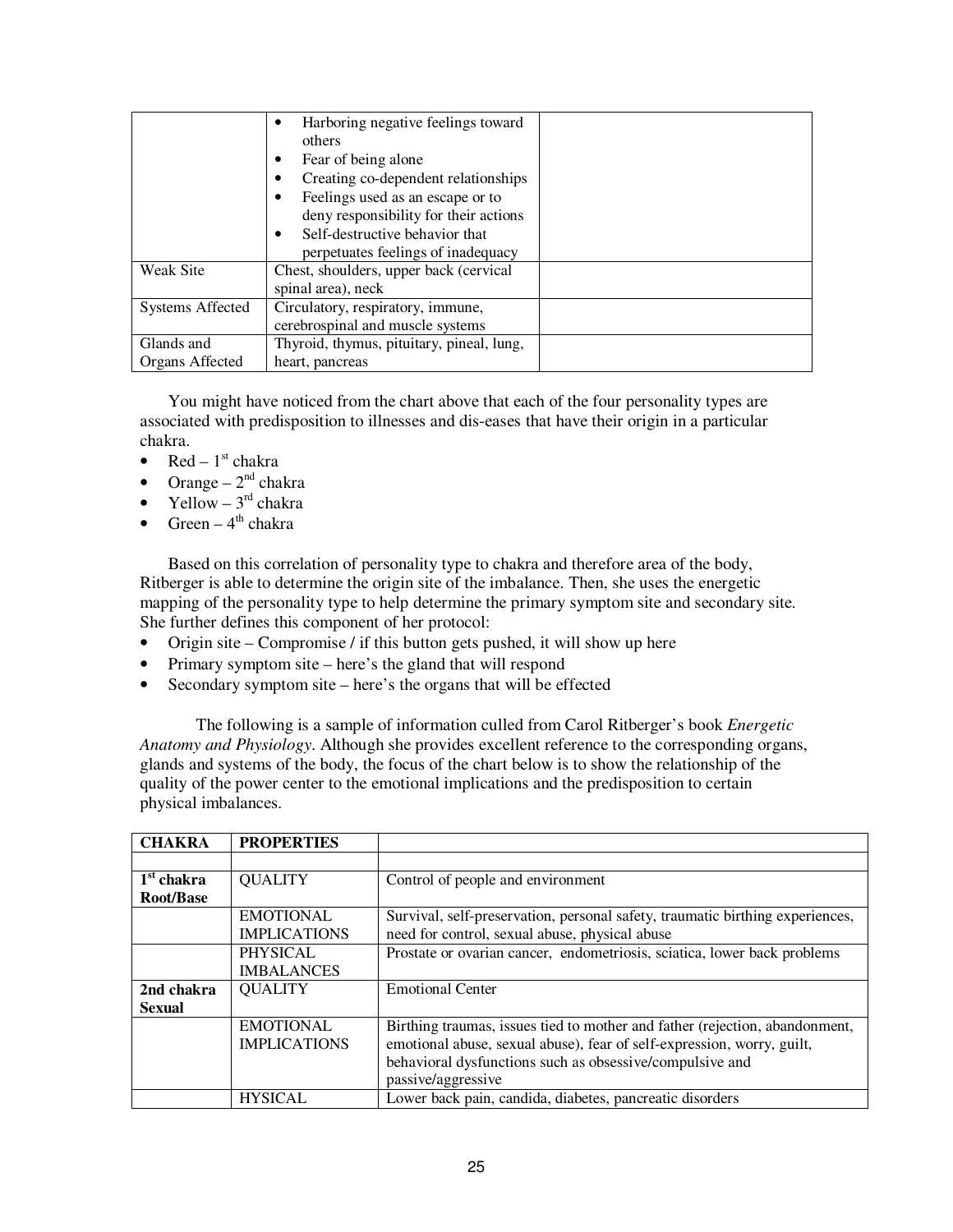|                        | <b>IIMBALANCES</b>  |                                                                                    |
|------------------------|---------------------|------------------------------------------------------------------------------------|
| $3rd$ chakra           | <b>QUALITY</b>      | Personal power and self-confidence                                                 |
| <b>Solar Plexus</b>    |                     |                                                                                    |
|                        | <b>EMOTIONAL</b>    | Fear of success, rejection, intimidation, failure, inability to trust, easily      |
|                        | <b>IMPLICATIONS</b> | overwhelmed by sense of responsibility, self-doubt, self-critical, self-           |
|                        |                     | destructive behavior, narcissism                                                   |
|                        | <b>PHYSICAL</b>     | Ulcers, reflux, autoimmune disorders, digestive disorders                          |
|                        | <b>IMBALANCES</b>   |                                                                                    |
| 4 <sup>th</sup> chakra | <b>QUALITY</b>      | Self-love and self-esteem                                                          |
| <b>Heart</b>           |                     |                                                                                    |
|                        | <b>EMOTIONAL</b>    | Low self-esteem, fear of not being loved, unworthy of being loved,                 |
|                        | <b>IMPLICATIONS</b> | inadequacy, bitterness, jealousy, hatred, resentment, creation of co-              |
|                        |                     | dependent relationships                                                            |
|                        | PHYSICAL            | Heart disease, lung disease, mitral valve prolapse, circulatory ailments,          |
|                        | <b>IMBALANCES</b>   | breast cysts or cancer, allergies, chronic fatigue syndrome, weakened              |
|                        |                     | immune system                                                                      |
| 5 <sup>th</sup> chakra | <b>QUALITY</b>      | Self-expression and divine will                                                    |
| <b>Throat</b>          |                     |                                                                                    |
|                        | <b>EMOTIONAL</b>    | Inability to speak the truth, lack of self-discipline, compulsive behavior,        |
|                        | <b>IMPLICATIONS</b> | lack of motivation, dysfunctional sexual behavior, fear of speaking up,            |
|                        |                     | substance abuse, eating disorders, lack of trust                                   |
|                        | <b>PHYSICAL</b>     | Throat cancer, hyperthyroidism, hypothyroidism, loss of voice, TMJ, sore           |
|                        | <b>IMBALANCES</b>   | throats, tongue or esophageal cancer                                               |
| 6 <sup>th</sup> chakra | <b>QUALITY</b>      | Intuition and inner wisdom                                                         |
| <b>Brow</b>            |                     |                                                                                    |
|                        | <b>EMOTIONAL</b>    | Resistance to let go of old belief systems, fear of unknown, close-minded to       |
|                        | <b>IMPLICATIONS</b> | new ideas and possibilities, unable to recognize what needs to change,             |
|                        |                     | obsessive/compulsive behavior                                                      |
|                        | <b>PHYSICAL</b>     | Loss of memory, seizures, epilepsy, unwillingness to listen, dementia,             |
|                        | <b>IMBALANCES</b>   | endocrine disorders, blindness, degenerative eye diseases, loss of hearing,        |
|                        |                     | ADD and ADHD, schizophrenia, and depression                                        |
| 7 <sup>th</sup> chakra | <b>QUALITY</b>      | Connection to the higher self and the divine life force (God)                      |
| <b>Crown</b>           |                     |                                                                                    |
|                        | <b>EMOTIONAL</b>    | Restlessness, dissatisfaction with life, unwillingness to change, intense          |
|                        | <b>IMPLICATIONS</b> | feelings of not belonging, divine discontentment, fear of being alone,<br>paranoia |
|                        | <b>PSYSICAL</b>     | Chronic fatigue syndrome, autoimmune disorders, degenerative diseases              |
|                        | <b>IMBALANCES</b>   | such as MS and ALS, bone cancer, brain tumors, migraine headaches, ADD             |
|                        |                     | and ADHD, autism                                                                   |

Ritberger gives several descriptions on her web site www.ritberger.com, of how she uses her sight in diagnostic sessions:

- "…This glow of light (the human aura) is a dynamic field of electromagnetic energy that reveals what is happening in a person's life and how the person's life experiences are effecting their health and well being. The human energy system is rich in biological and biographical information and can tell us much about ourselves."
- "In a diagnostic session, my sight alters in a way that allows me to get a more comprehensive picture of the energy system. Instead of just a glow, I see patterns of energy and colors that can tell me if there are specific parts of the body that are malfunctioning. I liken what I see to that of a CAT scan or MRI. It is as if I am an X-ray machine, viewing the person. I can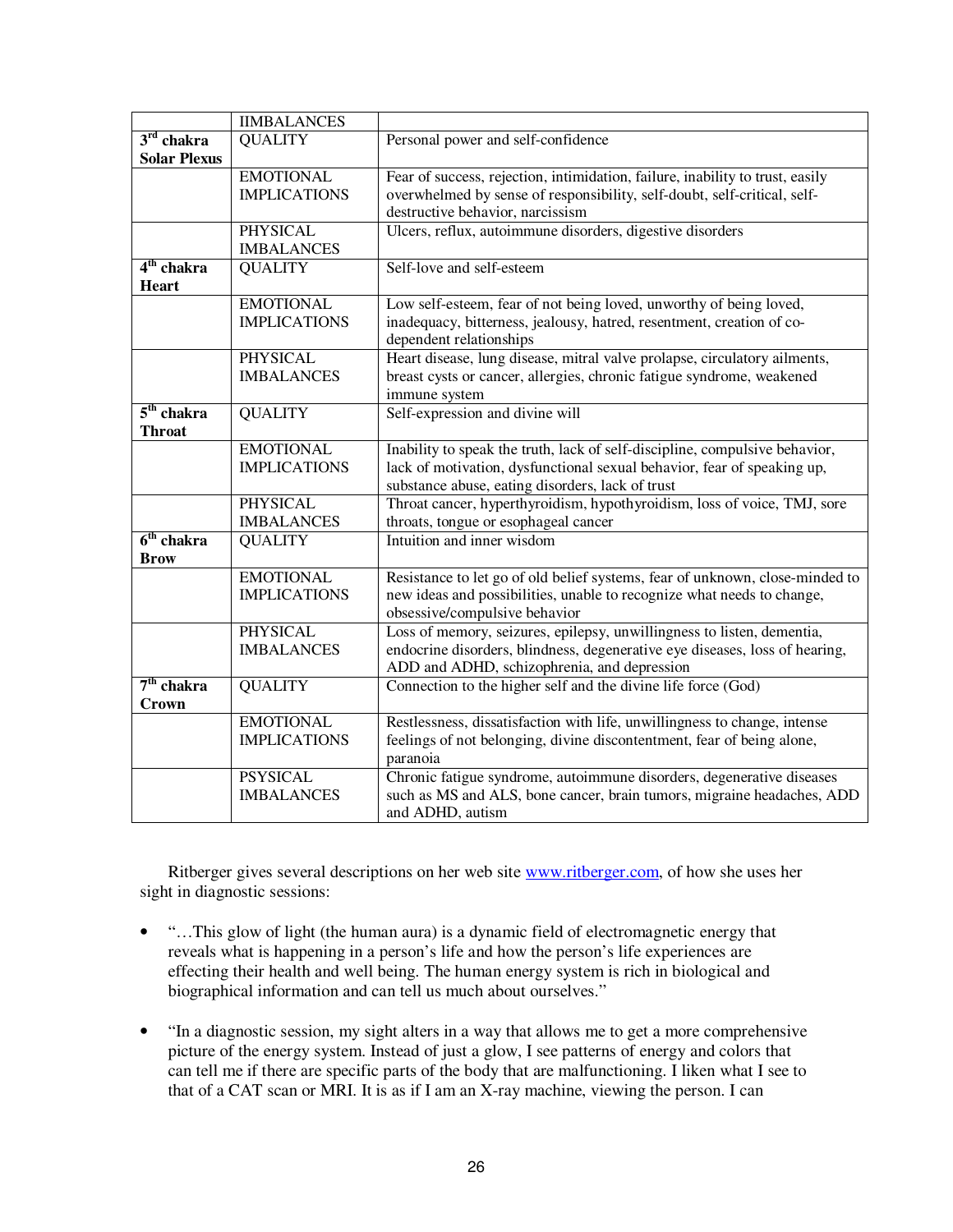identify where there are energy imbalances that are affecting the physical body. I the session, I color what I see on a  $8\frac{1}{2} \times 11$  silhouette of the human body. This energy portrait can then serve as a baseline to measure the body's healing or regressive changes over time."

Since her eyesight changed after her near death experience, and she physically sees the constantly shifting colors of people's energy body, she uses coloring in her protocol. She begins with a template (outline) of the physical body and colors with crayons, to be able to show the client what she sees in their energy field. This makes the information more real for the client, and provides a starting point for the ensuing discussion.

She inquires ahead of time (when setting up the reading appointment) what issue or ailment the client wants addressed, is so there is a focus for the reading. Knowing the focus in advance provides the opportunity to research the anatomy, physiology, and pathology associated with the illness or dis-ease. Ritberger sometimes uses the Merck Manual to research illness, which points to a part of the body, which then relates to a chakra, which can point to the personality of the person, as well as their emotions involved in the imbalance.

She teaches that we must meet clients at their own level, by understanding compromise by personality. Every thought supports congruency or compromise, and therefore our thoughts require moment to moment observation.

When Ritberger is giving a reading, she communicates to the client in the language that they most understand. This is based on their personality type, as it relates to their highest mode of receptivity and learning. She poses questions to help lead the client to their own discovery:

- Orange & Red What does that sound like to you?
- Green What does that feel like to you?
- Yellow What does that look like to you?

I recently had the pleasure of seeing her in action. She had *An Evening of Intuitive Readings with Carol* event, at which she performed readings for 15 people. Some of the readings were regarding specific health issues, and others had their foundation in emotional or spiritual challenges. I observed the most fascinating validation of her personality theory. She would begin her coloring and diagnosis, as well as communication style, based on the observed personality type of the client. Often times, since the types of issues clients come to a Medical Intuitive for have deep emotional roots, these clients would shift into their "coping" personality type. Ritberger would then shift her communication style to the coping personality type, including her conceptual focus, words, sentence structure and tone of voice. I was enthralled at this master of personality typology performing a fascinating personality dance with her clients to best communicate to them in their personality mode of the moment. Some of the clients shifted personality type continually throughout the reading. Others made few shifts.

She believes that our personality type also influences our own medical intuition protocol. As we observed in an earlier section (*Methods of Accessing Medical Intuition Information*), each personality type has a primary, secondary and tertiary intuition mode, although all have direct knowing. For example, as a yellow, when I am uncertain of the information I am getting via my direct knowing, I can validate that information visual, kinesthetic, and auditory intuitional input as well.

Her suggestions for giving a reading.

- Trust your intuition unconditionally
- Don't put judgement on information, or it creates compromise
- Give the client tools in non-attachment
- Don't be invested in the outcome
- You don't have to fix it for them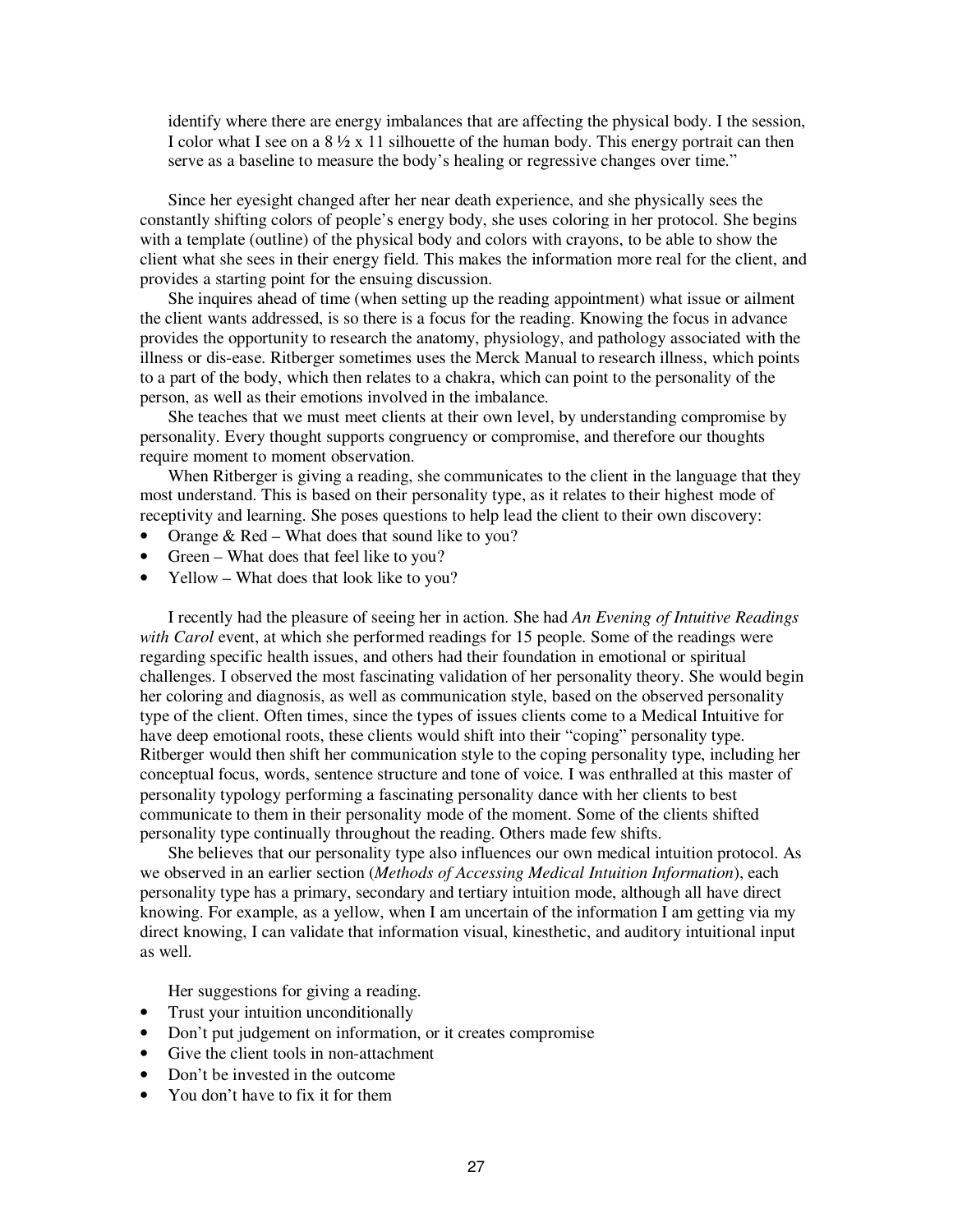• Lead the client to their own discovery

She often provides ideas and tools for the client to use to correct their energetic imbalances, as well as provides recommendations for diagnostic tests, areas of the physical body to be looked at by the client's physician, or healing modalities conducive to the client, if appropriate.

Ritberger believes that medical intuitives can pick up illness (as energetic imbalances) a year to 18 months before it manifests in the physical body. She also agrees that we can not effectively diagnose ourselves or those close to us, as our emotional attachment can cloud the results.

Besides using coloring and personality in her protocol, she also uses a variety of other means to help determine the state of the client and how best to assist them.

An example of this is Ritberger also uses the client's stage of evolution to understand their challenges and assist them in their process of self-discovery. Each stage brings our awareness to what area of our life needs to change, and encourages us to move beyond where we are. This is part of our evolutionary process of learning and growing, and is a continuous cycle. When we reach telekinescence, we cycle back to awakening in a continuous circle of acquiring wisdom and evolving. The dimension of consciousness is how we perceive our outer world. As you can see below, ordinary consciousness primarily uses the five physical senses to perceive the outer world, whereas non-ordinary consciousness primarily uses intuition to perceive the outer world.

| <b>Stage of Evolution</b> | <b>Dimension of Consciousness</b> | <b>Primary Senses Relied Upon</b> |
|---------------------------|-----------------------------------|-----------------------------------|
|                           |                                   |                                   |
| Awakening                 | Non-ordinary                      | Intuition                         |
| Self-remembering          | Non-ordinary                      | Intuition                         |
| Awareness                 | Ordinary                          | <b>Five Physical Senses</b>       |
| Transition                | Ordinary                          | <b>Five Physical Senses</b>       |
| Transformation            | Non-ordinary                      | Intuition                         |
| Transmutation             | Non-ordinary                      | Intuition                         |
| Telekinescence            | <b>Oneness</b>                    | All                               |

When you work through the first 6 stages of evolution and go to non-attachment, then you go to telekinescence – oneness, trust and equilibrium

She relates that, as a Medical Intuitive, whatever stage of evolution you are in, you will broadcast that and attract clients from the stage just previous to yours. So if you are a master of transmutation, you will attract those in transformation, so that you can help show them what their next stage of evolution (transmutation) looks like. Ritberger, as a master of self-remembering, hooks her clients and students in on awakening and helps them progress to self-remembering. In that way, clients find us to help them move to their next stage of evolution.

When it comes to protocol, she also differentiates between practitioner and diagnostician. The practitioner starts at the physical (outer) level, then works their way in to the soul (inner) – level. An example of this would be someone who does healing work, such as massage therapy. They use their knowledge of anatomy and physiology, along with their hands, as their sensing instrument, to "see" where the symptoms are in the physical body. Then, with that as a foundation, they use their intuition to determine the internal thoughts, emotions, and patterns – the root cause of the discomfort. The diagnostician starts at the soul (inner) level to determine energetic imbalances, then expands outward to the physical (outer) level to determine how the imbalance is manifesting in the physical body (origin site, primary and secondary symptom sites). These are two different paths to the same place. Another differentiation is that a diagnostician offers the client a comprehensive picture of what is causing the body to become ill or dis-eased,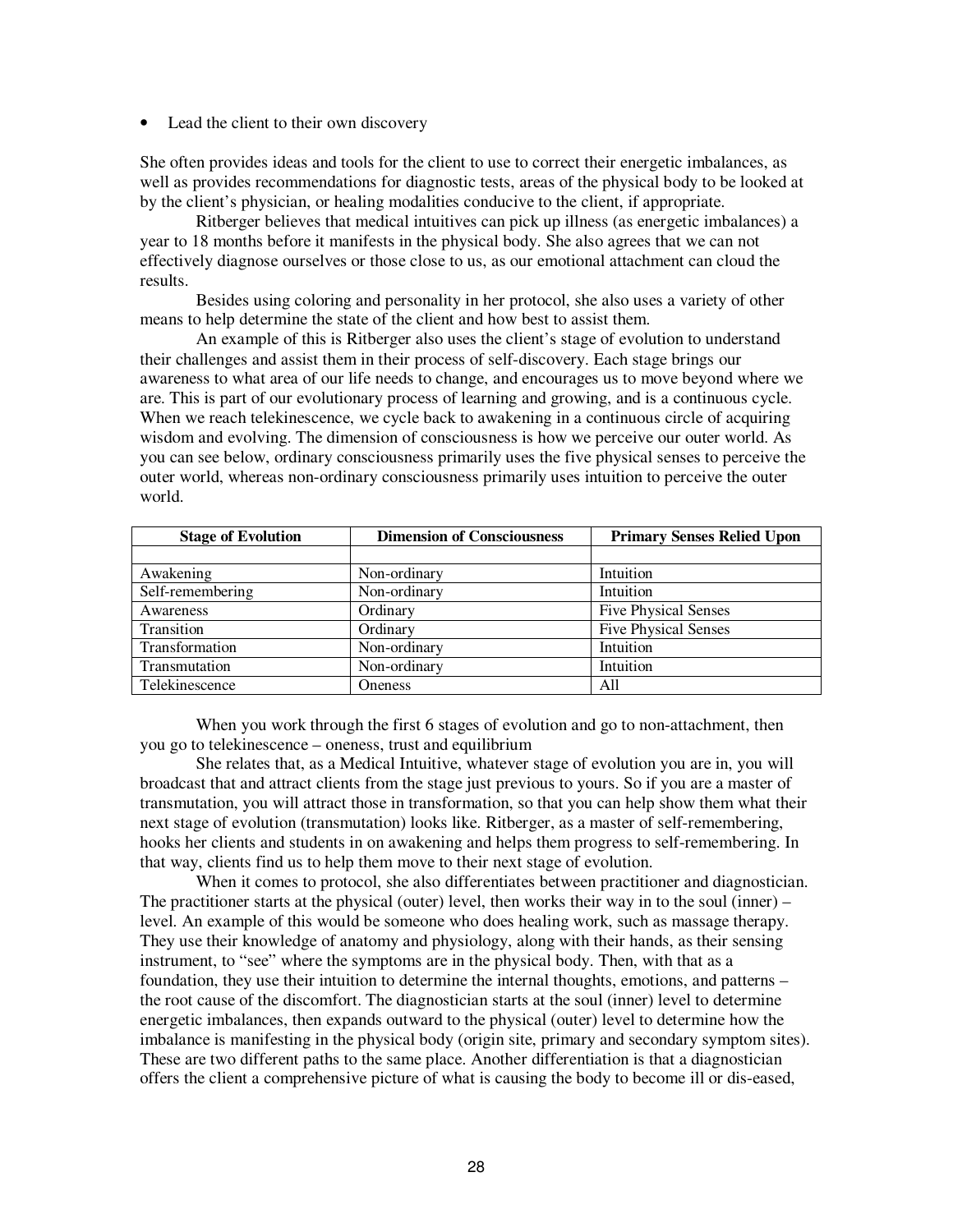so therefore looks for the cause. The practitioner administers and participates in helping the body heal itself, therefore works with the effect.

Ritberger further distinguishes what she does as soul-directed work, which is a process of leading people to their own discovery, facilitating the client's realization, awareness, and understanding of how and why they are out of balance and encouraging them to participate in their own healing. By helping them to understand how to make different choices to minimize the compromise in their life, the soul-directed Medical Intuitive leads them to their own healing.

As a soul-directed diagnostician, she says the most common issues she sees in her readings are imbalances of the cardiovascular, muscle, reproductive and lymphatic systems. She relates that the most common reason physicians send their patients to see her is because of the current health care industry's standard of only allowing five to seven minutes per patient. Physicians don't have time to determine the origin site of the imbalance, based on the most obvious symptoms, in that short a period of time.

Ritberger believes that the true meaning of preventive medicine is to recognize compromise and modify behavior before it impacts the physical body. She also believes that clients wouldn't come to you unless you have something to learn from each other.

## *Caroline Myss, Ph.D.*

Caroline Myss was a publisher when she first realized she was medically intuitive. She met and began working with Dr. Norman Shealy, providing medical intuitive readings for his patients that were difficult to diagnose through standard allopathic methods. Myss and Shealy were the ones who first coined the term "Medical Intuitive" in the book they co-authored *The Creation of Health*. Shealy has determined, over time, that Myss' medical intuitive diagnosis averages 93% accuracy. When she first started performing readings with Shealy, she would describe what she was seeing or feeling, for example "it feels like concrete in the throat area." Then she began to layer on knowledge of anatomy, physiology and pathology to be able to more specifically diagnose imbalances. Today she describes going into business as a medical intuitive without studying anatomy, physiology and pathology as malpractice. She also thought it was a gift that for the first several years she was doing readings for Shealy, she received no feedback on her readings. She is not interested in being right, she is interested in being accurate.

Myss believes that medical intuition is a science whose time has come. Differing from others who believe Medical Intuition is an art and a science, she believes it is an exact science – "the ability to read the language of energy as it is transmitted by your physical, mental, emotional, and psychic field. The Medical Intuitive interprets the spiritual code, not unlike DNA, that surfaces in an archetypal or symbolic language. This spiritual DNA includes your sacred contracts."

Her perspective is that we are evolving from five-sensory beings (Homo Sapiens) to multi-sensory beings, what she calls Homo Noeticus. She describes intuition as the bridge between the conscious and the unconscious. Part of learning to be a medical intuitive is learning to use our multi-sensory systems (not just 5 senses) and interpreting the language of energy. It means being able to read how someone is managing their energy and determining where their energy is besides here. She doesn't necessarily look for dis-ease in the body, but where you have sent your energy – where you are investing your energy, and what attitudes you are fueling with your energy. Medical intuition is helpful in perceiving the patterns of where certain attitudes are creating an impact in the physical body. If those attitudes or perceptions can be shifted, it doesn't have to manifest in the body as illness or dis-ease.

According to Myss, we are very organized. She explains that different thoughts and attitudes have different frequencies, and that every attitude has a vibration that matches an organ. A few examples are: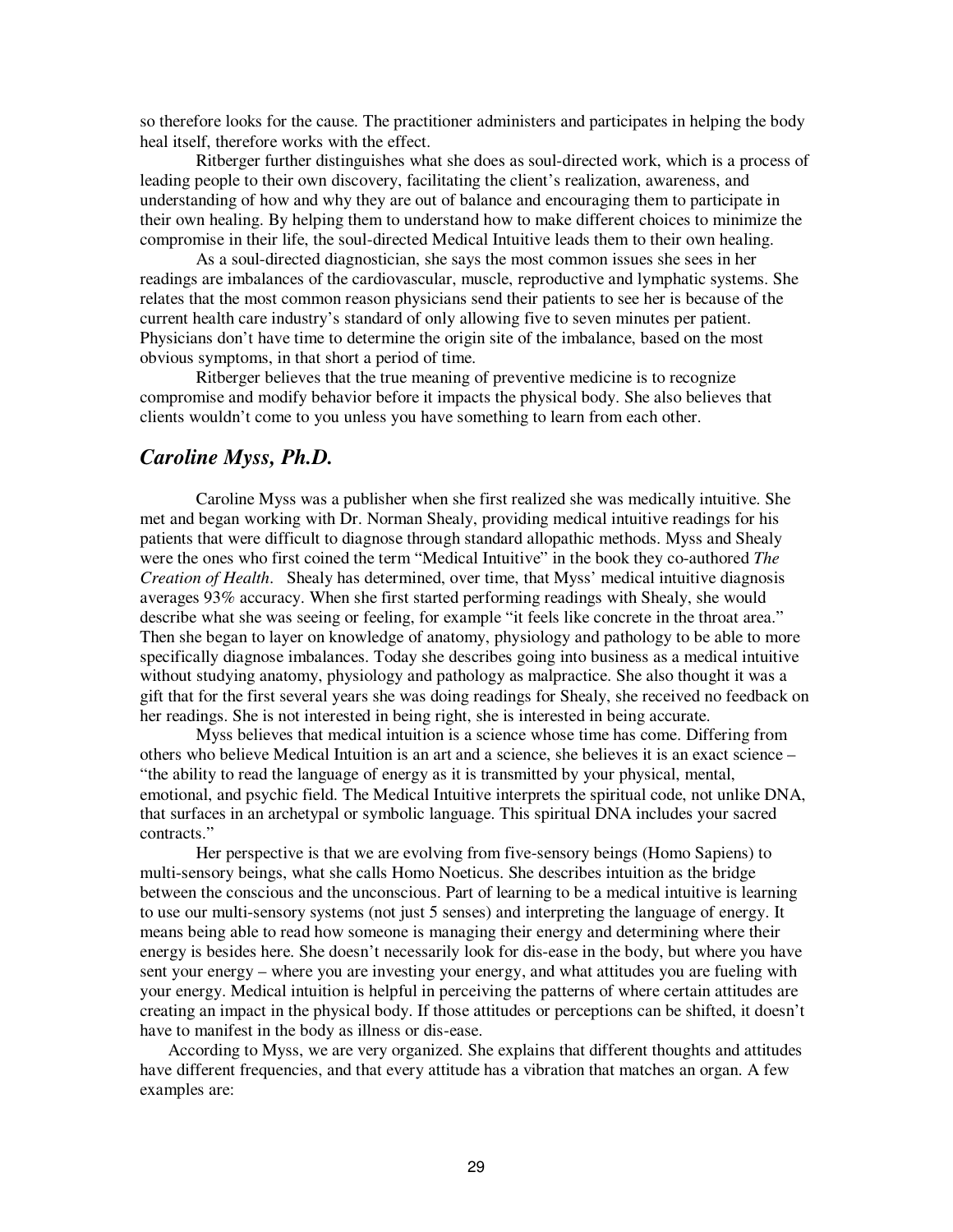- Pancreas resonates to issues of responsibility
- Tension in shoulders  $=$  responsibility
- Colin cancer control issues and financial issues from the  $2<sup>nd</sup>$  chakra, wanting to control people in your life and the external world

I first encountered Caroline Myss from her audio program *Why People Don't Heal*. I was fascinated by her concepts. In her book *Anatomy of the Spirit*, she explains the relationship between beliefs and the health of the body. One of these concepts is that "your biography becomes your biology." She believes that our moods actually change our biology. She describes illness as a "mismanagement of creation" and a loss of power. She also describes forgiveness as "the art of retrieving your spirit and bringing it back into present time." Her theory is that illness and dis-ease are physical manifestations of loss of power, multiple fragments of the self, moving in different directions. Initially when she did readings, she looked at illness and disease, but now she looks at lifestyles in general. Here are some of her suggestions for observing how you are "spending" your energy, which is your power:

- Look at what you are doing with your power
- How/what are you creating with your power?
- Whose hands are commanding your spirit?
- What are you investing your energy in? / observe your energy investments
- Recognize when your energy is not in present time
- What are you holding on to in the past?
- Notice when you have a separation of forces your psyche is in the past, and your spirit is in the present

Myss' philosophies continued to layer upon those I had begun to learn from my Berkeley Psychic Institute teachers – the correlation of emotional and spiritual challenges, and therefore illness and dis-ease, to the chakras.

The following information, showing that correlation, was culled from Caroline Myss' brochure for her *Energy Anatomy* audio course, published by Sounds True.

| <b>CHAKRA</b>          | <b>PROPERTIES</b> | <b>CAROLINE MYSS</b>                                                        |
|------------------------|-------------------|-----------------------------------------------------------------------------|
|                        |                   |                                                                             |
| $1st$ chakra           | <b>ANATOMY</b>    | Physical body support, Base of spine, bones, feet, immune system            |
| Root/Base              |                   |                                                                             |
|                        | <b>QUALITIES</b>  | Safety and security                                                         |
|                        | <b>IMBALANCES</b> | Chronic lower back pain, Rectal disorders, Immune disorders,                |
|                        |                   | Depression                                                                  |
| 2nd chakra             | <b>ANATOMY</b>    | Sexual organs, large intestine, pelvis, lower vertebrae, appendix, bladder, |
| Sexual                 |                   | hip                                                                         |
|                        | <b>QUALITIES</b>  | Guilt, Money, Sex, Control, Creativity                                      |
|                        | <b>IMBALANCES</b> |                                                                             |
|                        |                   | Lower back problems, Ob-gyn disorders, Sexual potency, Urinary              |
| $3rd$ chakra           | <b>ANATOMY</b>    | Organs in the abdomen                                                       |
| <b>Solar Plexus</b>    |                   |                                                                             |
|                        | <b>QUALITIES</b>  | Trust, Fear, Self-esteem, Criticism                                         |
|                        | <b>IMBALANCES</b> | Arthritis, Ulcers, Diabetes, Food disorders, Liver and adrenal disorders    |
| 4 <sup>th</sup> chakra | <b>ANATOMY</b>    | Heart, Lungs, Circulatory, Shoulders, Arms, Upper torso, Breasts            |
| Heart                  |                   |                                                                             |
|                        | <b>QUALITIES</b>  | Love, Resentment, Grief, Commitment, Forgiveness, Hope                      |
|                        | <b>IMBALANCES</b> | Heart Failure, Asthma, Allergies, Lung cancer, Upper Back disorders,        |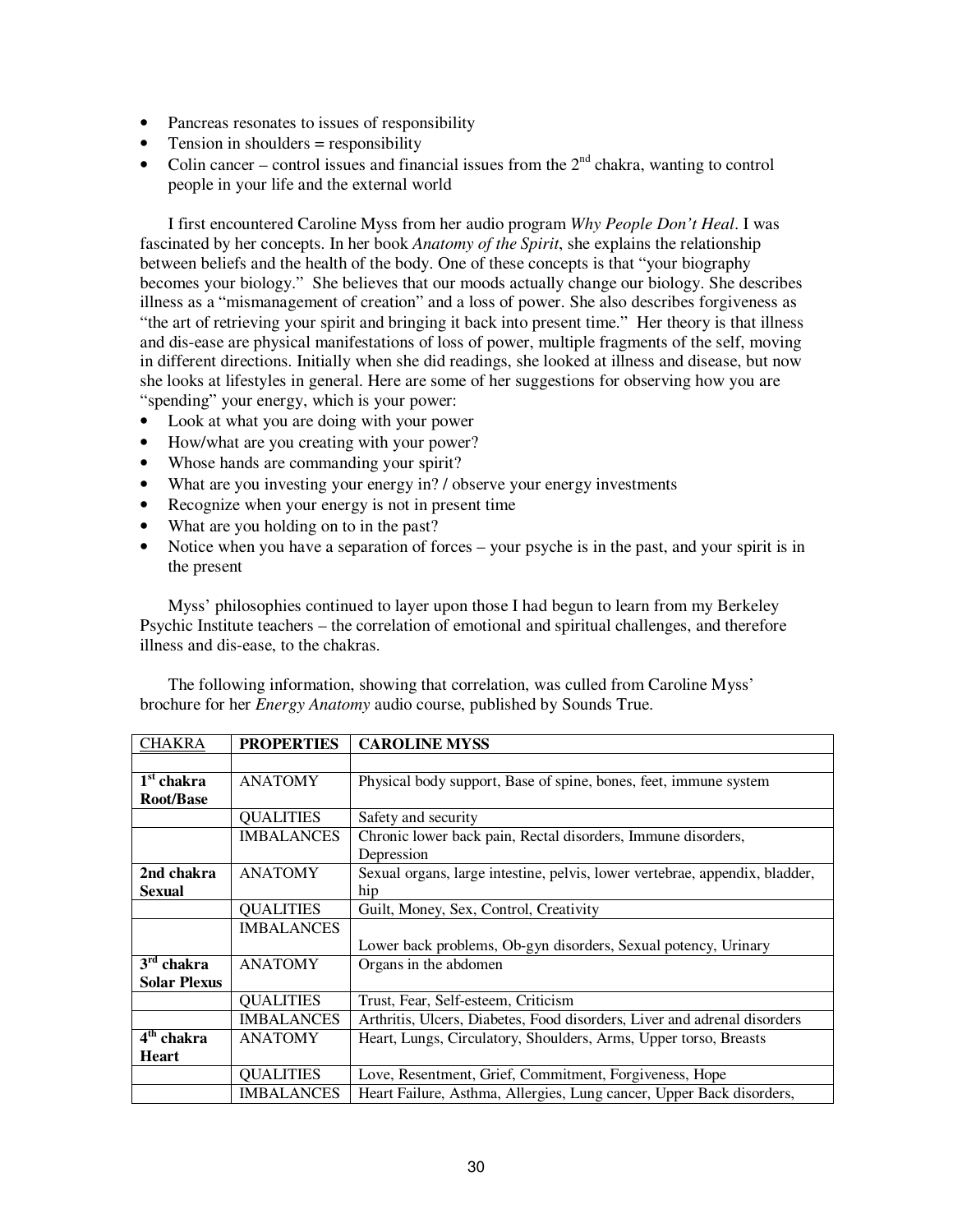|                                   |                   | <b>Breast Cancer</b>                                                |
|-----------------------------------|-------------------|---------------------------------------------------------------------|
| $\overline{5}^{\text{th}}$ chakra | <b>ANATOMY</b>    | Throat, Thyroid, Neck, Mouth, Teeth & gums, Hypothalamus            |
| Throat                            |                   |                                                                     |
|                                   | <b>QUALITIES</b>  | Making choices, Addiction, Judgement, Knowledge                     |
|                                   | <b>IMBALANCES</b> | Raspy throat, Mouth ulcers, Gum disorders, TMJ, Scoliosis, Thyroid  |
|                                   |                   | disorders                                                           |
| $6th$ chakra                      | <b>ANATOMY</b>    | Brain, Nervous system, Eyes, ears, nose, Pineal & pituitary gland   |
| <b>Brow</b>                       |                   |                                                                     |
|                                   | <b>QUALITIES</b>  | Self-evaluation, Truth, Intellect, Feelings of inadequacy, Openness |
|                                   |                   | Emotional intelligence                                              |
|                                   | <b>IMBALANCES</b> | Brain tumor, Stroke, Neurological disorders, Blindness, Deafness    |
|                                   |                   | Learning disabilities                                               |
| $7th$ chakra                      | <b>ANATOMY</b>    | Muscular & skeletal system, Skin                                    |
| Crown                             |                   |                                                                     |
|                                   | <b>QUALITIES</b>  | Values, Courage, Humanitarianism, Faith, Inspiration, Spirituality  |
|                                   | <b>IMBALANCES</b> | Paralysis, Bone cancer, Genetic disorders, Multiple sclerosis       |

It has been interesting over the eight years since I first encountered Myss' work, to see the evolution of her protocol At first she described what she saw when she performed readings as seeing cords of energy, going from the client to people, places, and events, usually in their past. This represented where they had left some of their energy, or were still "spending" their energy, besides in the present. This means that, for example, if you have 10% of your life-force energy invested in a past trauma, you only have 90% of your energy left to "invest". The more past traumas or future events in which you are investing your energy, the less you have in present time. When you have all your energy invested elsewhere, you must then begin to draw energy from your cell tissue to keep yourself going in present time – this creates illness and dis-ease in the physical body. She uses the analogy that "the body is the caboose on the train, the engine is why we make the choices we do, because your choices distribute your energy throughout your body." She also provided an invaluable, and at first confusing, insight – not everyone wants to heal. Her audio program *Why People Don't Heal*, taught me to pay attention to how people sometimes communicate based on their emotional wounds. She calls this "woundology."

In her early days of doing readings, Myss could pick up an illness in people, but didn't know why they became ill, she didn't realize the energetic component. Now she interprets energetic information in readings. When she started to read the human energy system, the manner in which she could perceive matured. First she picked up physical illness, then over time she also picked up the emotional and psychological component, then she began to layer on the archetypal connection. Particularly with archetypes, she became sensitive to symbolic perception. She went from wanting the information she perceived in a reading to be literal, to reading the symbolic information, and from that spins the physical world. Now, when doing a reading, she pulls your contract and looks at your archetypal images. She describes how to determine our archetypes and the impact of our archetypes to our lives in her book *Sacred Contracts*.

Myss says that "Intuition provides a direction, not an answer because direction denotes movement and an answer denotes standing still." She also indicates that blame, irritation and being short tempered can be a ignal that you are blocking your intuition.

Myss believes that there are three levels of intuition:

- First level survival intuition
- Second level emotional / psychological / intuitive sense the voice that talks to you from within
- Third level personal divine universal voice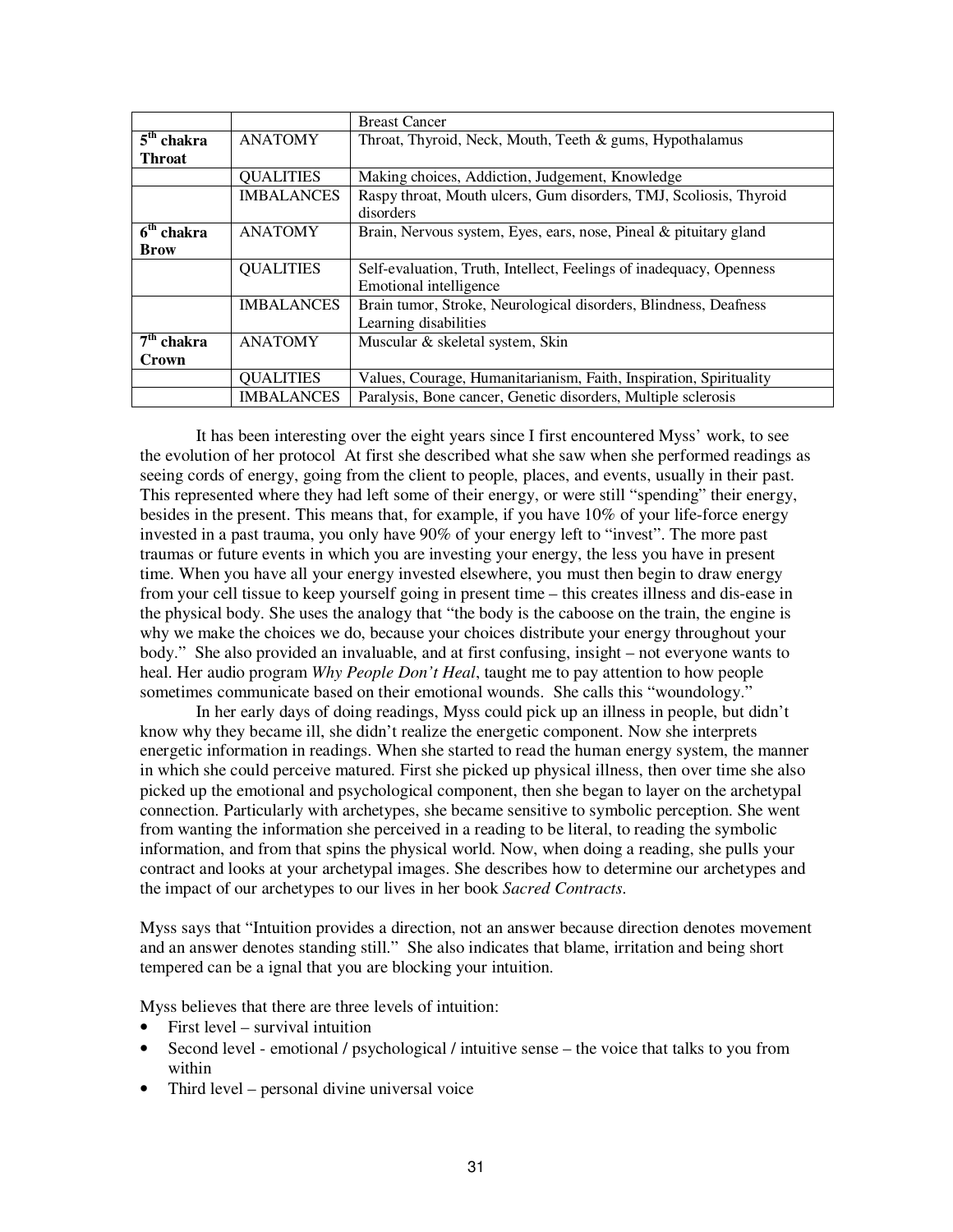She relates that intuitives often see different colors when reading the same person. She believes that different colors mean different things to different people, and that each person must interpret the colors for themselves. For example when Myss sees the color gray, it means that an organ is in the process of the loss of health.

Myss performs her medical intuition readings primarily from knowingness, a place she perceives to be between thinking and seeing. In the reading she follows the chakras in the order in which we grow and develop. She starts with the  $1<sup>st</sup>$  (tribal chakra) and works her way up.

She looks for the moment you start energetically financing your own traumas, then she follows that and it tells her what cell tissue your energy is being taken from to keep that memory alive. She uses Medical Intuition as a perceptual system to determine when you are losing power, where you are losing power, and what to do about it. If she has feelings about an impression, she knows it has become contaminated – that she is responding to it instead of identifying it. She also admits that when she does readings on herself she is somewhat blocked and not as clear as when reading others.

Like several of the other medical intuitives profiled, she started out performing individual readings, then eventually decided she could reach more people by teaching medical intuition to others. She and Shealy have since started a medical intuition training program referenced in the bibliography.

She specifies the difference between being cured and healed - "Healed means the illness is no longer in the body, AND you are no longer afraid of it returning. If you afraid of it returning, you are not healed." Myss describes that allopathic medicine provides only part of the picture associated with health and illness, and further relates the deficiencies of medical tests "Blood tests and urinalysis lack what it takes to give us a read out as to whether or not that attitude is actually impacting my bone marrow or my cell tissue." She believes that "Medical Intuition will become prevalent in operating rooms, diagnostic centers, health clinics…its time has arrived."

#### *Mona Lisa Schultz, M.D., Ph.D.*

Mona Lisa Schultz is a physician, a neuroscientist, as well as a practicing neuropsychiatrist, specializing in head injury, dementia, stroke, Parkinson's disease, and the psychiatric aspects of medical conditions. She defines medical intuition in the audio program *Body Talk, No-Nonsense, Common-Sense, Sixth-Sense Solutions to Create Health and Healing,* on which she collaborated with her research partner Christaine Northrup, M.D. "Knowing only someone's name and age, I can help educate a person on how certain emotional patterns in their life are associated with physical problems in their body."

She believes that her role as a Medical Intuitive is to "Educate my clients how their body talks to them, through the language of intuition, when their bodies are out of balance, and that is related to an illness."

Schultz has a interesting perspective on genetic illnesses and diseases "a gene for illness that runs in your family is not necessarily your destiny. Certain situations in our life, emotional or behavioral, determine if those genes get turned on or off. You don't have to be a prisoner to your genes…your unique way your body talks to you is associated with your genes, how you were raised and your unique soul qualities." She relates how emotions, thoughts and behavior can ultimately have an impact on health, and advises "Work with your ability to change your thoughts, emotions and behavior at the very beginning of the cascade, before it gets to the cellular level." Her view is that the connection between beliefs, behavior and your body becomes obvious and acute the more you know you are responsible to your body. Schultz's research partner, Christiane Northrup, M.D., shares what she says she learned from Caroline Myss "The degree to which we get sick is the difference between what we say we believe and how we live our life."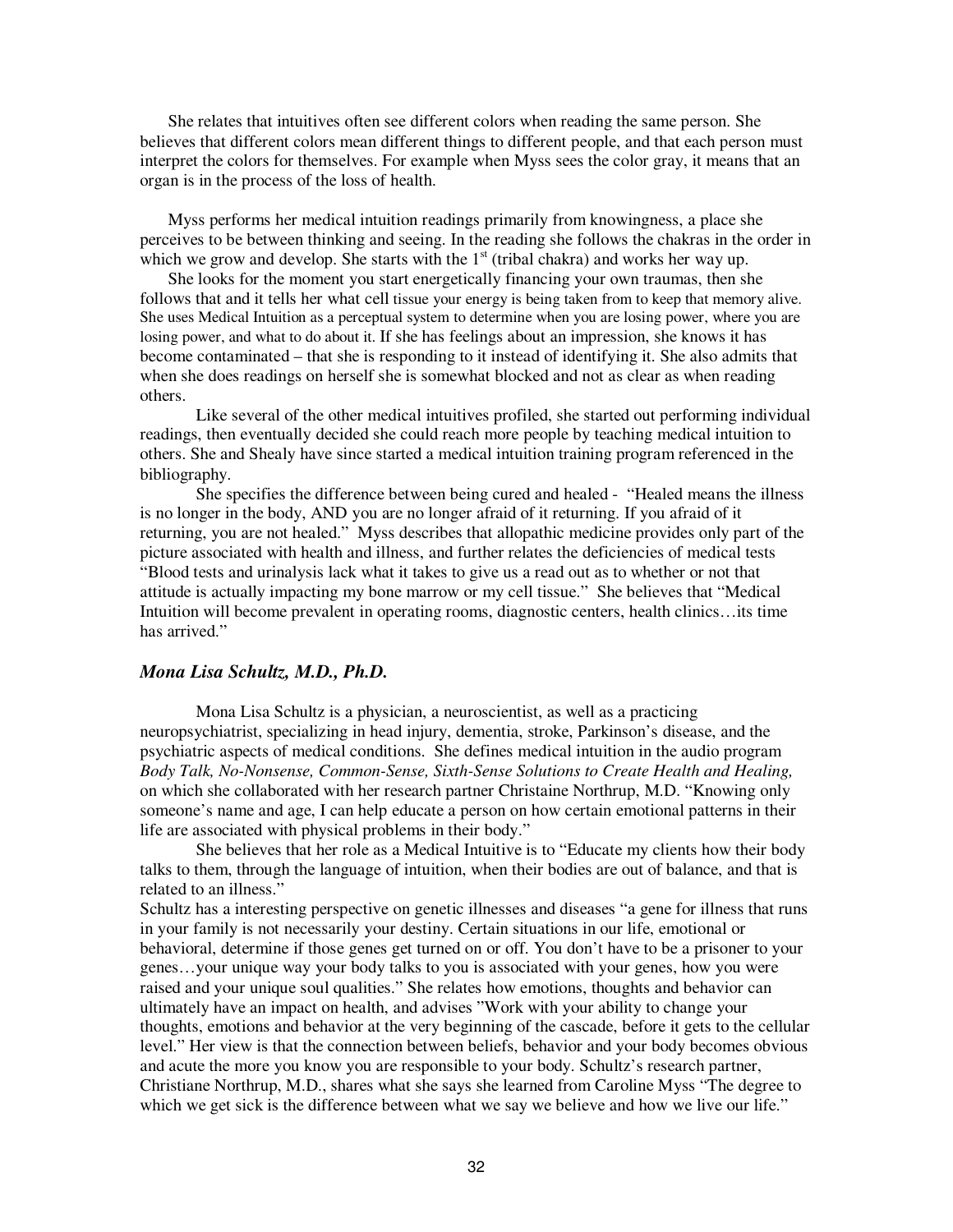What other's call the chakras, Schultz refers to as the emotional centers. She relates each emotional center to a particular group of organs and set of emotions, as well as associated illnesses. In her book *Awakening Intuition*, she has a very thorough description of, as well as a chart, of the seven emotional centers and their associated organ system, physical dysfunction, emotional power, and emotional vulnerability.

Schultz has an engaging analogy for receiving healing from external sources versus internal resources. She relates it to "ordering out versus eating in". An example of ordering out would be taking medication to relieve symptoms. Eating in represents looking inside for those beliefs and patterns that created the illness in the first place, realizing something is out of balance and using your inner resources to facilitate change to improve health. She indicates that some people keep looking externally for physical evidence to justify the pain they are feeling, but she encourages us to ask 'What are you going to do about it?" Schultz also explains that we create our own opiates in our body by doing something fulfilling, and that this can help ease chronic pain. Her belief is that intelligence exists in every cell of the body. She further believes that illness and dis-ease is part of our intuitive guidance system.

Schultz begins her readings by just knowing the client's name and age. In describing to the client what to expect in the medical intuition reading, she is clear that she is not in her physician or psychotherapist role "I don't offer specific diagnosis and treatment." She recommends they work with a physician or practitioner for specific medical diagnosis and treatment.

She begins by describing the client's emotional setting, including any issues while growing up, issues in current emotional relationships, and what they do or did for a living. Next is the physical body "Then I describe her physical body from head to toe, each organ system. If I detect any abnormalities, I describe the image I receive of that aberration, but I do not attribute it to a specific disease. I describe any further emotional patterns or images in her life that I see as setting the scene for health or change in the specific organs in her body." She further relays any potential need for change to effect balance and health "I explain that any symptoms she feels in her body are a part of her intuitive guidance system telling her that specific situations in her life need to be changed."

Sometimes when Schultz is doing a reading, she realizes the person is not interested or ready to hear the information she has to relate. In those instances, she tells the person she can't read them and returns their money.

Many of our beliefs and perceptions are shaped in early childhood, and even in the womb. They a shape our lives and also shape our bodies.

To develop your own intuition, she suggests you "…practice on yourself, keep a journal of all your physical ailments, illnesses, dis-eases, aches, pains and explore the emotional centers in that area of the body."

#### *Caroline Sutherland*

Caroline Sutherland received her training in environmental medicine and spent years as a allergy-testing technician. She describes her field in her book *The Body "Knows", How to Tune In to Your Body and Improve Your Health* "Environmental medicine deals with the human body in relationship to the environment – everything a person eats, breathes, and comes in contact with and the effect each of these elements has on a person's body."

Sutherland indicates that when she was working as an assistant to a physician in the 1980s, quite suddenly she received the gift of medical intuition. After using a particular specialized allergy-testing equipment for about a year, she began to be guided by a distinct inner voice, to explore certain areas of the body and substances not indicated by the equipment. In a wonderful partnership with the physician with whom she worked they combined her intuition with his medical knowledge in evaluating and treating patients.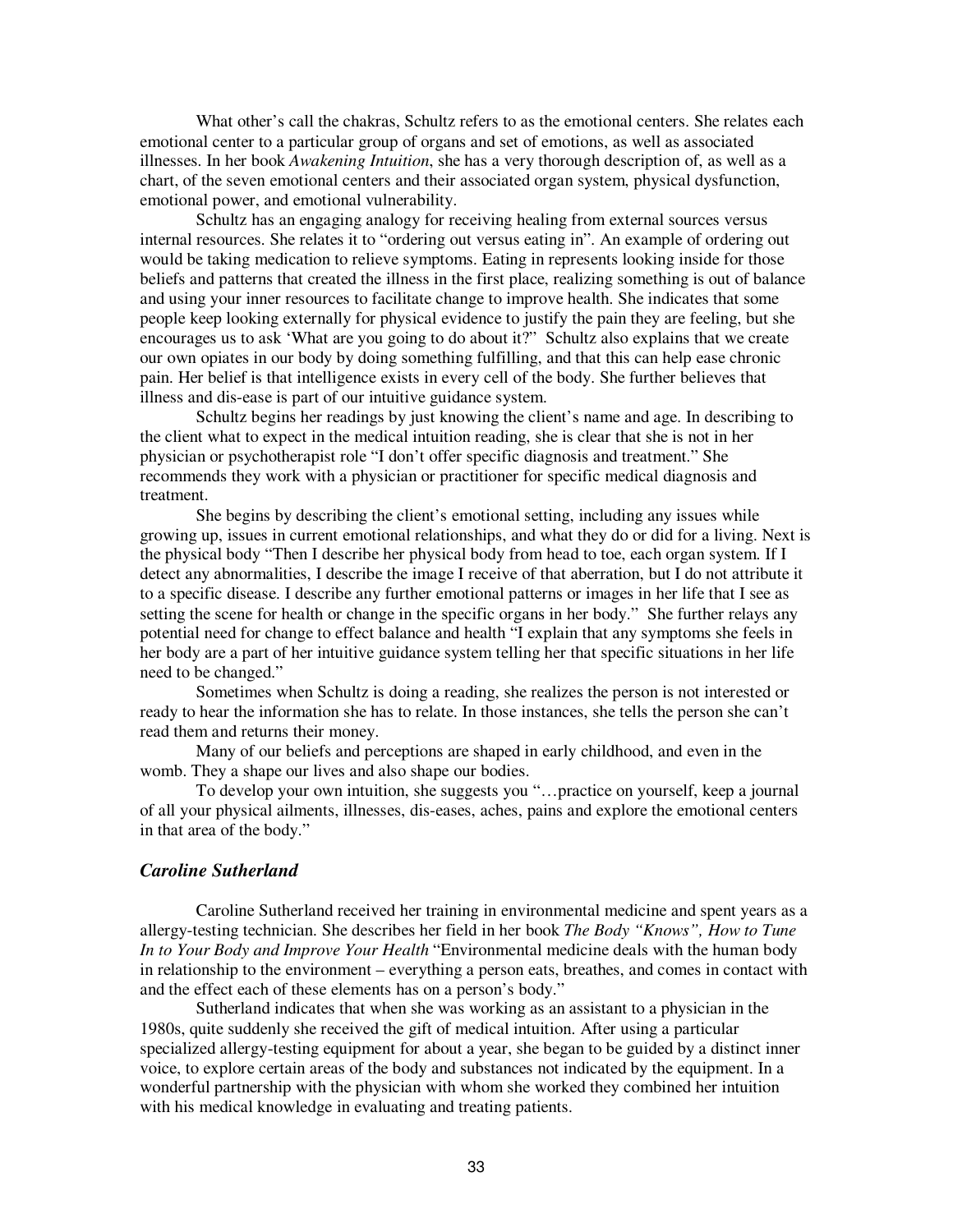After a spiritual epiphany, where she was asked by a radiant being if she would do "my work", she was able to see the auras of her clients, and know why they had come for help. From that time on, she was able to diagnose and recommend treatment, based only on the client's name. Like some others whose intuitive abilities come or are honed suddenly, she was not initially able to control or turn off this information flow. She had to learn to tune in, or turn it off at will.

Sutherland sees the body from a perspective of wellness and focuses on what can help correct imbalances. Her focus begins with the external (physical body symptoms) and moves inward, to determine the cause of the discomfort.

She believes there is usually an emotional component to illness "Emotions and decisions that are operating at cross-purposes within can play a huge role in illness and chronic symptoms."

Through her work with thousands of people, she has determined that most fit into one of four key body systems, associated with both the physical body and personality.

| Type       | Predominant    | <b>Related Affliction</b> | Orientation               | <b>Common Imbalances</b>    |
|------------|----------------|---------------------------|---------------------------|-----------------------------|
|            | Stress or      |                           |                           |                             |
|            | Imbalance      |                           |                           |                             |
|            |                |                           |                           |                             |
| <b>CNS</b> | Central        | Nerves, tension,          | Most common               | Sleep problems              |
| (70%)      | <b>Nervous</b> | agitation, overreaction,  | Emotional hills and       | Sugar-handling issues       |
|            | System         | lack of calmness,         | valleys                   | Digestive disorders         |
|            |                | premature aging, mood     | Short-wired               | Hyperimmunity               |
|            |                | swings, shakiness, heart  | On the edge of burnout    | Hormonal imbalances         |
|            |                | palpitations, adrenal     | Give power away           | Urinary track               |
|            |                | stress, hormonal          | <b>Externally focused</b> | problems                    |
|            |                | imbalances, inability to  | Future oriented           | Memory loss                 |
|            |                | handle sugars and         | Doers of the world        | Adrenal exhaustion          |
|            |                | stimulants                | Mostly light-haired       | Poor absorption             |
|            |                |                           | Intense                   | <b>Brittle</b> bones        |
|            |                |                           | Pleasers                  |                             |
|            |                |                           | Driven                    |                             |
|            |                |                           | $Key work = trust$        |                             |
| <b>DLH</b> | Digestive,     | Stomach, small and large  | Steady                    | Food allergies              |
| (30%)      | Lymphatic,     | intestine, bowels, weight | Rock solid                | Fluid retention             |
|            | Hormonal       | issues, food allergies,   | Emotions hidden           | Hormonal imbalances         |
|            |                | poor absorption, sugar    | Slow silent types         | Lymphatic problems          |
|            |                | and fat handling          | Trouble letting go        | Cardiac or circulatory      |
|            |                |                           | Harbor resentments        | problems                    |
|            |                |                           | Often dark-haired         | High cholesterol            |
|            |                |                           | Often ethnic origin       | <b>Endocrine</b> imbalances |
|            |                |                           | Depth                     | Weight problems             |
|            |                |                           | Calmness & control        | Acne/oily skin              |
|            |                |                           |                           | Low thyroid                 |
|            |                |                           |                           | Constipation                |
|            |                |                           |                           | Poor liver function         |
| The        | Combination of | Complicated, hardened     | Sometimes medicated       |                             |
| Others     | CNS and DLH    | processes and systems     | or over-medicated         |                             |
|            |                |                           | Experienced traumas or    |                             |
|            |                |                           | severe emotional          |                             |
|            |                |                           | upheavals                 |                             |
|            |                |                           | Must mobilize the will    |                             |
|            |                |                           | to live                   |                             |
| The        |                | Serious illnesses or      |                           |                             |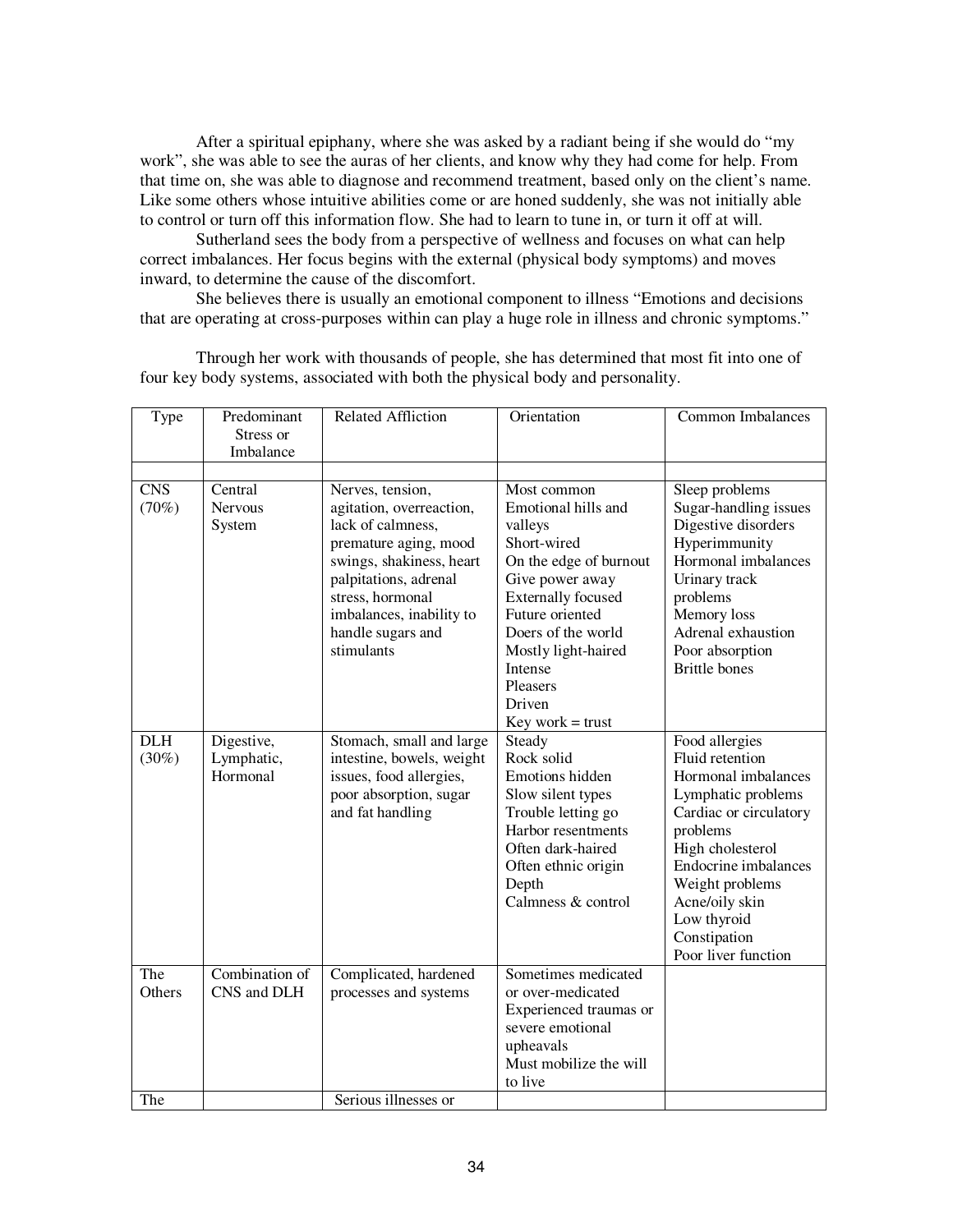| Tricky | disease               |  |
|--------|-----------------------|--|
| Prople | Chronic environmental |  |
|        | problems              |  |
|        | Physical disabilities |  |
|        | Complex problems      |  |

Although Sutherland frequently sees most clients falling into one of these body types, she also points out that "…*every body is different*. Even though people may be similar types and share common traits, there are no blanket solutions."

For the two most predominant body types she recommends helpful hints:

## Hints for Central Nervous System Stresses (CNS)

- Remove stimulants
- Calm and soothe
- Balance body chemistry with nutrition, foods, and supplements
- Approve digestion and absorption
- Choose supplements to repair stressed nerves
- Remember who you are

#### Hints for Digestive, Hormonal, and Lymphatic System Stresses (DHL)

- Identify food allergies and factors in fluid retention
- Exercise
- Watch your hormone balance
- Move forward in life

Her book has a wealth of knowledge regarding food allergies and some very detailed information about the imbalance of the yeast Candida. It also has many interesting case study examples as well as a section on honing your own intuition, and includes instructions on how to perform muscle testing.

Sutherland reads from knowingness, feeling, hearing, seeing and gut hunch. As part of her protocol she uses muscle testing and also sometimes uses a pendulum. She gets some information through smell, such as the sweet, sickly order of yeast syndrome (Candida).

"I prefer to feel linked to the highest connections – the connection with God, or the Creator – in this endeavor." She believes that her medical intuition was assisted by her regular practice of meditation. She also practices 'reading' people she sees on her daily walk and at movie theatres.

Sutherland describes her protocol "My medical intuitive ability doesn't revolve around the emotional or spiritual levels or the sleep state. My eyes are wide open, I'm fully aware, and the practical suggestions drop into my mind. I always ask myself, *What does this body want*? While the emotional and spiritual levels are taken into account, my strength seems to lie specifically on the physical level, probably as a result of my training in environmental medicine, where I worked as an allergy-testing technician for many years." She further explains how her intuition developed as an adjunct to her allergy-testing work "The [allergy testing] equipment became an extension of me. When I picked up a testing vial or sample, I would feel a positive or negative response in my own body."

She begins her Medical Intuition readings at the physical body level "…all I need to know is their name and a little about them, hear their voice, or see their photograph. The minute I connect with the person seeking my help, a flood of data comes to me. The information is very specific. I can intuit foods that a person is allergic/sensitive to, perceive the main systems that may be compromised, observe the state of the gastrointestinal tract or immune system, and check for hormone imbalances or weight problems. I then look at the underlying causes of these problems, when they began, and what may have precipitated them. I also perceive suggestions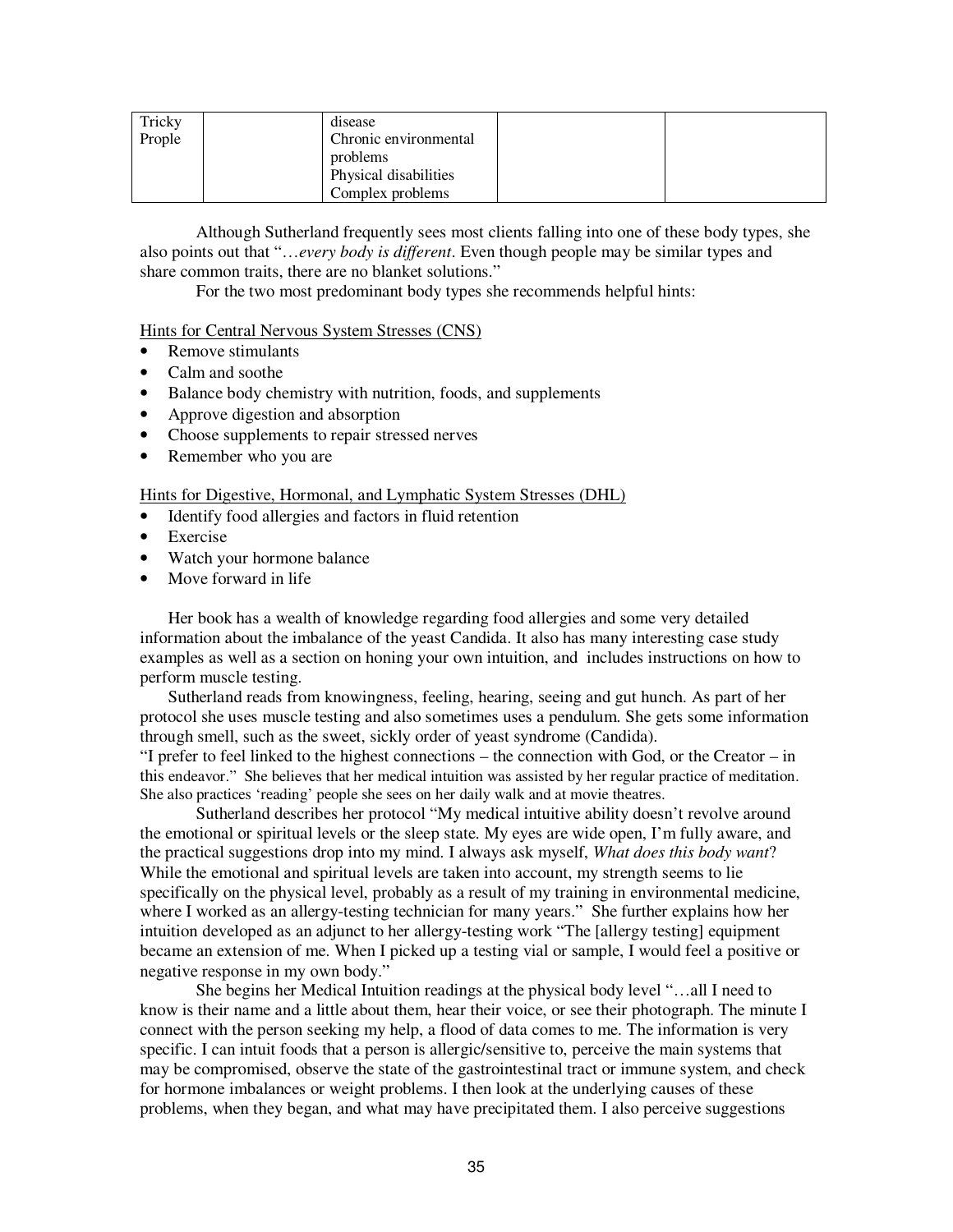regarding their diet, which supplements or botanicals they might benefit from, whether homeopathy would be helpful for them, and so on. Other useful information is also given to me, such as the length of time for a patient's recovery, whether or not that patient will be compliant, or if indeed they are likely to recover at all."

## *Judith Orloff, M.D.*

Judith Orloff, M.D. is a psychiatrist who also incorporates the psychic into her practice. She had premonitions as a child, but shut them down due to her own, as well as her parent's fear, as she usually picked up the negative, such as illness, death and earthquakes. Besides using remote viewing in her practice, she also relies on information she receives in dreams and meditation, as well as practices the laying on of hands. Orloff describes how she combines her techniques "I blended the psychic with my clinical work, drawing on the best from both worlds."

Orloff uses a technique called remote viewing, which she learned at the Mobius Group in southern California (founded by Stephan Schwartz). Although remote viewing has been researched throughout the world since the early 1900s, one of its more well known uses in the United States was by the Central Intelligence Agency and the Defense Intelligence Agency to train personnel for "psychic espionage" during WWII. Remote viewing has been studied in such distinguished labs and colleges as Laurence Livermore National Laboratory, UCLA and Stanford Research Institute as well as by the U.S. Army and the Pentagon. Orloff describes remote viewing "…an intuitive technique to move through both time and space. It enables you to tune in to the past, present, and future, or to visualize a person, place, or situation, even at a great distance. With this knowledge you can help diagnose illness by picturing the body's organs, predict proper treatment, appraise current therapies – all mandatory when conventional medicine seems unable to find a cure." She first used this technique while participating in a psychic archeology project, to physically locate sunken ships. She describes how, after the this project, she began to use remote viewing in her therapeutic practice "It followed that if I could accurately describe a distant person, place, or event before it ever happened during a remote viewing, the same principle could be applied to obtaining information about my patients, particularly new ones. I decided, accordingly, that before I met a patient I would try tuning in. Then I could compare my reading with actual information they gave me once we met. This initial screening would be the ideal opportunity to test out the reliability of remote viewing as it pertained to my psychiatric work." She eventually began to incorporate remote viewing into the therapy appointments themselves, developing the ability to shift awareness at will and stay attuned to many different levels at once. Through remote viewing Orloff gets information including, but not limited to, the health, relationships, career and childhood of the patient.

She uses remote viewing as a therapeutic tool, not only to tune in to the client before they arrive for their appointment, but also to help her determine whether to take on a client or refer them to another therapist for which they might be better suited. She reads every new patient before their initial appointment to provide her with their basic physical and emotional issues. She has also taught some of her patients remote viewing. Using the process she learned at the Mobius Group, she explains "In any remote viewing, the first step is always to shift out of a thinking mode into a calm, meditative state, remaining receptive, allowing visual images, bodily sensations, or any other impressions to surface."

Orloff explains the steps she uses in the client screening process:

- Turns off the phone
- Lies down on the couch and closes her eyes
- Shifts awareness away from physical environment and empties her mind
- Aims for total emptiness, without thoughts or goals
- Passively focuses on the client's name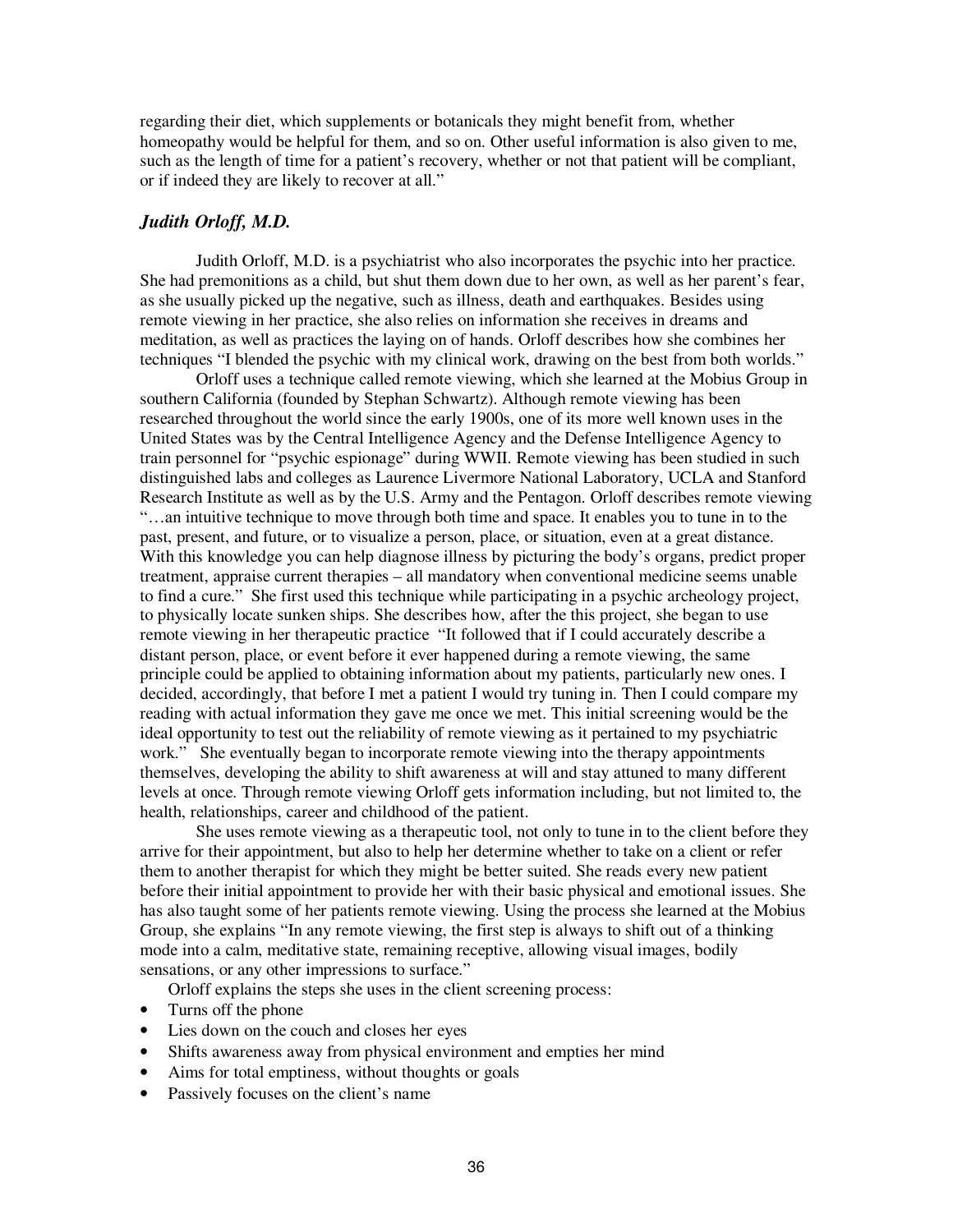- With an attitude of reverence, holds the name sacred
- Remains open to impressions received without expectations or judgements

Those impressions can come in the form of images, feelings, smells, or sensations.

Orloff describes a typical day at her practice "For most of the day, I'm psychically wide open. I feel like a telephone operator on a gigantic switchboard, handling a rush of incoming calls. Listening to my patients both intuitively and with my intellect, I simultaneously track a myriad of images and sensations along with their words. Logic often lays the groundwork, the psychic filling in the gaps, color, and detail. I'm hyper-alert, my body alive, but at the same time I'm detached, witnessing the session as an observer."

She relates the technique she uses to incorporate her medical knowledge with her psychic abilities during a client reading "Picturing her body's afterimage, I intuitively scanned it, the way a Geiger counter picks up radiation, to detect if anything was wrong. This is where my medical knowledge really comes in: sweeping across from head to toe, I visualize each organ, individually crosschecking my responses to see if there's a glitch. If something isn't right it stands out, lighting up, its texture and consistency altered, a feeling similar to running your hand over silky fabric and coming to a tiny irregular knot. Focusing on Joan's blood, I sensed it was thin, some vital element missing." Upon recommending her client see her doctor for a blood test, it was determined she had a severe case of anemia.

In addition to remote viewing, Orloff has also added hands-on healing to her healing repertoire. She describes "To be successful, healing requires a transparency, a passive receptivity, rather than any purposeful effort. Just as in remote viewing, I cleared my mind of all thoughts. Instead

Of receiving psychic information, however, the sweetest feeling of love came through."

Orloff also considers the implications before revealing information, especially when the circumstances are potentially life-threatening. She always asks herself "Will this information be helpful."

#### *Donna Eden*

Donna Eden had many health challenges that drove her to look for why people become ill. Having begun her career as a massage therapist, Eden uses a combination of Touch for Health and applied kinesiology, as well as therapeutic massage in her protocol. She primarily uses medical intuition to help guide her to the systems in the body that require healing. She uses the information she sees and feels emanating from her client to know how to weave their energy, using her hands, to "…improve a person's health, vitality, and clarity of mind." She also sometimes incorporates tapping the body at specific points to introduce corrective frequencies.

In her book, *Energy Medicine*, she discusses that the ability to read your own or other's energy field doesn't always come in expected ways "Like synethesia, where certain people can *smell* colors or *see* sounds, the perception of energy may just slide into one of your normal sensory channels. I've known people that can hear, smell, or taste specific energies, rather than see or feel them as I do. My own sense of taste has actually also grown stronger. I can usually taste which of the five elements is most dominant in a client's energies." Eden primarily relies upon the intuitive modalities of seeing, feeling and sometimes tastes energies. She sees in pictures and colors.

She calls her muscle testing approach "energy kinesiology." She developed her own style after having studied many systems, as well as drew from her own instincts. She uses energy testing to determine the impact of environmental conditions to health. She explains "In fact, one definition of health is how readily your body can adapt to a spectrum of environmental conditions."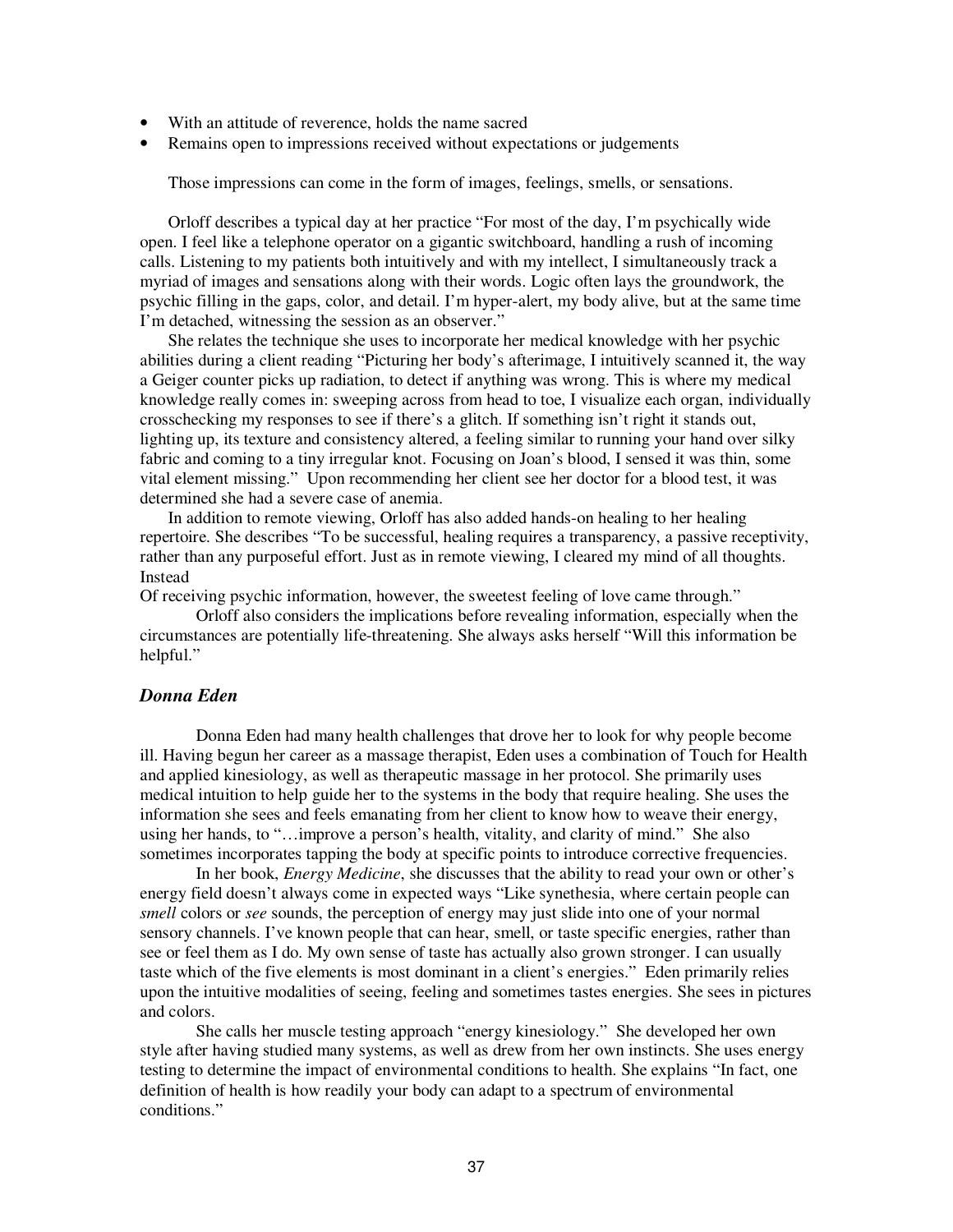Eden uses "energy kinesiology" to gather a variety of information about the client:

- Assess their personal "energy signature"
- Determine the impact of the environment on the energy field
- Gauge the benefits/impact of foods / vitamins, etc.

Interestingly, Eden furthers the concept that we are all connected, as she describes the concept of using a surrogate to perform energy testing ""Surrogate testing" allows you to test someone who is not able to offer resistance in an energy test. If someone is too sick to use his or her own strength or is mentally impaired or too young to follow your instructions, surrogate testing can provide valid information. This will even work with a pet."

Eden discusses how energy testing doesn't just provide information but also engages the tester and client's energy, and actually begins the process of directing healing energies to the area being tested, and therefore actually starts the healing process.

Eden also incorporates meridian readings into her protocol "Disturbances in the meridian energies correlate with ill health…Because disrupted meridian energies often precede illness, meridian readings are sometimes used to predict health vulnerabilities and prevent disease."

She stresses the importance of the meridian system as a complex network of energy transport systems "Meridians affect every organ and every physiological system, including the immune, nervous, endocrine, circulatory, respiratory, digestive, skeletal, muscular, and lymphatic systems....In the way an artery carries blood, a meridian carries energy. As the body's "energy" bloodstream", the meridians bring vitality and balance, remove blockages, adjust metabolism, even determine the speed and form of cellular change. Their flow is as critical as the flow of blood; your life and health depend on both. If a meridian's energy is obstructed or unregulated, the system it feeds is jeopardized."

Eden uses a total of eight energy systems in her reading and healing work "Eight interrelated energies are continually influencing the state of your body, mind, and spirit." She describes these in her book to be:

- **Meridians**
- Chakras
- Aura
- Five rhythms
- Triple Warmer
- Strange flows
- Celtic weave
- Basic grid

Her book goes into great detail about these eight energy systems, their impact to physical health, and illustrates protocols for correcting imbalances. Her book also has a section on how to find a competent energy medicine practitioner.

She relates how she sees the body "Because my sensory apparatus translates subtle energies into pictures, I see in the human body a spectrum of energies that is often more colorful than the kaleidoscope of flowers in a spring meadow." She further describes "Often, when I am with a client, I feel directed by the energies themselves, as if an amazing intelligence has taken over the session. I can do nothing better than pay attention and follow." Her understanding that what she saw meant something, started early "At times I feel like a tuning fork. I see and sense other people's energies as rhythms and vibrations, frequencies and flows, jolts and currents, colorful swirls and geometric patterns. Early in life I came to understand that the colors, shapes, movements, and textures I saw hold meaning."

She relates her first impressions of a client as a combination of information "When an new client walks through the door, I am confronted with a medley of impressions. I might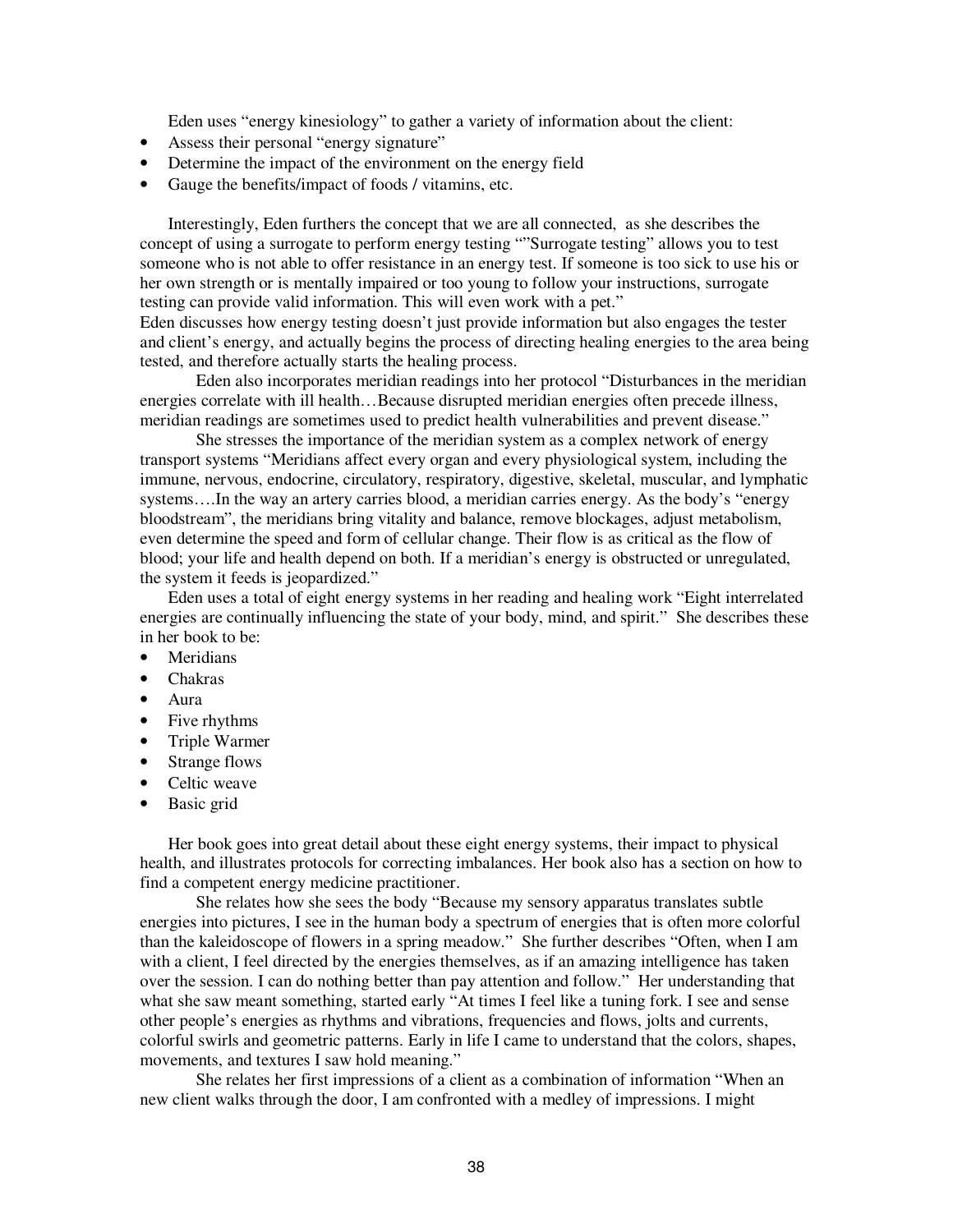experience the person's energies as being chaotic or congested. Some of them may be flowing in the opposite of their natural direction. The blending of energies may seem harmonious or jangled. One of the energy systems may jump out at me as needing particular attention. Meridians may be running backward. Chakras might be pulled in too tightly around the organs. The auric field may be collapsed or have holes that create vulnerabilities. Energies from the left and right hemispheres of the brain may not be crossing over properly to the opposite side of the body."

She explains how she relates what she sees to the client "If the person appears, for instance, to be in great despair and hopelessness, I might mention a part of the energy field that reveals an undeveloped capacity or other strength that might show a way out of the despair."

For repeat clients, she also teaches a Daily Energy Routing, showing them how to clear their energy field of the stresses of the week, and therefore the body will be more receptive to treatment. She believes, as do many other medical intuitives, that we "evolve with each client."

## *Rhonda Lenair*

Rhonda Lenair studied with Dr. Winston Marlowe, who studied in the Soviet Union and Poland, where a form of healing, using the electromagnetic field, has been deployed to treat pain and certain addictions. With this concept as a foundation, she developed The Lenair Technique. She is described on her web site www.lenair.com "Rhonda Lenair, a pioneer in the field of energy medicine in treating addictions, a medical intuitive and bioelectrical diagnostician whose work has been compared to Edgar Cayce....." Her web site further explains "Ms. Lenair's expertise as a medical intuitive and bioelectrical diagnostician was really an outgrowth of the treatment modality she developed for addictions…a proprietary treatment for abating addictions and related problems."

With a combination of medical intuition and her hands on healing technique, she sees the bioelectrical system inside of the body as the source of the electromagnetic field. The Lenair Technique is "done by detecting and correcting frequencies within the body that have defaulted for any number of reasons."

While treating a client with her hands-on treatment, she performs her intuitive scan "The medical intuitive reading is a very comprehensive analysis of everything happening within a client's system, at all levels organically, muscularly, skeletally, and psychologically. The information that is provided, includes, but is not limited to:

- food allergies and sensitivities
- chemical and environmental allergens
- genetic links and genetic predispositions
- physical strengths and weaknesses in the system, from the cellular level to the system level
- pertinent emotional and psychological feedback"

She describes the purpose of the diagnostic session as a method to "identify the problems or situations that are occurring with the system." She further describes the outcome of her session "This information is documented for the client in the form of recommendations." Lenair also recommends nutritional guidance for her clients, if appropriate.

Lenair requires knowing the client's name, address, telephone number, and date of birth prior to a session. She performs a "bioelectrical scan" of her client to see their past, present, and future, and to see any imbalances on a cellular as well as systemic level. Her intuition allows her to see "each person's bioelectrical fingerprint and patterns." She related the types of information she gets in diagnostic sessions "Examples of information uncovered through this process include: eye, ear, nose and throat problems, dental problems, thyroid, prostate and other glandular irregularities, spinal problems or abnormalities, female reproductive organ problems, tumors and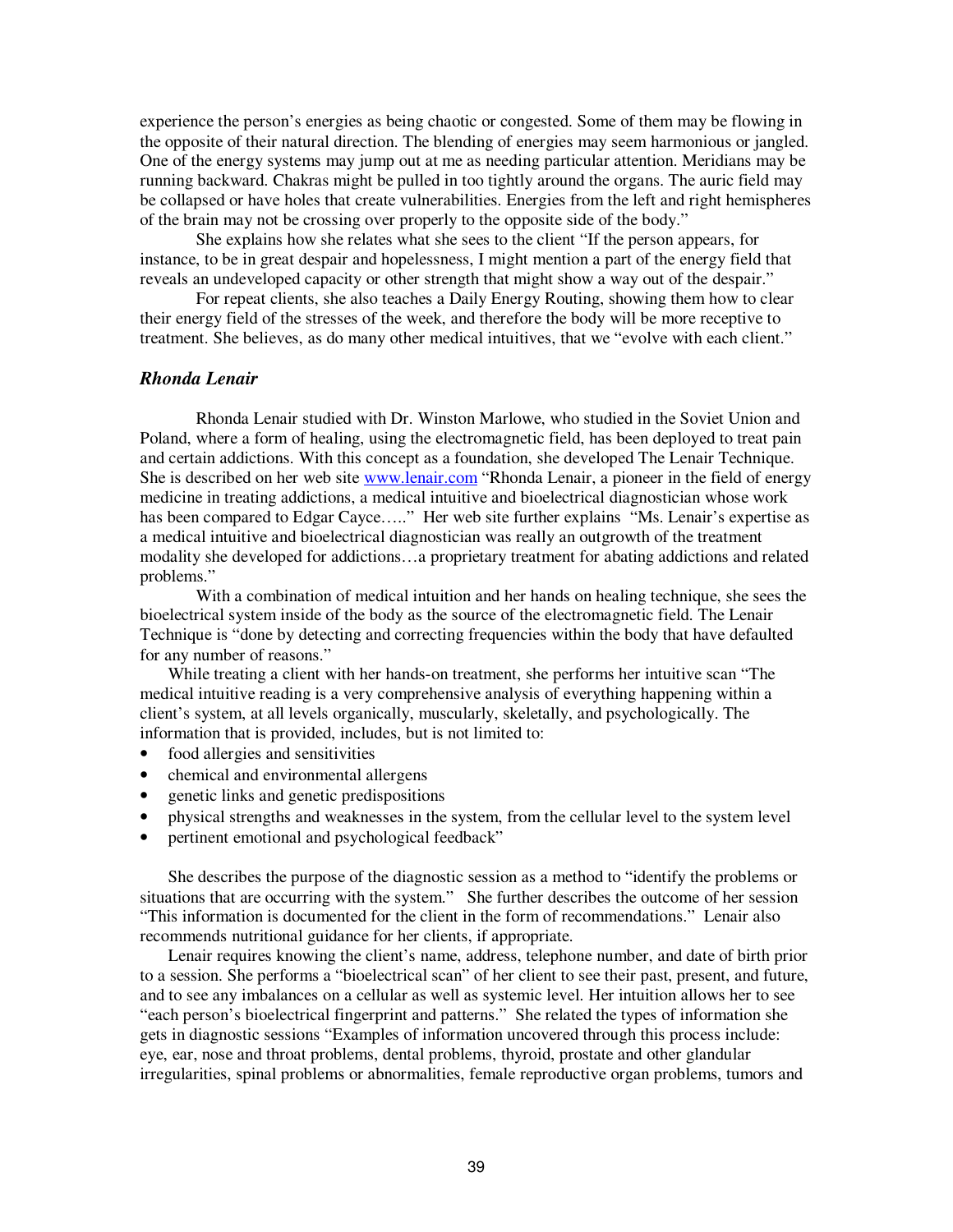growths, as well as long term risk factors like bone density problems, cardiac irregularity and depression and emotional problems, among others."

Lenair can use a surrogate when she is working with children or clients with learning difficulties "She is able to work through a close family member, who will act as a satellite, to bioelectrically evaluate another."

#### *BodyTalk – Medical Intuition and Treatment*

BodyTalk is both a method of accessing the body's inherent wisdom to uncover imbalances, as well as being a healing modality to facilitate the correction those imbalances. It uses muscle testing as the method of accessing that information. The interesting perspective of BodyTalk is that the practitioner is a facilitator, accessing the inherent wisdom within the body of the client. This information source not only identifies the lack of harmony, but also determines the most beneficial order of treatment, to facilitate the body's ability to heal itself.

John Veltheim describes the access method in his book *The BodyTalk System*, "The BodyTalk system works by first identifying the weak energy circuits that exist within the body. The practitioner relies on the innate wisdom of the body to locate the energy circuits that need repair by using a form of biofeedback, which is a subtle muscle testing technique." Veltheim further describes the combination of hands-on healing and tapping to aid the energetic communication system within the body and therefore restore balance and store the corrected energy pattern "For every malfunctioning energy circuit that is found, the practitioner or client contacts the corresponding "points" with their hands. The practitioner then lightly taps the client on the top of the head, which stimulates the brain centers and causes the brain to re-evaluate the state of the body's health. The result is that the general energy balance of the body is greatly improved. The practitioner then taps the client on the sternum to "announce" the corrected energy flows to the rest of the body. This is beneficial because the heart is responsible for communicating the state of the body's health to the rest of the body. Stimulating the heart by tapping the sternum forces the heart to store the corrected energy patterns in the body's cellular memory. This means that the body will remember these changes after the treatment."

BodyTalk differs from some other modes of medical intuition, in that it does not diagnose, but rather locates communication blockages with the body, that when restored, in the appropriate order, allows the body to heal itself naturally. Veltheim further describes "The BodyTalk treatment protocol is very straightforward and does not require any diagnosis. The practitioner relies on the guidance of innate wisdom, through muscle testing, to not only locate the weakened lines of communication in the body but also to find the proper order in which they are to be addressed. Just as there is a proper sequence of chemical reactions that happens in the body in order to heal a wound, there is a proper, or priority, of sequencing the is needed to best reconnect each line of communication in the body. This is paramount in the balancing process to initiate the body's ability to heal itself. The healing process usually follows rather quickly."

The BodyTalk System can be used to address a variety of illnesses and dis-eases, including:

- Dyslexia
- Chronic viruses and infections
- Allergies
- Poor immune system functioning
- Sugar metabolism disorders
- Arthritis and general musculo-skeletal disorders
- Emotional and psychological problems
- Overall breathing patterns
- Left/right brain co-ordination
- Energy imbalances within the brain cortices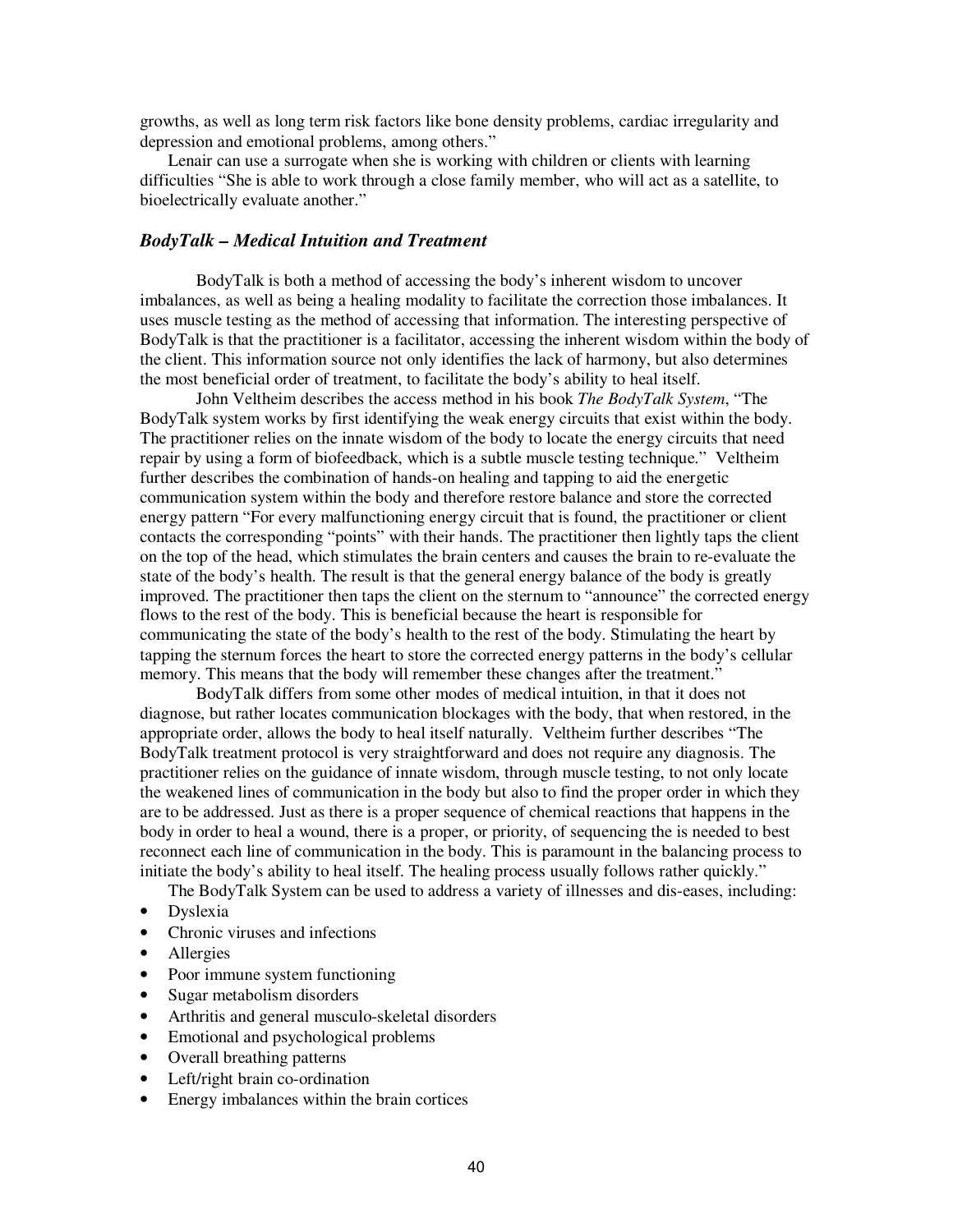- General and localized hydration
- Health problems associated with internal and external scarring

Veltheim describes The BodyTalk System as having the ability to facilitate:

- Balancing of the twelve major body organs, eight endocrine systems, and other non-specific body parts
- Correction of genetically and/or environmentally influenced cell disorders
- Clearing the body of viruses, infections, parasites, food intolerances, environmental allergies, and accumulated toxins
- Clearing past and present emotional blockages including specific phobias and fears
- Cleansing the lymphatic system including all the body lymph glands and lymph ducts
- Addressing energy blockages associated with the nervous and circulatory systems
- Balancing the various energy systems within the body including the traditional acupuncture meridians, the chakras and general bioenergetic energy flow

BodyTalk can be used to:

- Address specific diseases and disorders
- As a means of maintenance and prevention to keep the body in good health
- Complement other treatment modalities

The BodyTalk System works on humans and animals. The number of BodyTalk System sessions varies by patient based on circumstances, although several (two or three) sessions are usually sufficient to address the key problem areas in a manner to ease the symptoms. Each session lasts about half an hour. It is recommended that the client wear loose fitting clothing. At end of the session, the practitioner uses the same biofeedback technique of muscle testing to determine if further sessions are necessary.

The BodyTalk web site www.thebodytalksystem.com explains "BodyTalk is an astonishingly simple and effective from of therapy that allows the body's energy systems to be re-synchronized so that they can operate as nature intended. Each system, cell and atom is in constant communication with each other at all times. Through exposure to the stresses of day-to-day life, these lines of communication become compromised, which then leads to a decline in physical, emotional and/or mental health. Reconnecting these lines of communication then enables the body's mechanisms to function at optimal levels, thus preventing disease and rapidly accelerating the healing process. BodyTalk can be used as a stand–alone system to treat many health problems, or seamlessly integrated into any health care system to increase its effectiveness and promote faster healing."

## *My Own Approach*

As previously mentioned, my earliest intuition training was based on the concepts of Berkeley Psychic Institute (BPI). I have since investigated many approaches to Medical Intuition. As also mentioned earlier, I am in the third year of Carol Ritbergers's Medical Intuitive Training (MIT) program. I therefore primarily combine the two approaches of BPI and MIT.

From the standpoint of MIT, I describe myself as follows:

- Soul-directed Medical Intuitive Diagnostician
- Yellow (personality type)
- Transmutation (stage of evolution)
- My usual order of intuition is knowingness, visual, feeling, auditory
- I represent stepping down grounding the information I learn in reality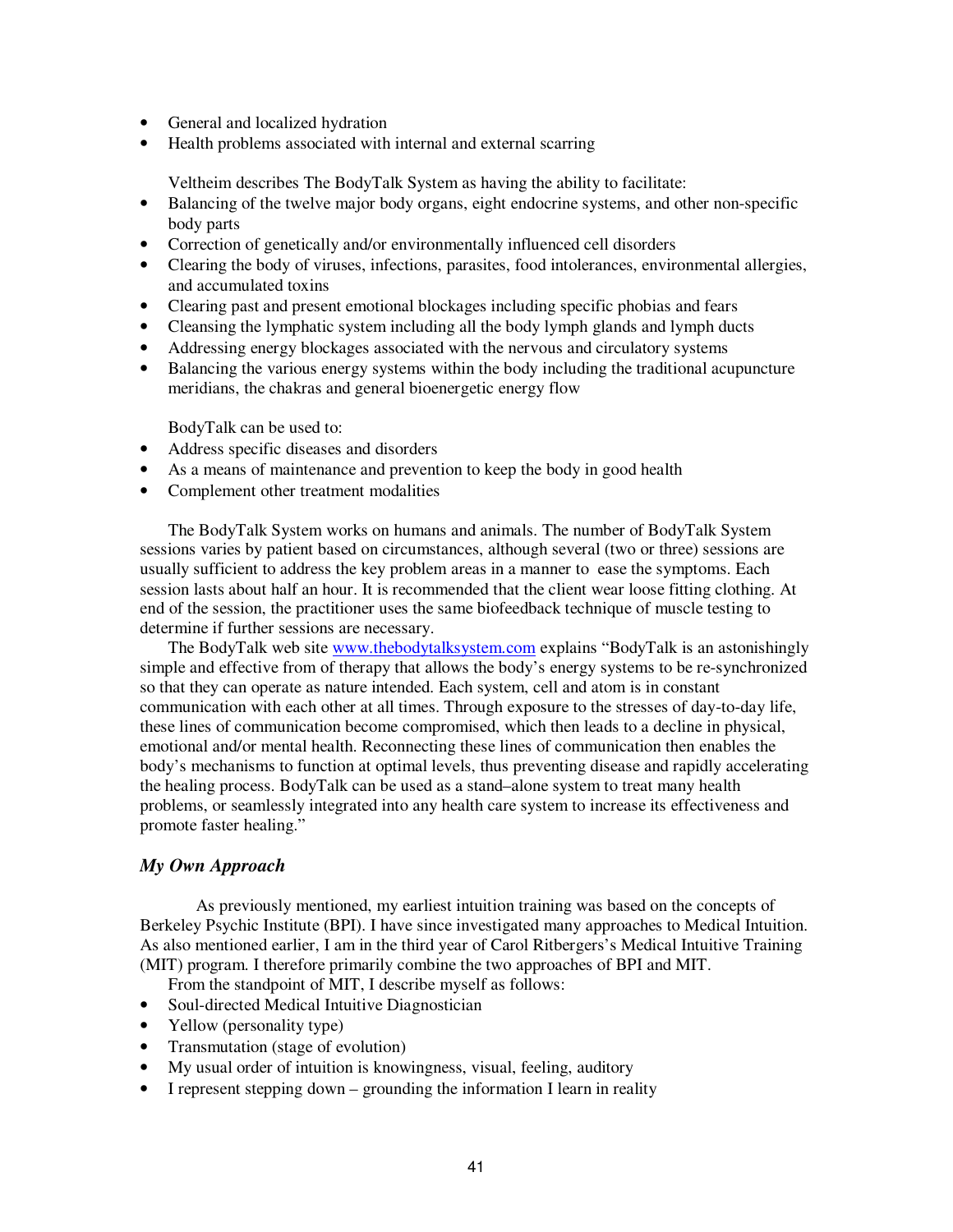In the earlier days of performing readings, I only wanted to know the client's name. Now when I schedule a reading, I also want to know what issue, illness or dis-ease the client would like to address in the reading. This way I can "tune in" to the client to gather information in advance of their arrival for the reading. In the case of a specific illness or disease, I can consult a variety anatomy, physiology and medical reference material to further augment the information I pick up intuitively, to be able to language appropriately to the client.

The protocol I use when giving a reading is as follows

Preparing for the reading:

- I have the client read and sign a disclaimer form, indicating that the reading is not a substitute for medical care, and that the client must participate in, and is ultimately responsible, for their own healing.
- I explain to the client what to expect in the reading, and let them know that I don't read the future (although I have usually already clarified this during the phone call where the reading was scheduled.)
- I create a reading space for myself and my client that is safe, neutral and free of judgement.
- I read mostly with my eyes closed to tune out external input and distractions.
- I turn down my lower chakras  $(1<sup>st</sup>, 2<sup>nd</sup>,$  and  $3<sup>rd</sup>$ ), so that the majority of my energy is in my upper chakras. This way I don't have to feel their aches, pains, illness or dis-ease with my physical body. By directing my energy to the upper chakras, I am providing more energy to the chakras that are the focus points for my intuition.
- I also work from a space of no effort and a beginner's mind, to be totally receptive to any information I receive, through a variety of sources.
- I primarily read from knowingness (also called direct knowing), which I relate to the crown chakra ( $7<sup>th</sup>$ ), although I also get visual pictures or symbols (clairvoyance -  $6<sup>th</sup>$  Chakra), feel energetic imbalances (clairsentience  $-2<sup>nd</sup>$  chakra), and sometimes also hear words, phrases or songs (clairaudience -  $5<sup>th</sup>$  chakra)

I used to consciously create protection and separation from the client's energy field, but have since come to the understanding that since we are all connected, and only I can allow foreign energy into my field - no one can forcefully impact my energy without my participation - I have dispensed with those specific techniques.

Beginning the reading:

- I have the client speak their full name.
- To further help me tune in to their energy field, I match the vibration (color) of my crown chakra to the vibration of the client's crown chakra. This is like using your TV remote control to tune in to the specific station you would like to view.
- I observe the personality type of the client, based on my personality training with Carol Ritberger as detailed previously.
- I use that information to observe the most common origin site of illness for a particular personality type, and as a guideline for how to most effectively communicate with the client, so they can hear and comprehend the information.

Throughout the reading, I am continually observing the client to determine how much they are ready to hear. This is a critical component, as too much detail when the client is not ready to hear it, does not serve to lead them to their own self-discovery and therefore to healing. As many medical intuitives, I also audio tape the reading for the client. This allows them to listen to the reading again later. I have had many clients report that each time they listen to the tape of their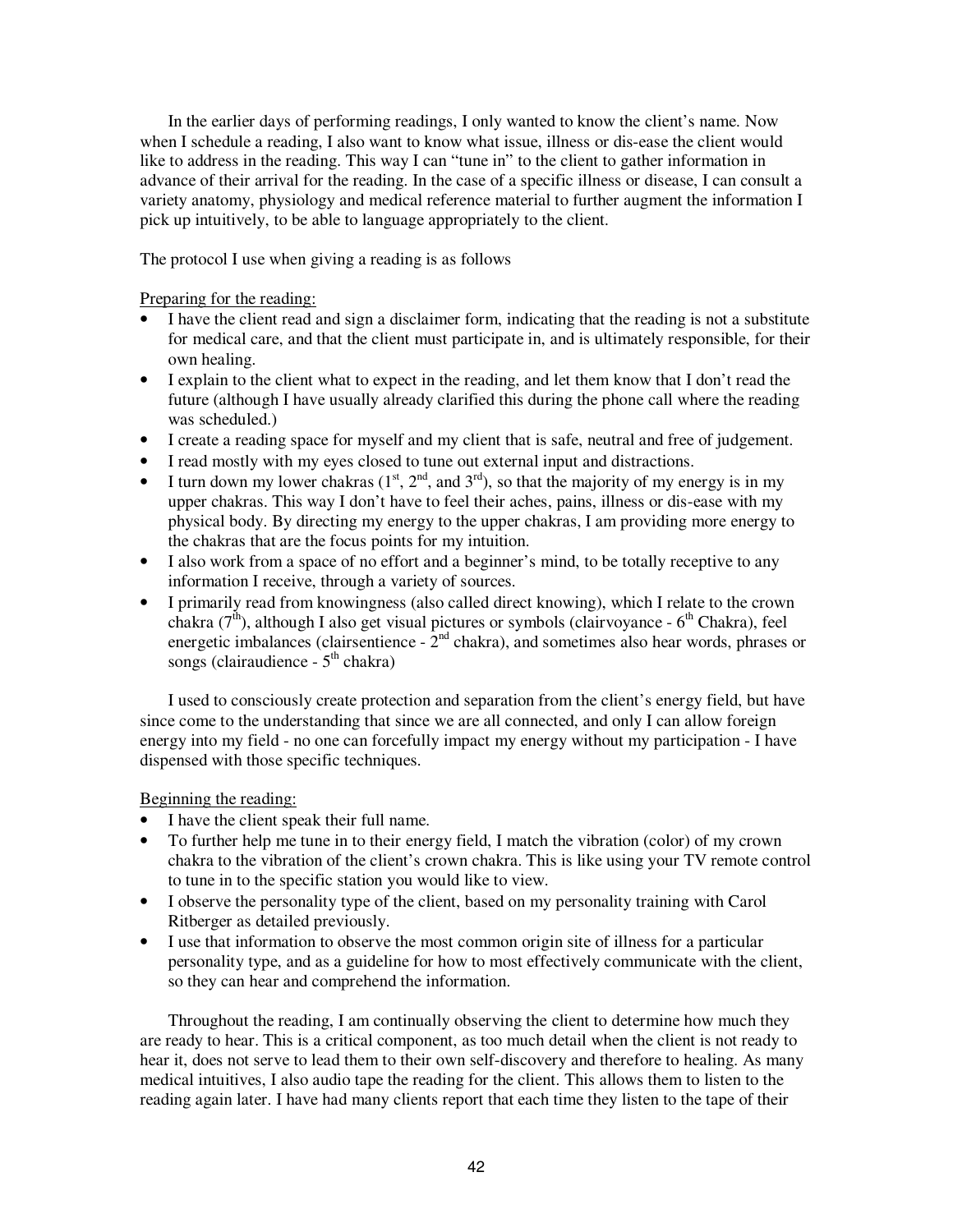reading they hear something new. In part, this is because of the large volume of information that can be related in a one hour reading. As well, since we are always evolving, we can come to a new understanding of the same information at a different point in time.

Sometimes clients come to me for a reading who have issues or situations that are similar to my own. The Berkeley Psychic Institute's term for this is "matching pictures". This allows me, if appropriate, to share my own experience in a similar circumstance. It is also sometimes a reminder that I have some further work to do myself with the issue, after the reading.

One of the sayings of BPI is "give a reading – get a healing". I usually feel better and lighter after giving a reading, as the client usually says they do as well. Although I do not solicit feedback after the reading, I have received many different responses from some clients that later want to share their results. Many clients say they feel better or lighter (they also actually look different) after the reading. Some relate that they implemented suggestions or changes based on the information received in the reading – one woman that realized from the reading that she was 'all work and no play' bought a new car and went on vacation. Some clients say they 'already knew all that'. I have seen this in two very different ways. The first is that the reading was a selfremembering process for the client, and they are excited when they realize they were also intuitive. In another instance, I realized that another client who reported she "already knew that", had come looking for something new, a silver bullet. She had already been to many initiatives soliciting information regarding the same issues. Since she didn't want to have to do anything to address the root cause of her physical ailments – her emotional and psychological issues - she kept searching for an 'easy way out.'

I learn as much from my clients as they learn from me, as the reading is an evolutionary process for both of us.

#### *Common Themes in Medical Intuition Protocol*

Let's summarize this section on the profiles of Medical Intuitives with some of the common themes regarding Medical Intuition protocols that have been expressed throughout the profiles.

**Medical intuitives evolve with each client** – Medical intuitives continue to learn and grow with each client. Each brings more information and clarity to our knowledge base, experience, and expertise.

**Medical intuition is not a substitute for medical treatment –** Of all the medical intuitives I have researched, none has passed themselves off as a substitute for a physician.

**It is more difficult to read yourself or loved ones, rather than strangers –** Since we have emotional attachment to our own issues, as well as those that are personally close to us, it becomes very difficult to provide an unbiased reading.

**The use of Muscle Testing as an adjunct to medical intuition** - Muscle testing, also referred to as Applied Kinesiology or energy testing, is used by several of the medical intuitives and related modalities described above, including Caroline Sutherland, Donna Eden and The BodyTalk System.

Some of the benefits of using muscle testing are:

- Its FREE!
- Its easy anyone can learn to do it
- It can be done alone or with another person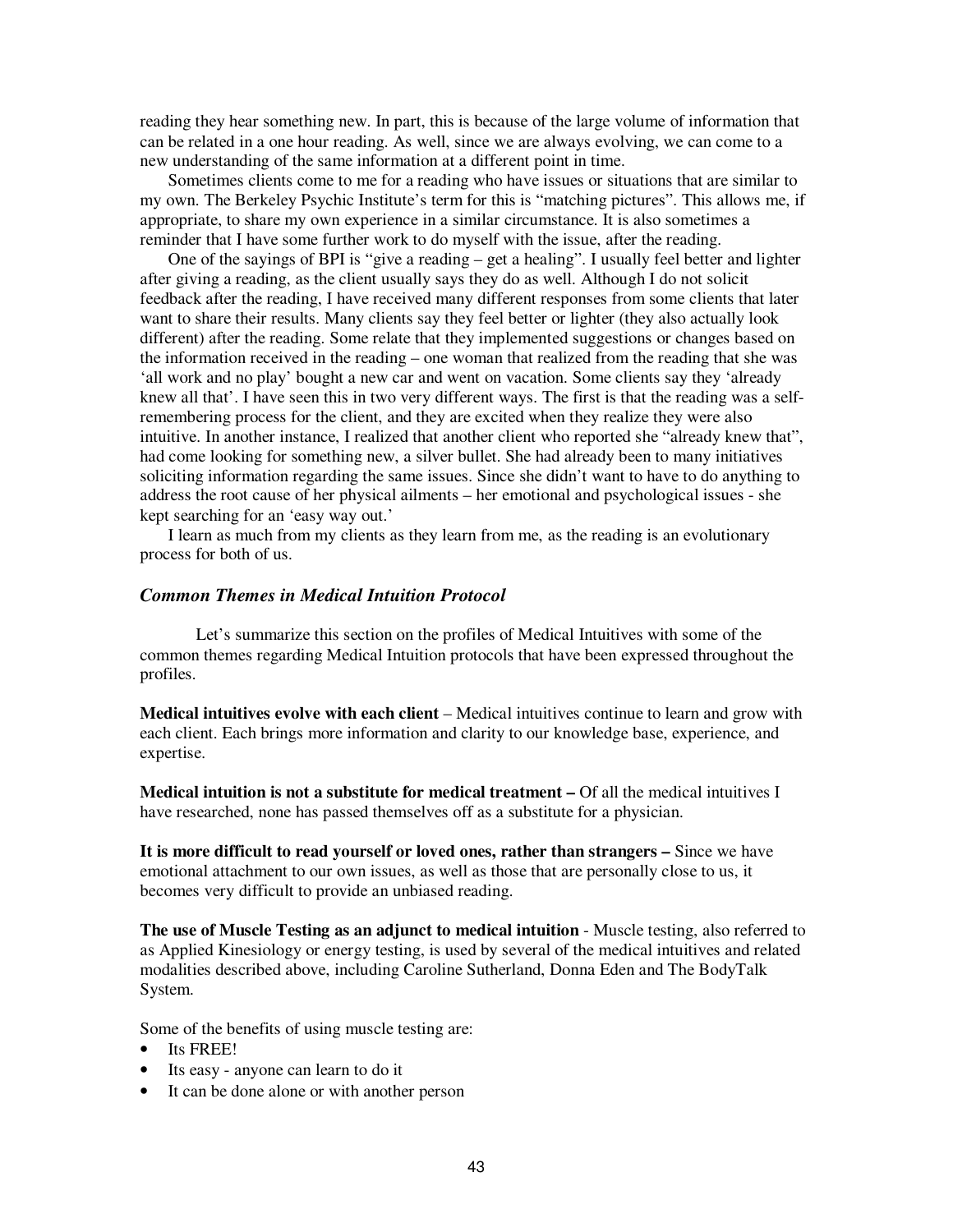- It requires no equipment
- It makes it more real to the majority of people, who use the five senses as a primary source of information and decision making, as well as those more reliant on their intuition.

Some simple and practical instructions on how to perform muscle testing can be found in the following books:

- *Energy Medicine* by Donna Eden
- *The Body Knows* by Caroline Sutherland
- *Power vs Force* and *Eye of the I* by David R. Hawkins, M.D., Ph.D.

Eden prefers the term *energy testing* and relates how it works "The sensitivity of your nervous system to the energies that come into its range is the basis of energy testing. The frequency of the substance being tested affects your nervous system, and this is reflected by the resistance in the muscle used in the energy test."

Eden further explains "….energy testing correlates with electrical activity in the central nervous system, so the information gathered during an energy test reflects brain activity, not just the state of the indicator muscle…Energy testing will allow you to assess the state of your own or another's energies, identify imbalances, and tailor the procedures…"

Among other things, muscle testing can be used to determine the choice and dosage of medications, whether particular foods, vitamins and supplements are beneficial for your body, as well as where the body is out of balance to direct healing.

Muscle testing can be used to gather information, or to validate information. A personal experience that I found interesting was use of information gathered by applied kinesiology corresponding to how my physical body responded to the foods I ingested as well as information I read in the book *Eat Right for Your Type* by Dr. Peter J. D'Adamo. Over a period of years that I had been seeing a chiropractor, he used applied kinesiology to determine certain foods that were not beneficial for my body. During that time, he also repeatedly asked my blood type, which I did not know at the time. Then, my sister told me about the *Eat Right for Your Type* book, explaining how certain foods are either beneficial, neutral or to be avoided for each blood type. After researching my blood type, by calling the local blood bank where I had donated blood in the past, I realized that the same foods that my chiropractor had determined were detrimental to my body through applied kinesiology, were the same ones that the book said to avoid for my blood type. I also feel much more energetic and healthy when avoiding those particular foods.

I sometimes wonder, though, about the integrity of muscle testing. Sometimes it feels, while being muscle tested, like the practitioner is not pushing as hard as other times and I wonder: Is he intuiting the result before the test? Or are his beliefs about the expected result impacting the test?

Eden describes the benefits of muscle testing to determine the impact of specific foods on the body "…energy testing detects the vibrational impact of a substance on your nervous system…energy testing can tell you if your body's vibration is in harmony with the natural vibration of the food or vitamin."

Sometimes practitioners who use muscle testing also use tapping (Donna Eden, The BodyTalk System, and my chiropractor Dr. Belli ) to introduce a frequency to the body, or reprogram the body for the correction just performed.

**Reading at a distance** - Most medical intuitives can read a client at a distance, whether that is across town or across the globe. The distance doesn't make a difference in the outcome of the reading. In fact, some medical intuitives prefer to do readings at a distance, to eliminate the possible influence to the reading of seeing a person's physical appearance and their body language and responses to the information being related. Those long distance readings can take the form of a live phone call with the client, or the medical intuitive does a reading, documents or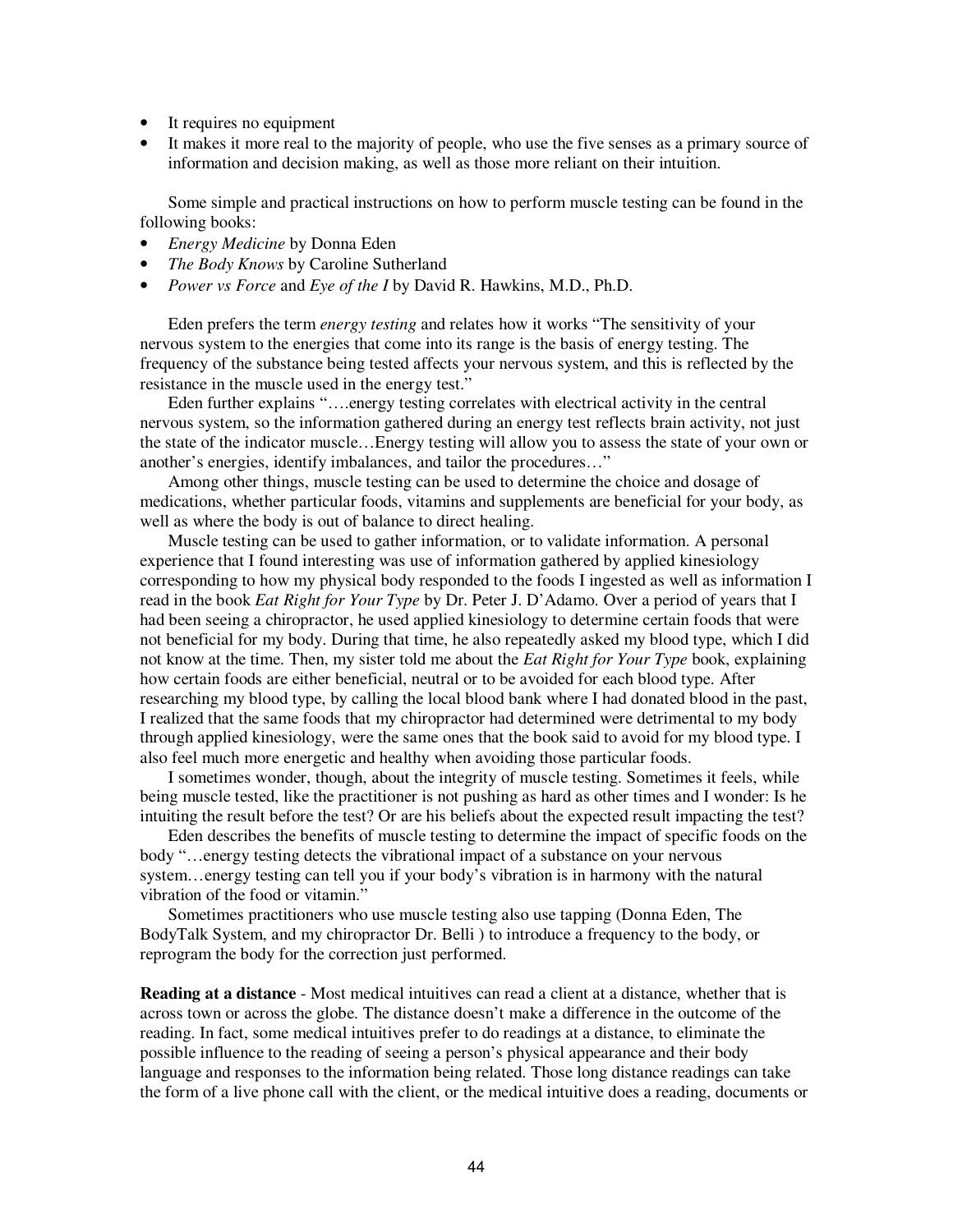tape it and sends it to the client. Most medical intuitives who perform long distance / phone readings, request that the client pay for the reading before it is performed.

On a humorous note – when I was teaching an intuition class and we got to the part where I was teaching the students to read at a distance (client was in another state), they had some difficulty focusing in on the client. We were at someone else's house, so I picked the closest thing on which to help them focus their attention. I took the chair we usually have the client sit in for a reading, and sat a teddy bear on the chair. I told the students to pretend that the client was actually sitting in the chair, and viola, they were able to focus and conduct the reading as if the person was in the room. After that, we didn't need to use the surrogate.

**Disclaimer** - Many medical intuitives have their clients sign a disclaimer form, indicating that a Medical Intuitive reading is not a substitute for medical care. Some also indicate that the client is responsible for participating in their own healing. Never position yourself as a substitute for proper medical care.

**Women make better medical intuitives than men** – Pete Sanders describes that most frequent hypothesis about women having more access to intuition, is based on cultural conditioning "Women may appear to be more psychic then men, but the apparent difference is based not so much on sex as on cultural conditioning and training. Women traditionally have been give more freedom to be feeling-oriented; the term "women's intuition" indicates our cultural bias toward allowing the possibility of psychic ability in women. On the other hand, men and, nowadays, professional women tend to be increasingly "trained out" of their psychic sensitivity. They are not encouraged to talk openly about their intuition, hunches, and similar psychic impressions. In the business world, and other traditionally male-dominated fields, logic, reasoning, and analytical explanations are more respected than are feelings or intuitive hunches. Another factor that tends to help women be more open to psychic sensitivity is their experience of pregnancy and motherhood. These give women a unique opportunity to bond psychically with another Soul they cannot communicate with physically. As a result, they are more aware of psychic frequencies."

As a neuroscientist and practicing neurophychiatrist, Mona Lisa Schultz, M.D., Ph.D., is of the opinion that most women have greater access to the right hemisphere of the brain, which is linked with intuition. She indicates that intuition in women is more prevalent because they have a wider corpus callosum, the pathway between the two hemispheres. She also explains the influence of cycles on intuition "Women have greater access to intuition right before periods, then during menopause and beyond, they have constant access, not just the ebb and flow, like when have periods."

David Hawkins, M.D., Ph.D. believes that the reason more females are intuitives is partially societal programming, although he also states that females are more tuned in to "the field".

#### *Divergent Themes in Medical Intuition Protocol*

There are also a number of differing opinions and beliefs when it comes to medical intuition protocols.

**Amount of client data gathered before the reading** – I have found that different medical intuitives require varying types and amounts of information about their medical intuitives that use that specific protocol are listed.

- Name only (Berkeley Psychic Institute, Shelley Hodgen)
- Name and age (Caroline Myss, Mona Lisa Schulz)
- Name and place of birth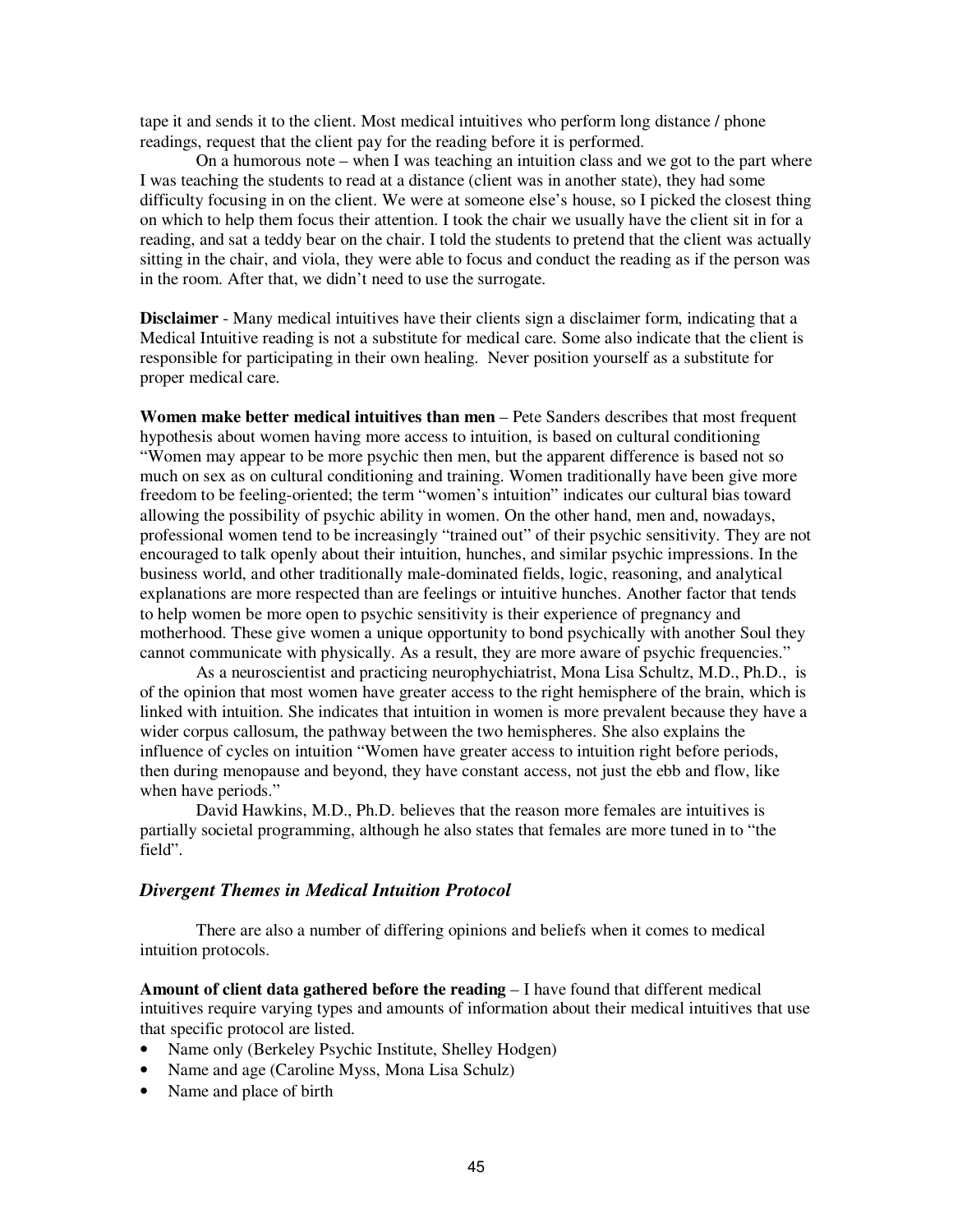- Name and date of birth
- Name, address, telephone number, date of birth (Rhonda Lenair)
- Name and a little about the person (Caroline Sutherland)
- No information about issue or illness
- Information about specific issue or illness the client wants addressed (Carol Ritberger, myself)

**Different medical intuitives see different things in the same person** - Different medical intuitives sometimes see different things when reading the same client. Pete Sanders explains "The main reason we don't all see the same image when looking at one specific aura is that each viewer is tuning to a different aspect or layer of the aura. In addition, each person sees the image through the prism of their own aura. It's not so much that one's own aura biases the colors one sees, but that it directs one's psychic attention to a specific layer or facet of the subject's aura." Sanders uses the example of the story of the seven blind men feeling various parts of the elephant and describing the elephant in seven entirely different ways.

**To diagnose or not to diagnose** – Some medical intuitives believe it is their job to actually name the physical illness or disease (for example diabetes), while others believe that they are to share information associated with the imbalance and recommend that the client go to their physician to get a medical diagnosis. An example of this would be to let the client know that you see an imbalance in their blood sugar levels that can sometimes be a precursor to diabetes.

**To refer or not to refer** – Most Medical Intuitives will refer a client to a particular type of medical specialist, complimentary health practitioner, or specific healing modality, if they see that it would be particularly beneficial to the client. Medical Intuitive Lori Wilson has a different view. In describing her medical intuition practitioner program, she specifies her view on this topic on her web site www.inneraccess101.com "In this model of Training, we see our role is to ask the body what is there, what is going on. It is not our position to do a Scan with the intent or focus on how to "fix". This would be much like approaching someone and asking them how they are doing. Then, before they have any chance to tell you what is actually going on ... you begin quizzing them as to how to fix themselves. This is not a respectful approach to the body. Another dilemma occurs when a Medical Intuitive approaches the body with the "fixing mentality". They will likely find the areas of concern but might run the risk of offering solutions based on their areas of expertise or preference, which could be limiting. And so, it is best to stay focused on getting information about what is there and leave the interpretation and recommendations regarding this information to the experts who are qualified to do so.

Your Practitioner may have some recommendations or suggestions as to places to look for support, but be very clear on whether they are getting this information from your body, checking it out with your body or simply recommending something they know about from their own personal or professional background. Again, be reminded that some Medical Intuitives are also trained in other healing modalities and may combine the information gained from a full Medical Intuition Body Scan with the other healing modalities they provide at a later date."

**Reading with your eyes open or closed** – Some medical intuitives believe that the eyes are the windows to the soul. These medical intuitives read with their eyes open and use the visual signs from the client as part of their information gathering process. Other medical intuitives read with their eyes closed to reduce sensory input and distractions, like the client's body language and other feedback (crossing arms, etc.).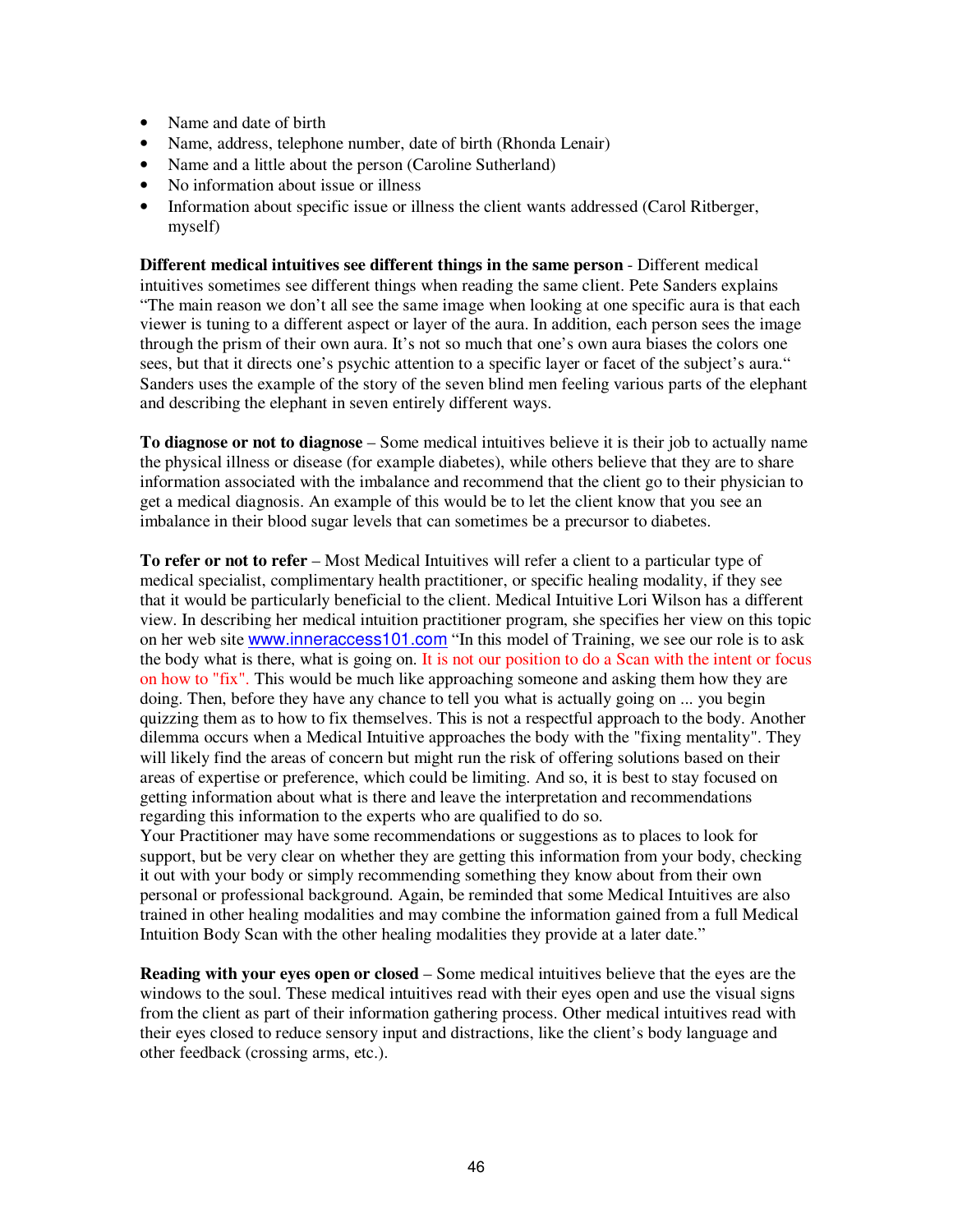**Readings deplete vs energize the medical intuitive** - Some are of the belief that intuitives purposely or inadvertently take on some of the energy of the discomfort, illness or dis-ease of their clients in their effort to help them heal. Intuitives that take on their clients energy are often ill themselves and some have been known to gain and retain weight as a result.

Having been initially trained with the Berkeley Psychic Institute mantra of "give a reading – get a healing", I find that I almost always feel better after a reading. Usually both myself and my client feel lighter and more energetic. Judith Orloff describes her similar experience in using laying on of hands as an adjunct to her psyhiatric and psychic work. She says that she usually felt "exuberant rather than depleted at the end of a day of working with patients", and that the healing is mutual.

## **6. Medical intuitive Readings**

The previous section provided many views about medical intuition as well as a wide variety of protocols. Now let's look at what to expect in a reading, as well as the ethics and responsibilities required of a medical intuitive.

### *What to Expect*

Carol Ritberger provides a summary of how she believes a client should benefit from a medical intuition reading - "The desired outcome of the diagnostic process is to identify energetic imbalances and malfunctions in the physical body…recognize behavior that is not in their best interest…offer clarity, and to provide insights and inspiration."

In her Medical Intuition Training (MIT) program brochure, she further details what can be derived from a medical intuitive reading:

- "…identify where in the energy body there are energy imbalances and the presence of energetic pre-illness.
- ... identify malfunctions in the physical body and determine the origin site of illness as well as the primary and secondary symptom sites and also to link symptoms back to the illness origin site.
- ... identify the psychological implications behind illness.
- ...clarify the source of the root cause of illness.
- .... help individuals and clients improve their quality of life physically, emotionally, mentally, and spiritually.
- …assist clients and others in their quest for wellness and wholeness.
- ... evaluating the psychological and energetic implications of illness.
- ….awareness of the human energy system and how that energy affects the overall health and well being of the physical body.
- …educate the clients in the information contained in the energy flow for the purpose of uncovering the issues, beliefs, thoughts, attitudes and perceptions that are at the root cause of illness, disease, and life crises.
- …lead clients into self-knowledge, help them in the self-remembering process, heighten their awareness of behavior that is not in their best interest, and to offer suggestions for facilitating and participating in their own healing."

The main objective of a medical intuitive diagnosis is to help the client understand the root cause of their illness or dis-ease. Ritberger explains another critical point "Actually, the greater challenge for a medical intuitive is not accessing the information, but being able to communicate it on a level which the client can understand." This is an area where personality typing can be helpful in communicating, as in Carol Ritberger's protocol. As we observed earlier, she is able to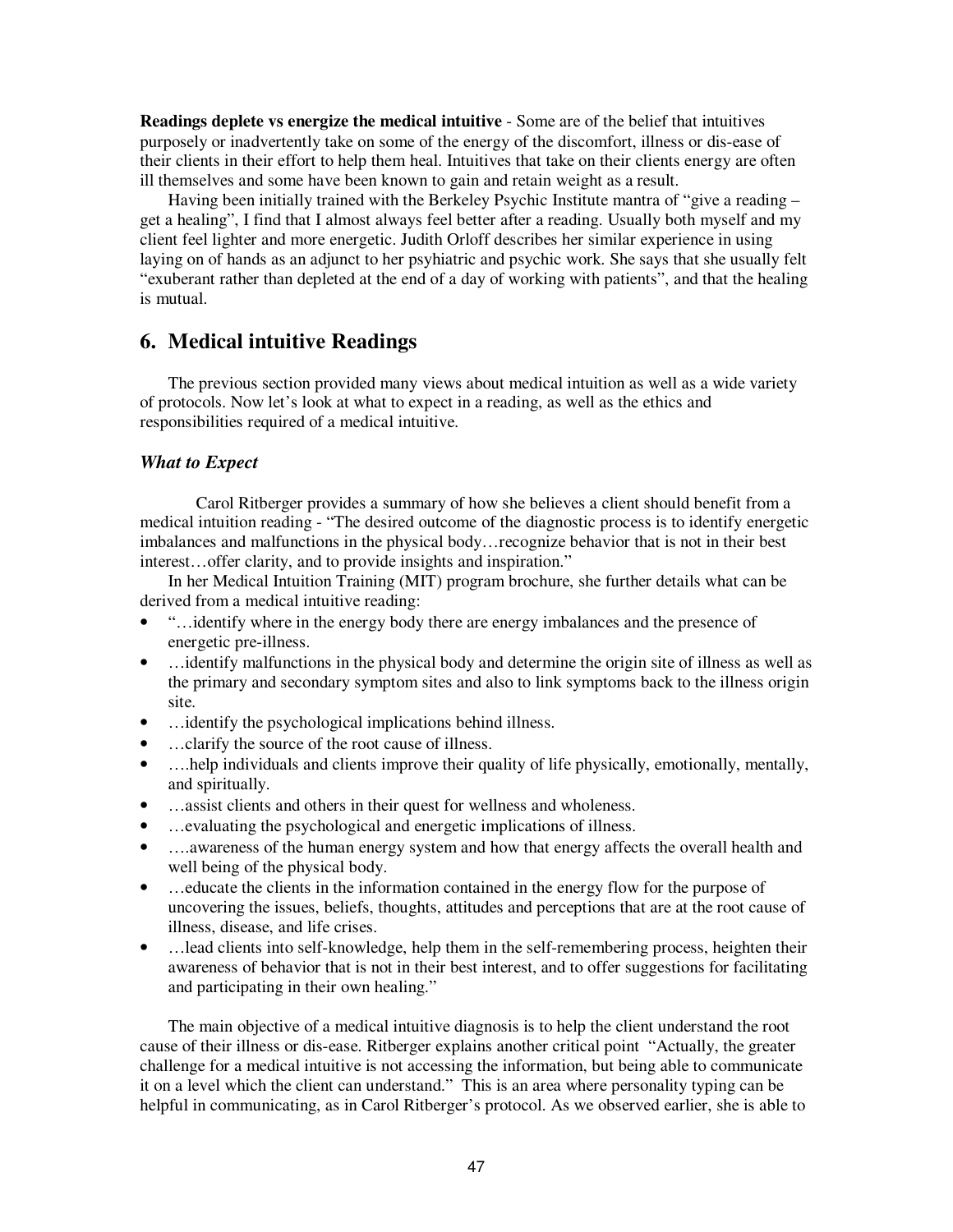determine the client's personality type and then use that information to communicate in a style in which the client will understand. This includes her focus for relating the information, including word choices and sentence structure.

The medical intuitive must also pay close attention to a variety of information regarding where the client is coming from, so as to be able to provide feedback that will be meaningful to the client. This is not from a standpoint of judgement, as one level is no better or worse than another level, but to be able to language effectively. This also means not providing more information than the client is ready to handle, and therefore further contributing to their stress, rather than leading them to self-discovery.

A medical intuitive diagnosis should provide specific information regarding health issues, including the functioning of the organs and glands, both presenting symptoms, as well as imbalances, before they manifest. They should be able to explain the energetic body and how mental, emotional, spiritual challenges are impacting your health. Carol Ritberger's biography on her web site explains about her intuitive diagnosis "She helps her clients understand how emotional, psychological, and spiritual energy imbalances can be the root cause of their illnesses, diseases, and life crises. She can literally see the human energy system (the aura), and identify where energy blockages are affecting the wellness of the physical body."

Some medical intuitives provide a diagnostic session only. Others diagnose, as well as refer clients to specific medical specialists or complimentary health care providers. Yet others provide the diagnosis as a adjunct to practicing a healing modality.

Caroline Sutherland relates "If a medical intuitive is good at what they do and are tuning in accurately, the information will *feel right to you*. When you implement the suggestions, you should feel positive results in your health."

Some medical intuitives see symbols or images and describe them to the client even though they don't make sense to them. These symbols or images usually do make sense to the client. Performing a reading is oftentimes like peeling back the layers of an onion. As one issue is addressed, it often allows other issues to be addressed, and therefore healing to begin at a deeper level.

A medical intuitive reading should help reveal the following information:

- See energetic imbalances and where they are manifesting as illness in the physical body
- Address issues on four levels: physical, emotional, mental and spiritual
- Indicate where we are losing energy
- Determine the origin site as well as the primary and secondary symptom sites
- Uncover beliefs, attitudes, perceptions, and behaviors that impact our health
- Reveal what is deterring the body from healing itself
- Determine how to restore balance

## *Ethics and Responsibility for the Medical Intuitive*

It is inappropriate to read someone (go into someone's energy field) without their permission. Although some medical intuitives assume that since you have scheduled a reading, you have already given permission, others still ask, verbally, for permission to enter your energy field. Yet others ask on a spirit to spirit level (non-verbally) for permission to enter the energy field. It is not appropriate to offer an intuitive diagnosis when one has not been requested.

The reading should be in a safe environment, free of judgement.

Mona Lisa Schultz explains in her audio program that she knows when a reading is contaminated or when the client, even though they have given verbal permission, is not letting her into their energy field. In this event, she stops the reading and gives the client their money back.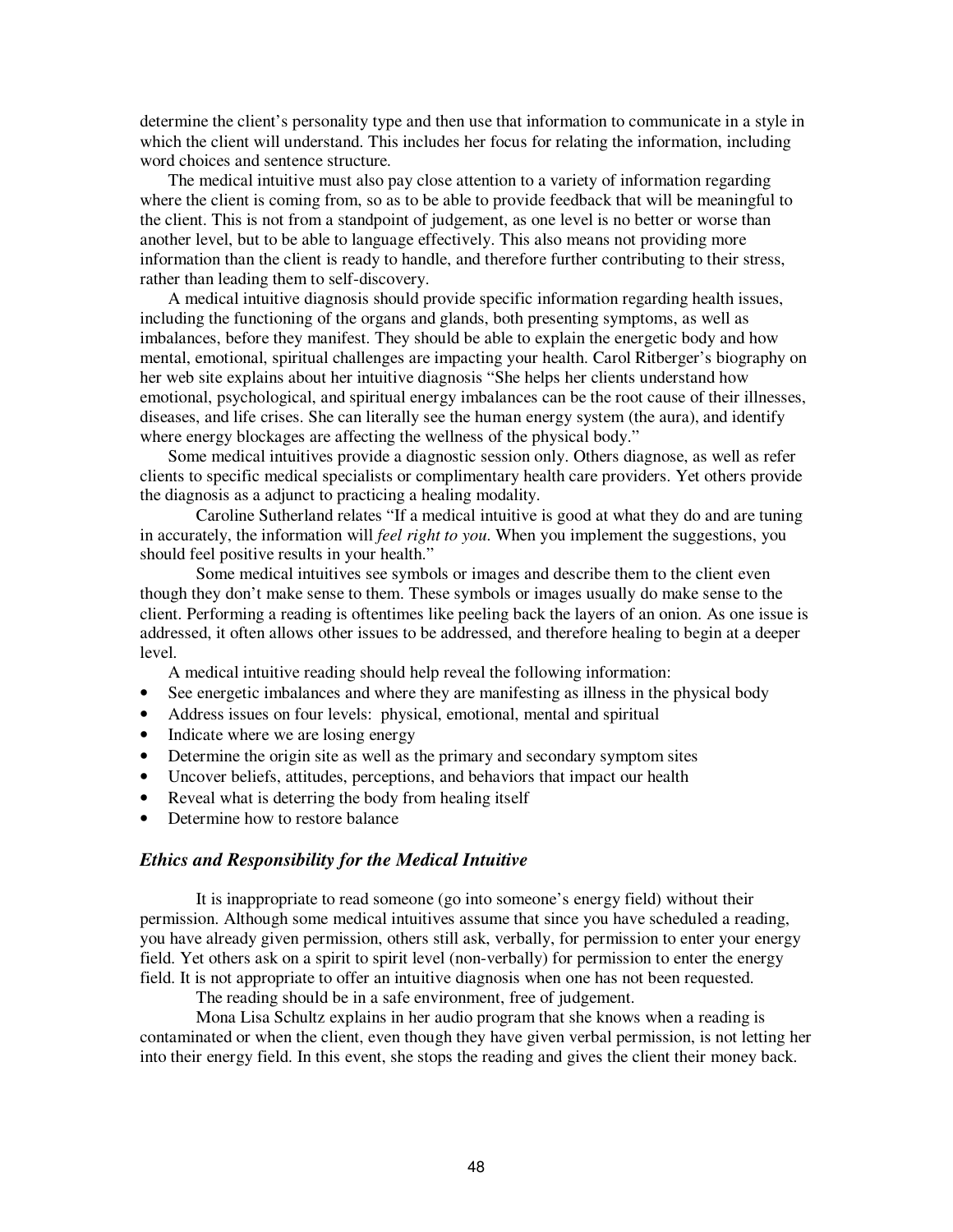Donna Eden relates the challenge of reading someone we are very close to "…because of the energetic links with family members are so complex, you may find that you can get accurate results on everyone buy your spouse or child."

At times, I have been asked by a new client if they can have a friend or family member participate in their reading. I strongly recommend that the reading be a private session, as in looking at the cause of crisis, illness, and dis-ease, we will probably be delving into very private territory. I make sure they know that I will be audio taping the session and that, if afterward, they still want to share, they can have their friend or family member listen to the audio recording of the reading with them.

Do not share more that the person is able to handle. As equally important to interpreting the information in a manner in which the client can understand, it is important to always be cognizant of the amount and type of information the client can handle.

Unless you also have an M.D., a medical intuitive is not a doctor, and should never position themselves as a substitute for good medical care.

Privacy, in regards to a medical intuition reading, is just as important, and as sacred,as a doctor/client relationship. Never share the information with anyone else. If a medical intuitive ever shares information, along with the name, of a client, run…they will probably share information about you.

If a medical intuitive often refers clients to the same practitioner, either they have limited knowledge of healing modalities from which to recommend, or they might have some kind of business relationship with that practitioner that could be financially rewarding.

Clients must participate in their own healing, not go to a medical intuitive to get fixed, cured, or healed. Therefore, an ethical medical intuitive will not present themselves as the one responsible for healing or curing the client, but rather assists the client in their own healing.

## **8. How to Select a Medical Intuitive**

Pete Sanders offers the following sage advice when going to what he calls a psychic reader. This advice is also certainly pertinent to selecting a medical intuitive:

- Trust your own abilities, tune in yourself first
- Go more for confirmation rather than initial answers and information use the information to augment what you already know
- Use them for a second opinion, validation, additional insight, or to confirm the accuracy of your own impressions
- Specifics of what to look for:
	- What they charge a higher fee doesn't necessarily mean better
	- "A reasonable price, however, usually indicates a commitment to service and clear spiritual motives."
	- Definitive answers
	- If they are honest, they will tell you at times they are not getting anything or what they are getting is not clear
	- "Look for psychics who give you their impressions, and then try to help you sense further on your own."
	- Beware if they tell you to only have readings with them

Lori Wilson cautions, on her web site, that if a medical intuitive quotes their accuracy rate, you should question how the number was derived.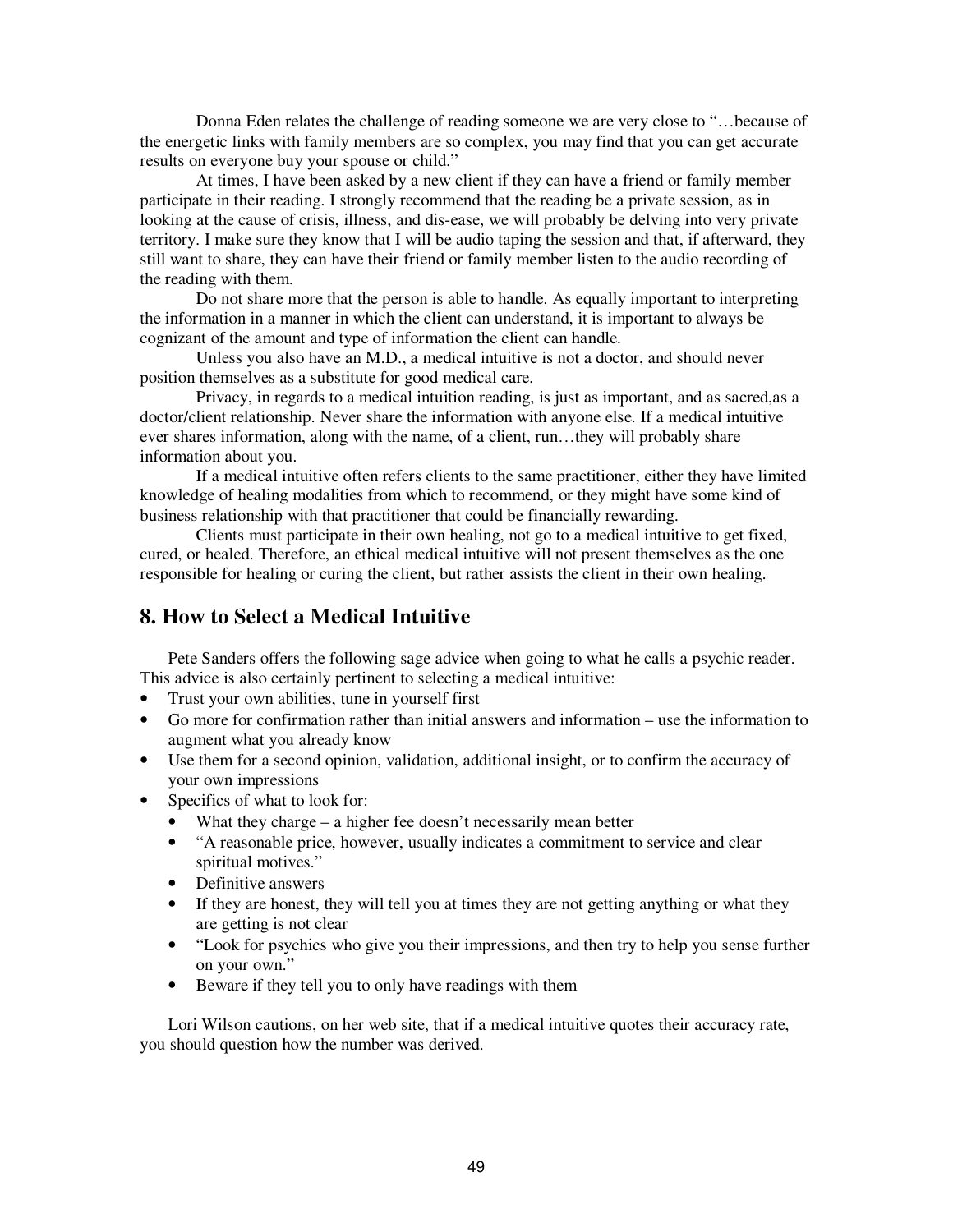## **9. Developing Your Own Medical Intuition**

There are many ways to begin to develop, or further develop your own intuition. One of the concepts commonly agreed to is - don't try too hard. Forcing or over-concentrating locks you into your physical senses, and makes it more difficult to access your non-physical senses. You need to be in a relaxed state - a state of inner calm. Some call this a non-focused state, others call this a specific type of focus. It is important to eliminate external interference and have a quiet, receptive mind.

Another common theme expressed by Caroline Myss, Carol Ritberger, and the HeartMath method is that the mind and heart must be in synch to enhance intuition.

The article *More Than A Feeling, Knowing Me, Knowing You by Carol Sorgen, WebMC Features* from the webMD web site www.webmd.com, indicates that:

"There are five steps to becoming more intuitive, according to [Judith] Orloff:

- Noticing your beliefs about healing
- Being in tune with your body
- Sensing and reading subtle energy changes
- Asking for inner guidance
- Listening to your dreams"

Throughout her audio programs *Advanced Energy Anatomy* and *The Science of Medical Intuition*, Caroline Myss recommends what to do – and not do – to develop your own intuition.

- You must work with the fundamental premise that you are energy before matter
- Intuitive insight requires honesty and integrity with yourself first
- Clear up your own unfinished business the more you let go of stuff and call back your energy, the more grounded you are and the easier it becomes to read others – impersonal energy
- Your heart and mind must be congruent
- The biggest block to intuition is low self-esteem
- Evaluate yourself every day pay attention to how your energy is flowing through you and where you are sending or spending your energy
- Develop your intuition with practice and attention
- Perform your readings from non-attachment and non-judgement including toward yourself
- You must be in present time this activates your  $7<sup>th</sup>$  chakra which is high-voltage intuition
- Do not have a private agenda, as it will contaminate the reading and you will not be able to see
- Continue to become conscious that we are light before matter, and observe that continually in every day life
- Honor every way your intuitive system talks to you

Mona Lisa Schultz encourages everyone to develop their own style of medical intuition "In developing your own medical intuition, remember that everyone has their own way / protocol. Learn from multiple sources but always be cognizant of developing your own style, protocol or methods based on culling the best or what works for you from the variety of techniques you learn." She further advocates to develop all methods or all intuitive skills (clairvoyance, clairaudience, etc.), and to be cognizant how information comes to you personally. Most importantly "Trust in yourself and the information you are receiving. Often times this just comes with practice and experience and learning to realize the information is real."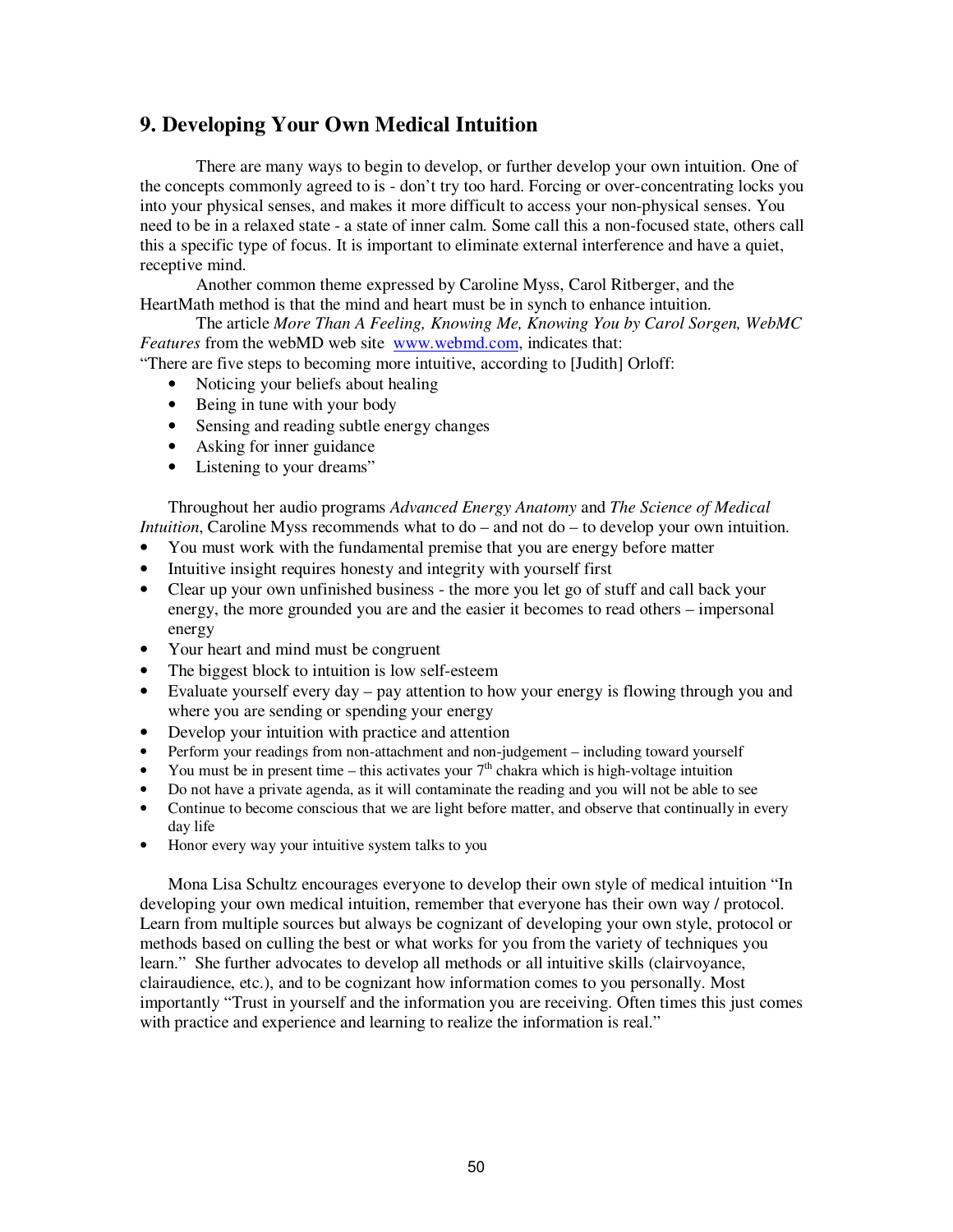## **10. The Future of Medical Intuition**

Larry Dossey, in his book *Reinventing Medicine, Beyond Mind-Body to a New Era of Healing*, relates how medical intuition could be used in the future. He sees it used in emergency rooms for assistance with triage and diagnosis for urgent care. As mentioned earlier by Carol Ritberger, Dosey also sees medical intuition used in cases that are difficult to determine the underlying cause of presenting symptoms.

More practitioners, both complimentary and allopathic, are beginning to more often incorporate medical intuition as an integral and trusted part of their practice. Some are referring "tough" cases to medical intuitives with more frequency.

Medical Intuition is beginning to be more understood as a compliment to allopathic medicine, instead of a substitute for it. Judith Orloff relates "The future of medicine lies in the integration of intuition and technological advances, the wedding of heart and mind."

Those studying medical intuition are more often also studying anatomy and physiology, to allow more specific diagnosis, as well as increase credibility with the medical community.

It is difficult to impossible to measure the accuracy of medical intuition, especially considering that some imbalances seen by the medical intuitive might not yet have manifested as presenting symptoms. As Lori Wilson mentions on her web site "As of yet there is no recognized, standardized measure of Practitioner accuracy or competency." Although there is no existing governing body for medical intuitives, there will be in the foreseeable future. Most medical intuition certificate or degree programs test accuracy before allowing the student to graduate. And although California legislation currently appears unfavorable toward the term medical intuitive, the benefits will continue to outweigh the uncertainty of those who think that anything they can not see, feel, touch, smell, taste or measure, does not exist.

Per Larry Dossey, medical teams of the future will practice the "…integration of conventional medicine, energy medicine, and alternative therapies." The health team will be a combination of the physician, medical intuitive, and alternate practitioner(s). As Dossey questions "Do physicians use intuition in diagnosis without realizing it?" Will they begin to realize this is an integral part of their protocol, and learn to consciously embrace and strengthen it?

Judith Orloff states "When science and spirituality finally join forces, medicine will achieve its full power. And doctors, by reviving their own spirits, will become true healers once again."

## **10. Conclusion**

Louise Hay provides the basic formula for health "For us to become whole and healthy, we must balance the body, mind and spirit. We need to take good care of our bodies. We need to have a positive mental attitude about ourselves and about life. And we need to have a strong spiritual connection. When these three things are balanced, we rejoice in living. No doctor, no health practitioner can give us this unless we choose to take part in our healing process."

Although you will see from the bibliography as well as perusing any new age or metaphysical bookstore, there are many books on intuition, there is very little written specifically about medical intuition. Although a recent search of the internet displayed an ever increasing number of web sites that reference medical intuition, a search of several well known online book stores located only one book (Ruth Burger) and one audio program (Caroline Myss and Norman Shealy) with the words "Medical Intuition" in the title.

Carol Ritberger's Medical Intuition Training and Certification Programs brochure explains "Carol's personal mission is to influence and change the way that medicine approaches diagnostics and healing by bringing to the medical team trained diagnosticians and practitioners who are skilled and experienced in the profession of medical intuition. In support of that mission,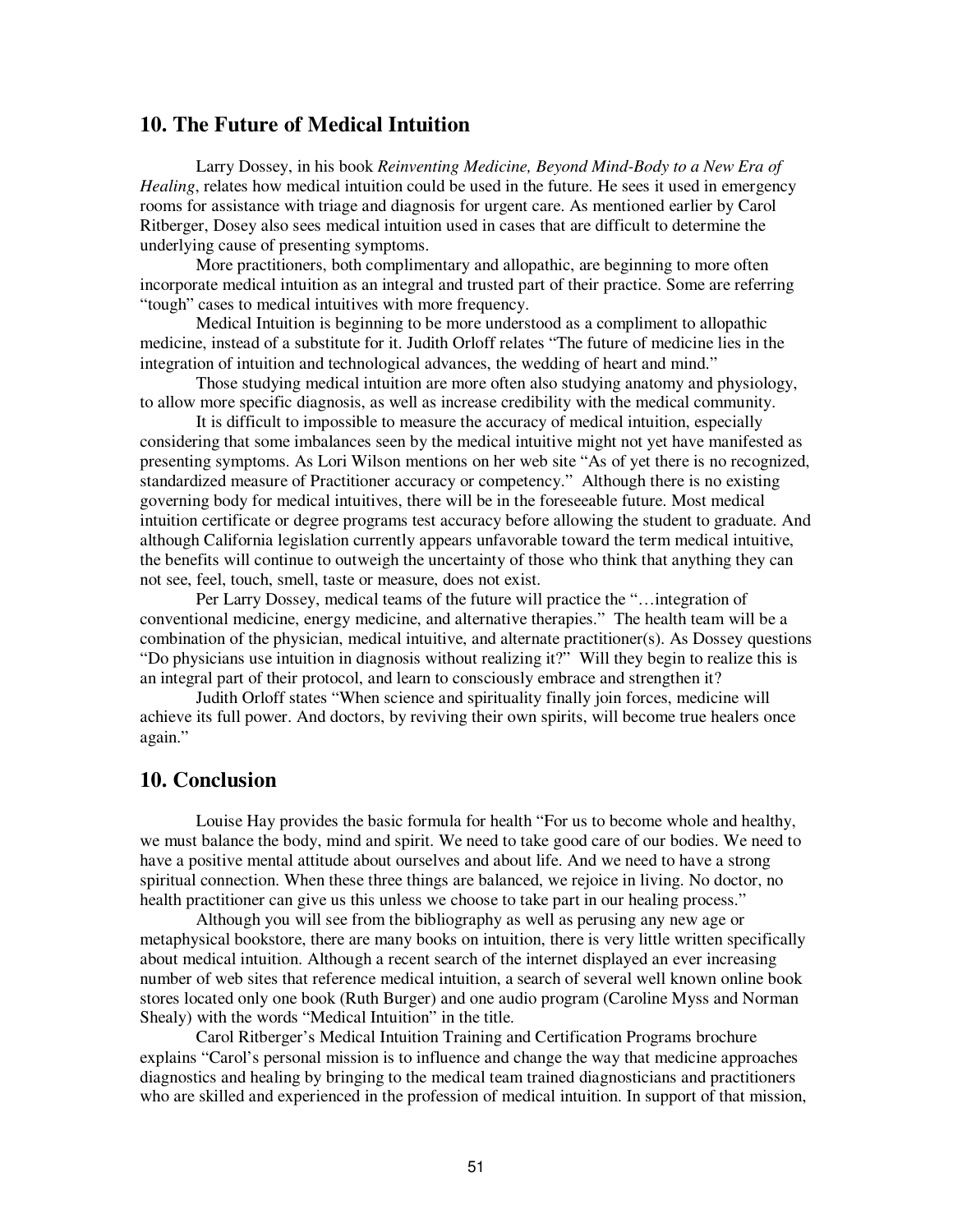Carol and her husband, Bruce Ritberger, co-founded The Ritberger Institute where she also serves as Educational Director."

Some of the more well known pioneers of medical intuition, such as Carol Ritberger, Ph.D., Caroline Myss, Ph.D. and Mona Lisa Schulz, M.D., Ph.D., have realized that they can not keep up with the demand for individual medical intuitive readings. They have, for the most part, discontinued giving individual readings in favor of teaching medical intuition programs, in an effort to groom a new wave of medical intuitives to fill the ever-increasing demand.

Larry Dossey aptly concludes his book *Reinventing Medicine, Beyond Mind-body to a new Era of Healing*, with an analogy of the new age in medicine as being similar to a forest fire not being a cremation but a purification "In a sense, medicine is burning, as old ideas and methods are fading on every hand. But medicine's fires are purifying; new life is emerging from the ashes, as it always does. The reinventors are stepping forward, and healing is in the wind. The rebirth has begun." And medical intuition is an integral component of that rebirth.

## **11. Acknowledgements**

First I would like to thank Erhardt Krause for sharing his wild clairvoyance class stories, which first interested me in actively pursuing clairvoyance and intuition. I would also like to thank my teacher, Shelley Hodgen, who continues to share her innate wisdom and solid grounding in reality. One of the most profound ideas she imparted to me, when questioned about life purpose was "What if your life purpose is a vibration?" Also, thanks to Lauren Buchanan, my friend and business partner, for her incredible insights, her unwavering support and eloquent languaging. I would also like to thank Carol Ritberger, who shares her wealth of knowledge, gained both from her years of doctoral studies and business consulting as well as her well-honed skill of intuition, with tremendous joy and enthusiasm. I am honored to be a member of her Medical Intuition Training (MIT) inaugural class, as she shares her wisdom with the world. She is ever on the path of helping us remember who we really are and what we already know.

And last, but most importantly…for my Mother, Lollie Rueppel, who encouraged her 5 children that we could be anything we set our mind to be; is intrigued by the uniqueness of every person she has ever met; has supported me unconditionally through my many unique endeavors; and taught me the meaning of adventurous.

Thank you all from the bottom of my intuitive heart!

## **12. Bibliography - BOOKS**

Becker, M.D., Robert O. and Selden, Gary, *The Body Electric, Electromagnetism and the Foundation of Life*, New York, NY, William Morrow and Company, Inc., 1985

Berger, Ruth, *Medical Intuition, how to combine inner resources with modern medicine*, York Beach, Maine, Samuel Weiser, Inc., 1995

Brennan, Barbara Ann, *Hands of Light, A Guide to Healing Through the Human Energy Field*, New York, NY, Bantam Books, 1987

Bruyere, Rosalyn, L., *Wheels of Light*, New York, NY, Simon and Shuster, 1994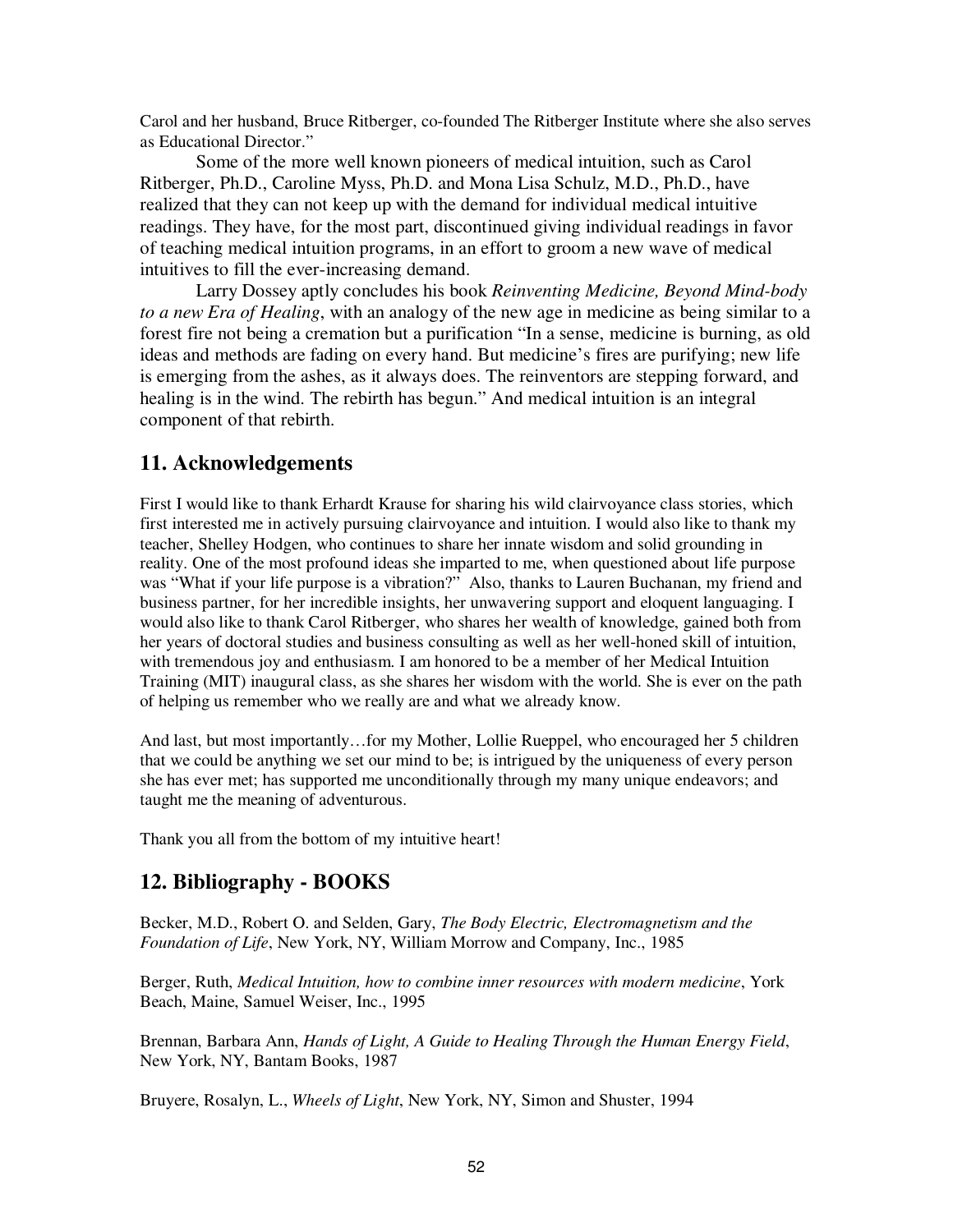Burger, Bruce, *Esoteric Anatomy, The Body as Consciousness*, Berkeley, CA, North Atlantic Books, 1998

Chambers, Shirley, *Kabalistic Healing*, Los Angeles, CA, Keats Publishing, 2000

Childre, Doc and Martin, Howard, *The Heartmath Solution*, New York, NY, HarperCollins Publishers, 1999

D'Adamo, Dr. Peter J., *Eat Right 4 Your Type*, New York, NY, C.P. Putnam's Sons, 1996

Day, Laura, *Practical Intuition, How to Harness the Power of Your Instinct and Make It Work for You*, New York, NY, Villard Books, 1996

Dossey, M.D., Larry, *Reinventing Medicine, Beyond Mind-body to a New Era of Healing*, New York, NY, HarperCollins Publishers, 1999

Eden, Donna, *Energy Medicine*, New York, NY, Jeremy P. Tarcher / Putnam, 1998

Einstein, Patricia, *Intuition, The Path to Inner Wisdom, A Guide to Discovering and Using Your Greatest Natural Resource*, Boston, MA, Element Books, Inc., 1997

Emery, Ph.D., Marcia, *Power Hunch, Living an Intuitive Life*, Hillsboro, OR, Beyond Words Publishing, Inc., 2001

Flora, Mary Ellen, *Clairvoyance, Key to Spiritual Perspective*, Everett, WA, CDM Publications, 1992

Flora, Mary Ellen, *Healing, Key to Spiritual Balance*, Everett, WA, CDM Publications, 1992

Gawain, Shakti, *The Four Levels of Healing, A Guide to Balancing the Spiritual, Mental, Emotional, and Physical Aspects of Life*, Mill Valley, CA, Nataraj Publishing, 1997

Gee, Judee*, Intuition, Awakening Your Inner Guide*, York Beach, Maine, Samuel Weiser, Inc., 1999

Gerard, Ph.D., Robert V., *Change your DNA, Change Your Life*, Coarsegold, CA, Oughten House Foundation, Inc., 2000

Gerber, M.D., Richard, *Vibrational Medicine for the 21st Century*, New York, NY, HarperCollins Publishers, Inc. 2000

Hall, Manly P., *The Secret Teachings of All Ages*, Los Angeles, CA, The Philosophical Research Society, Inc., 1988

Hawkins M.D., Ph.D., David R., *Power vs. Force*, Carlsbad, CA, Hay House, Inc., 2002

Hawkins M.D., Ph.D., David R., *The Eye of the I*, Sedona, AZ, Veritas Publishing, 2001

Hoffman, Enid, *Develop Your Psychic Skills*, Atglen, PA, Whitford Press, 1981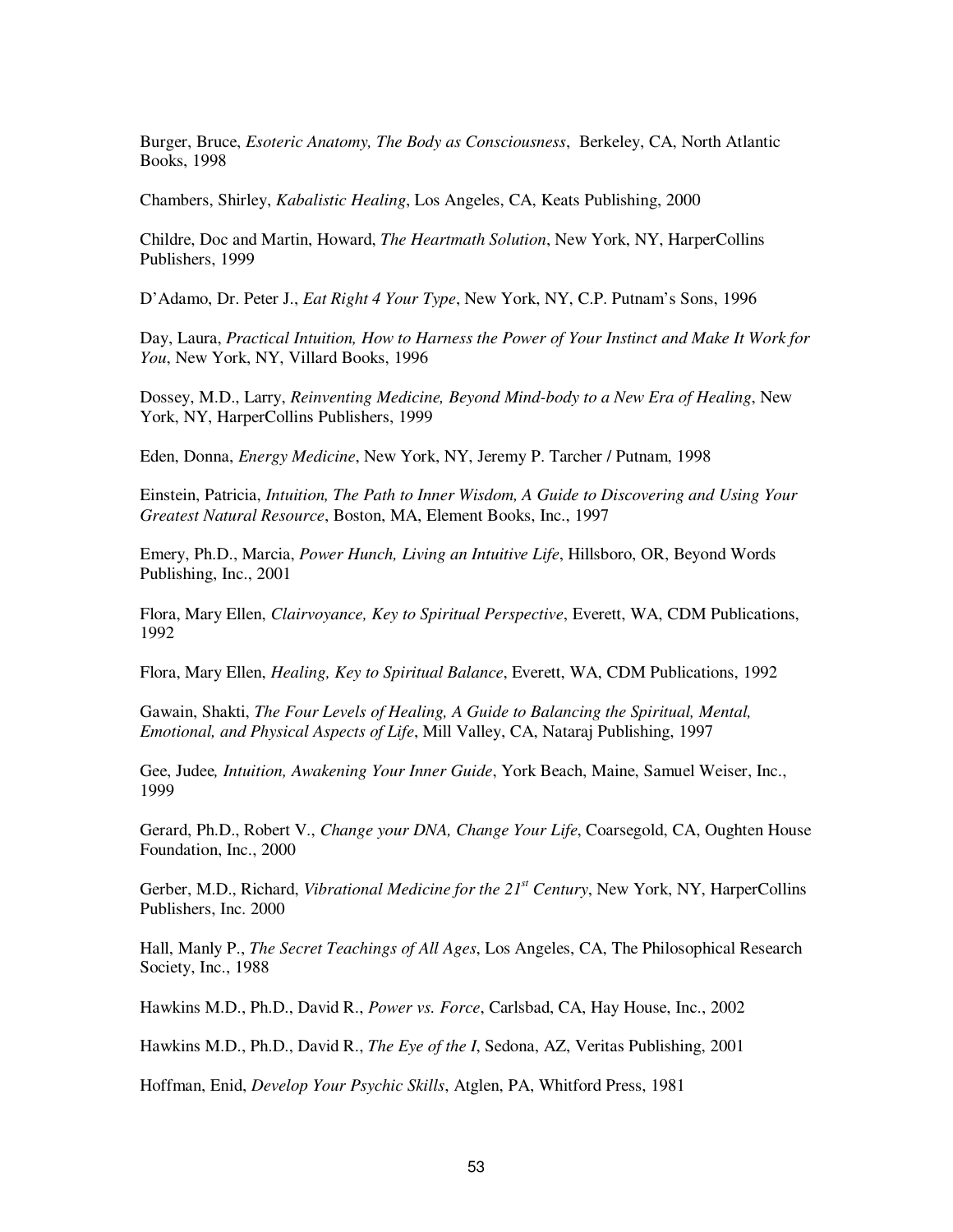Hoffman, Enid, *Expand Your Psychic Skills*, Atglen, PA, Whitford Press, 1987

Hunt, Valerie, *Infinite Mind, Science of the Human Vibrations of Consciousness*, Malibu, CA, Malibu Publishing, Co., 1996

Kirkpatrick, Sidney D., *Edgar Cayce, An American Prophet*, New York, NY, Berkeley Publishing Group, 2000

McMoneagle, Joseph, Remote Viewing Secrets, A Handbook, Charlottesville, VA, Hampton Roads Publishing Company, Inc., 2000

Morehouse, David, *Psychic Warrior, Inside the CIA's Program: The True Inside Story of a Soldier's Espionage and Awakening*, New York, NY, St. Martin's Press, 1996

Myss, Ph.D., Caroline, *Anatomy of the Spirit, The Seven Stages of Power and Healing*, New York, NY, Harmony Books, 1996

Myss, Caroline, *Why People Don't Heal, and How They Can*, New York, NY, Harmony Books, 1997

Orloff, M.D., Judith*, Second Sight,* New York, NY, Warner Books, Inc., 1996

Orloff, M.D., Judith, *Dr. Judith Orloff's Guide to Intuitive Healing, 5 Steps to Physical, Emotional, and Sexual Wellness*, New York, NY, Random House, 2000

Paris, Don, *Regaining Wholeness Through the Subtle Dimensions, Where Science Meets Magic*, Starwood, WA, Living From Vision, 1998

Peirce, Penney, *The Intuitive Way, A Guide to Living from Inner Wisdom*, Hillsboro, WA, Beyond Words Publishing, 1997

Pert, Ph.D., Candace B., *Molecules of Emotion, The Science Behind Mind-Body Medicine*, New York, NY, Touchstone, 1997

Ponder, Catherine, *The Healing Secrets of the Ages*, Marina del Ray, CA, DeVorss & Company, 1967 (updated 1985)

Ponder, Catherine, *The Dynamic Laws of Healing*, Marina del Ray, CA, DeVorss & Company, 1966 (updated 1985)

Reeves, Ph.D., Paula M., *Women's Intuition, Unlocking the Wisdom of the Body*, Berkeley, CA, Conari Press, 1999

Ritberger, Ph.D., Carol, *Your Personality, Your Health, Connecting Personality with the Human Energy System, Chakras, and Wellness*, Carlsbad, CA, Hay House, Inc., 1998

Ritberger, Ph.D., *Carol, What Color is Your Personality?, Red, Orange, Yellow, Green…,* Carlsbad, CA, Hay House, Inc., 2000

Ritberger, Ph.D., Carol, *Intuition Development,* Pollock Pines, CA, BCR Enterprises, 2000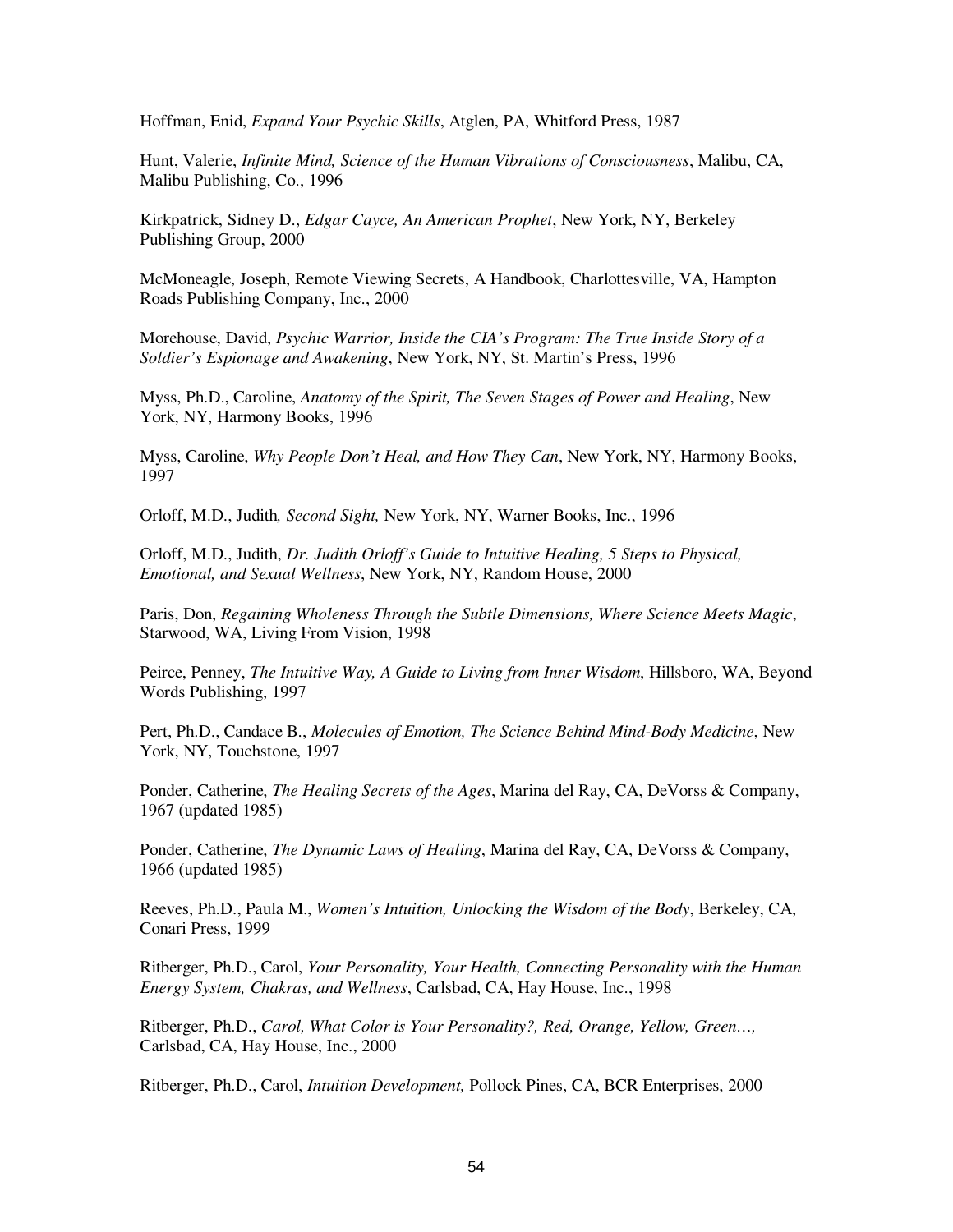Ritberger, Ph.D., Carol, *Consciousness and the Human Psyche,* Pollock Pines, CA, BCR Enterprises, 2001

Ritberger, Ph.D., Carol, *The Science and Art of Energy Medicine*, Pollock Pines, CA, BCR Enterprises, 2001

Ritberger, Ph.D., Carol, *The Sacred Energy of the Body,* Pollock Pines, CA, BCR Enterprises, 2001

Ritberger, Ph.D., Carol, *Chakras: Bridging Physical to Spiritual,* Pollock Pines, CA, BCR Enterprises, 2002

Ritberger, Ph.D., Carol, *The Effects of Emotions, Attitudes and Beliefs on Health,* Pollock Pines, CA, BCR Enterprises, 2002

Ritberger, Ph.D., Carol, *The Role of Personality in Sickness and In Health,* Pollock Pines, CA, BCR Enterprises, 2002

Ritberger, Ph.D., Carol, *Energetic Anatomy and Phisiology,* Pollock Pines, CA, BCR Enterprises, 2002

Rosanoff, Nancy, Intuition Workout, A Practical Guide to Discovering and Developing Your Inner Knowing, Fairfield, CT, Aslan Publishing, 1991

Sanders Jr., Pete A., *You Are Psychic, An MIT-Trained Scientist's Proven Program for Expanding your Psychic Powers*, New York, NY, Ballantine Books, 1989

Schnabel, Jim, *Remote Viewers: The Secret History of America's Psychic Spies*, New York, NY, Dell Publishing, 1997

Schulz, M.D., Ph.D., Mona Lisa, *Awakening Intuition, Using your Mind-Body Network for Insight and Healing*, New York, NY, Three Rivers Press, 1998

Shealey, M.D., Ph.D., C. Norman, *Sacred Healing, The Curing Power of Energy and Spirituality*, Boston, MA, Element Books, Inc., 1999

Shealey, M.D., Ph.D., C. Norman, *The Self-healing Workbook, Your Personal Plan for Stress Free Living*, Boston, MA, Element Books, Inc., 1993

Shealy, M.D., Ph.D., C. Norman and Myss, M.A. Caroline M., *The Creation of Health, the Emotional, Psychological and Spiritual Responses that Promote Health and Healing*, Walpole, NH, Stillpoint Publishing, 1988

Stein, Diane, *Women's Psychic Lives*, St. Paul, MN, Llewellyn Publications, 1995

Sugrue, Thomas, *The Story of Edgar Cayce "There is a river…"*, Virginia Beach, VA, A.R.E. Press, 1973

Sutherland, Caroline M., *The Body "Knows", How to Tune In to Your Body and Improve Your Health*, Carlsbad, Ca, Hay House, Inc., 2001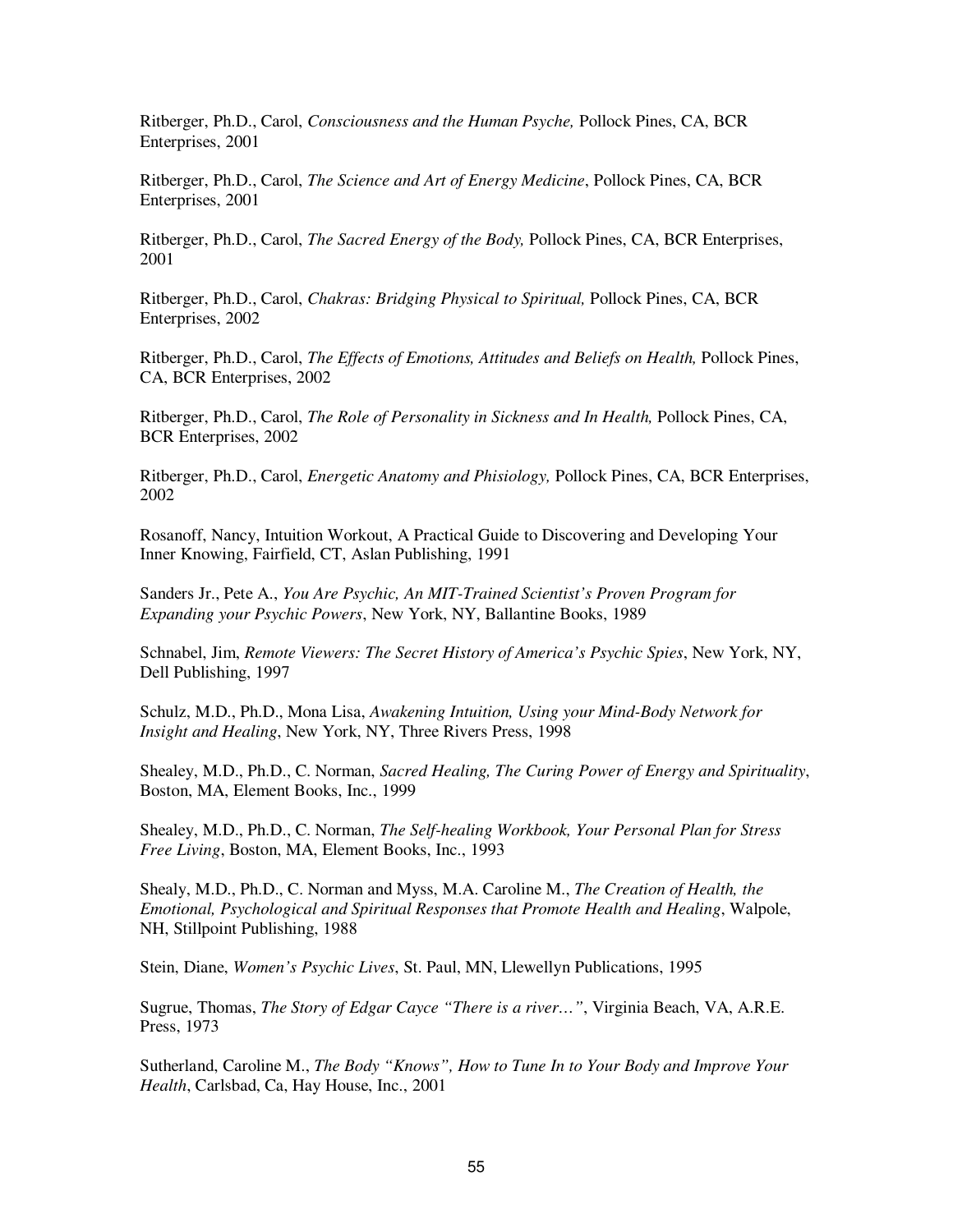Vaughan, Francis E., *Awakening Intuition*, New York, NY, Doubleday, 1979

*Webster's Encyclopedic Unabridged Dictionary of the English Language*, New York, NY, Gramercy Books, 1996

Whale, Ph.D., Jon, *The Catalyst of Power, The Assemblage Point of Man*, Tallahassee, FL, Findhorn Press, 2001

Wilber, Ken, *The Spectrum of Consciousness*, Wheaton, IL, The Theosophical Publishing House, 1993

Wilde, Stuat, Sixth Sense, Including the Secrets of the Etheric Subtle Body, Carlsbad, CA, Hay House, Inc., 2000

Wright, Machaelle Small, *MAP, The Co-Creative White Brotherhood Medical Assistance Program*, Warrenton, VA, Perelandra, Ltd., 1990

## **Bibliography – AUDIO PROGRAMS**

Martin, Howard, *Doc Childre's Hearthmath Method, Five Steps to Total Calm, Confidence and Creativity,* Nightingale Conant

Myss, Ph.D., Caroline, *Why People Don't Heal,* Boulder, CO., Sounds True, 1994

Myss, Ph.D., Caroline, *Energy Anatomy, The Science of Personal Power, Spirituality, and Health*, Boulder, CO., Sounds True, 1996

Myss, Ph.D., Caroline, *Advanced Energy Anatomy, The Science of Co-Creation and Your Power of Choice*, Boulder, CO., Sounds True, 2001

Myss, Ph.D., Caroline and Shealy, M.D., Norm, *The Science of Medical Intuition, Self-Diagnosis and Healing with Your Body's Energy Systems*, Boulder, CO., Sounds True, 2002

Pert, Ph.D., Candace, *Your Body is Your Subconscious Mind*, Boulder, CO., Sounds True, 2000

Ritberger, Ph.D., Carol, *Your Personality, Your Health, and Your Life*, Carlsbad, CA, Hay House, Inc., 2000

Schultz, M.D., Ph.D, Mona Lisa, *Awakening Intuition, Using Your Mind-Body Network for Insight and Healing*, Random House, 1998

Schultz, M.D., Ph.D., Mona Lisa and Northrup, M.D.,Christaine. *Body Talk, No-Nonsense*, *Common-Sense, Sixth-Sense Solutions to Create Health and Healing*, Carlsbad, CA, Hay House, Inc., 2001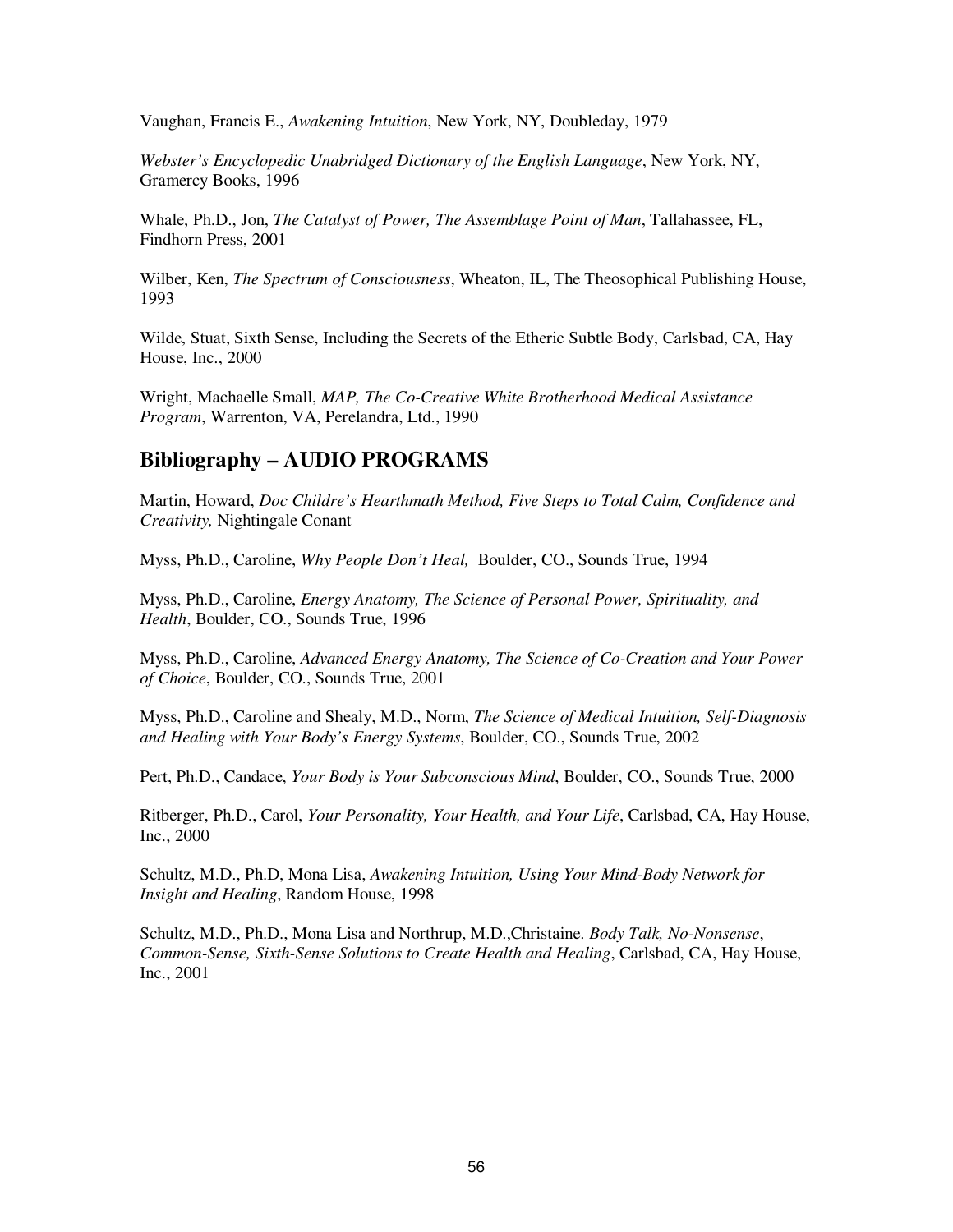## **Bibliography – WEB SITES**

Cayce, Edgar – Association for Research and Enlightenment (A.R.E.) www.edgarcayce.org  $215$  67<sup>th</sup> Street Virginia Beach, VA 25451

Lenair, Rhonda – Medical Intuitive www.lenair.com

Ritberger, Ph.D., Carol – Medical Intuitive www.ritberger.com

Innate Wisdom - Facilitating Your Innate Wisdom for Optimum Health www.innatewisdom.com

## **Sources of Medical Intuition and related study programs**

Note: The author only has personal experience with Carol Ritberger's MIT program, and can therefore not endorse any other program listed. The resources listed were discovered as part of the research associated with this paper and are provided for further research by the reader.

Carol Ritberger's Medical Intuition Training and Certification Program (MIT) For the purpose of becoming a *Medical Intuitive Diagnostician* and/or *Intuitive Practitioner* www.ritberger.com 3265 Sky Court Cameron Park, CA 95692 530-676-3583

The BodyTalk System – www.bodytalksystem.com 5500 Bee Ridge Rd., #103 Sarasota, Florida 34233 Toll Free (In U.S.) 1-877-519-9119 914-342-9119

Caroline Myss and Norman Shealy, founders of the Institute for the Science of Medical Intuition The Language of Intuition – Medical Intuition Training Program Offered by Holos University Graduate Seminary (HUGS) and the Institute for Scientific Medical Intuition (ISMI) Doctoral or certificate program www.myss.com/energymedpro.asp registrar@hugs-edu.org 1-888-272-6109

Caroline Myss and Norman Shealy CD or tape program on Medical Intuition The Science of Medical Intuition Available from most major bookstores